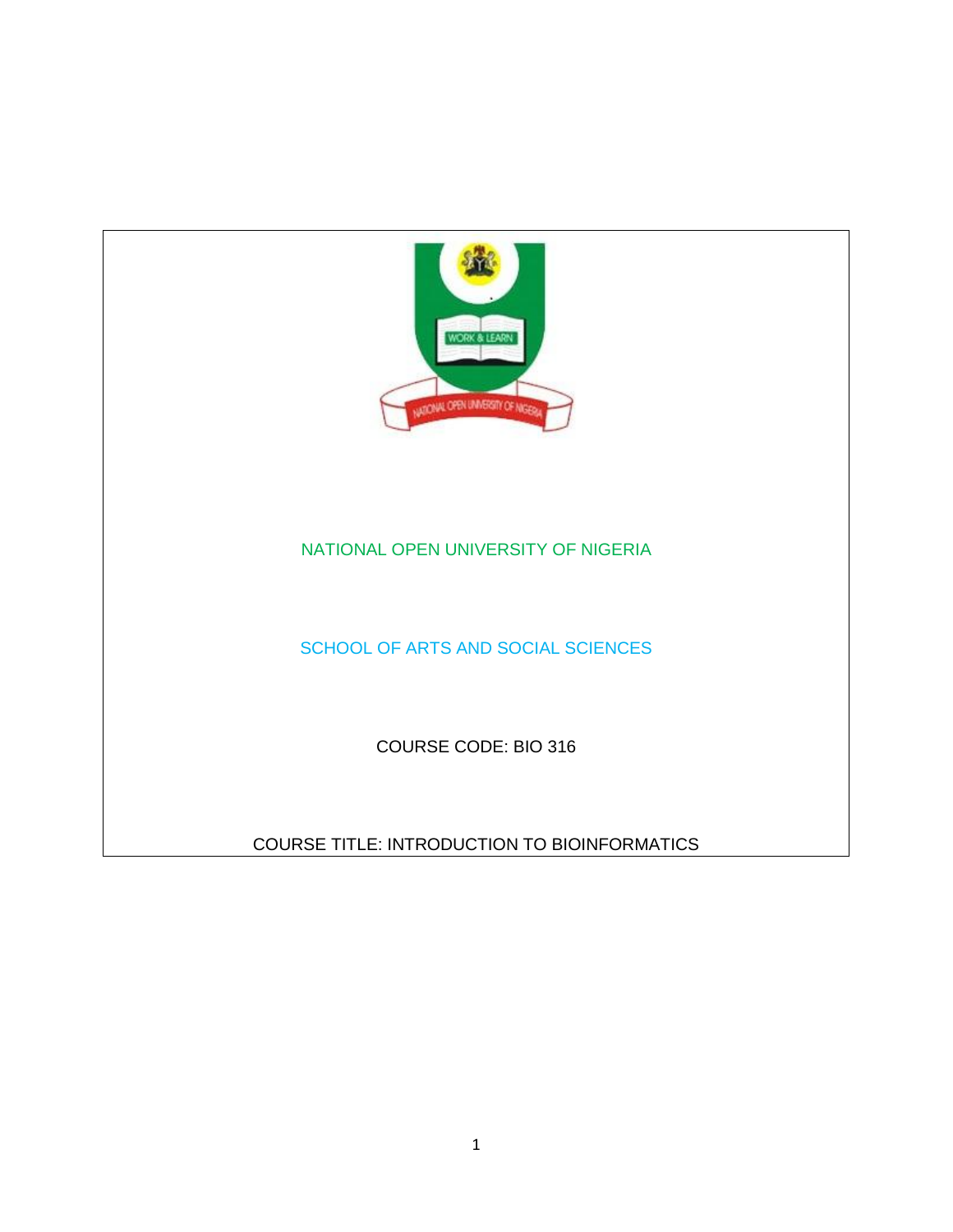| Course Code: | <b>BIO 316</b>                 |
|--------------|--------------------------------|
| Course Title | Introduction to Bioinformatics |
| Credit units | 1Unit                          |

Course Team : Dr. Idowu Adewumi Taiwo (Developer/Writer) University of Lagos

Course Editor: Professor J. Okpuzor University of Lagos

Programme Leader: Professor A. Adebanjo

Course Coordinator: Adams Abiodun E.

#### NATIONAL OPEN UNIVERSITY OF NIGERIA

National Open University of Nigeria **Headquarters** 14/16 Ahmadu Bello Way Victoria Island Lagos.

Abuja Office No 5 Dar es Salam Street Off Aminu Kano Crescent Abuja.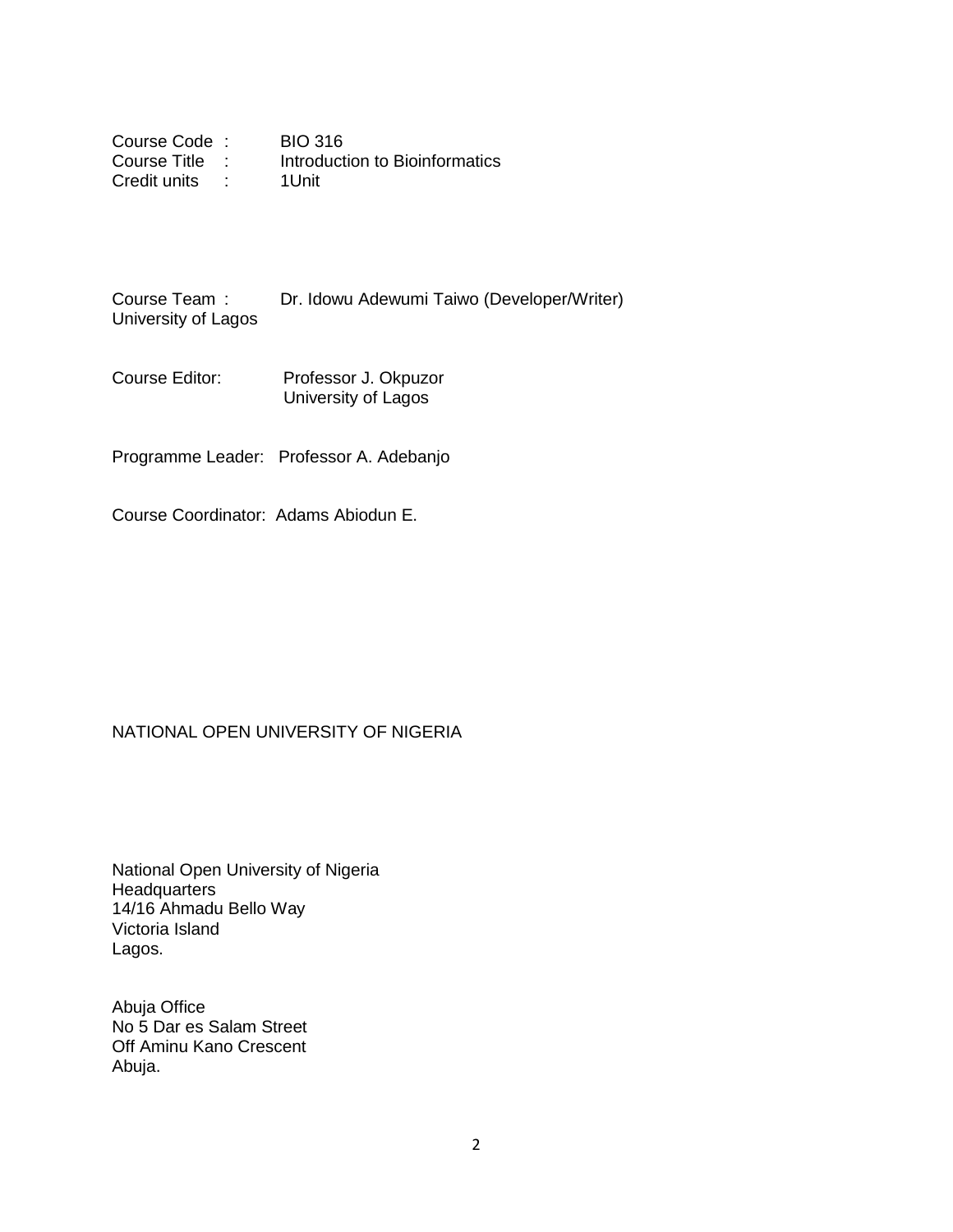# **MODULE 1**

**Unit 1:** 

- **UNIT 1 The Nature and History of Bioinformatics**
- **UNIT 2 Databases**
- **UNIT 3 Database Format**

# **Unit 1: The Nature and History of Bioinformatics**

# **Content**

- 1.0 Introduction
- 2.0 Objectives
- 3.0 Main Content
- 3.1 What is Bioinformatics
- 3.1.1 Definition
- 3.1.2 Historical Development
- 4.0 Conclusion
- 5.0 Summary
- 6.0 Tutor Marked Assessment
- 7.0 References/Further Reading

# **1.0 Introduction**

In the 21<sup>st</sup> century, Biology is being transformed from a purely laboratory-based science to an information science too. The information refers to comprehensive view of DNA sequences, RNA expression and protein interactions. Due to explosion of sequence and structure information available to researchers, people have become optimistic to get answer of fundamental biomedical problems. Similar progress has also been made in computer-based technology also.

In 1987, when the Human Genome Project was conceived of, the field of bioinformatics was in its infancy. Today, bioinformatics has become a recognized discipline on its own, born out of the necessity to bring together the information sciences and the biological sciences in understanding the wealth of data that has been created through various projects around the world.

### **2.0 Objectives**

- (i) To give bioinformatics a standard definition
- (ii) To know the stages and the processes involved in the development of bioinformatics as a discipline.

### **3.0 Main Content**

**3.1 What is Bioinformatics**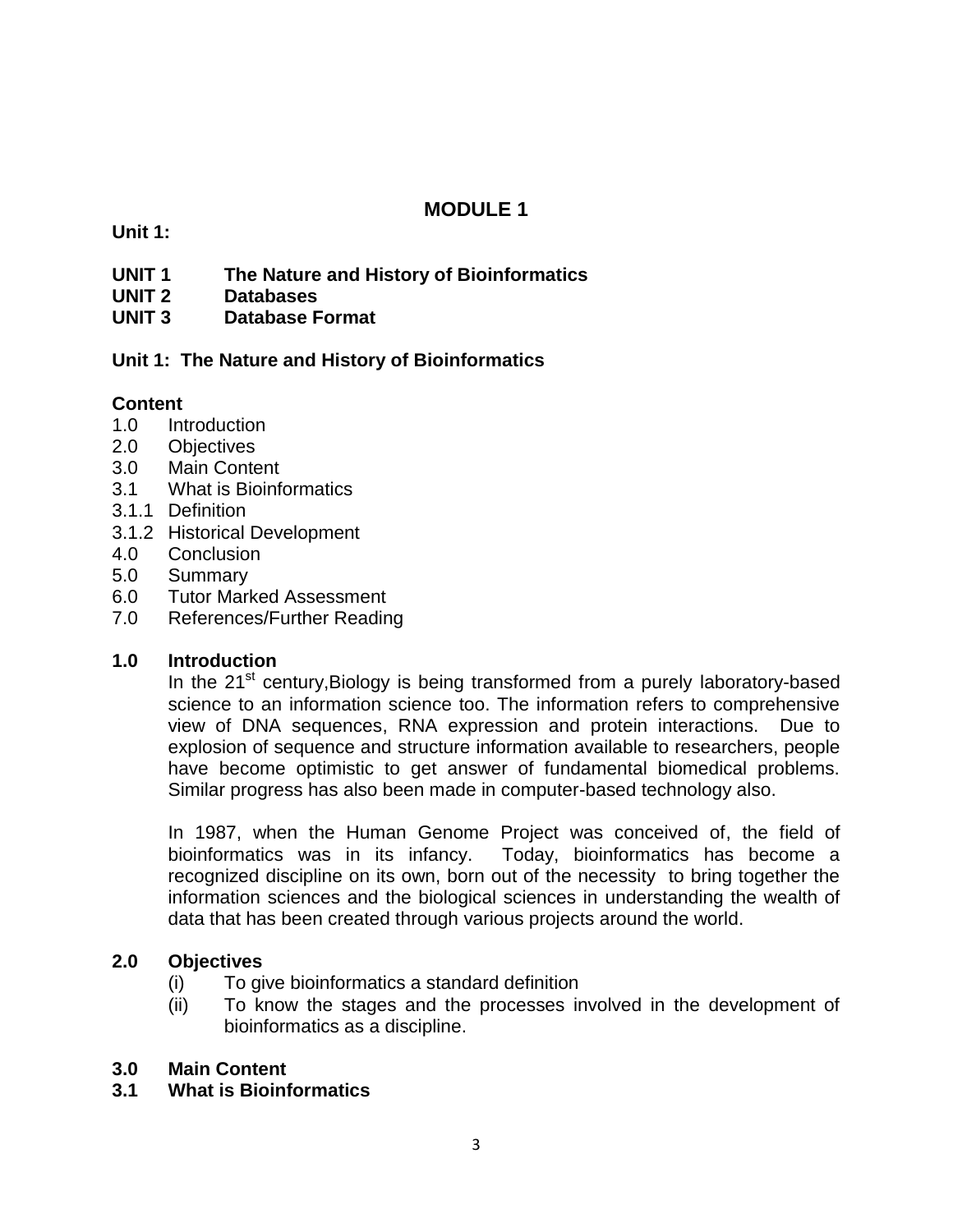### **3.1.1 Definition**

Bioinformatics can be defined as management and analysis of biological information stored in databases.

### **3.1.2 Historical Development**

In 1962, using sequence variability, Zuckerkandl and Pauling proposed a new strategy to study evolutionary relationsbetween the organisms which is called "molecular evolution". This theory was based on the facts that similarity exists among the functionally related (homologous) protein sequences Margaret O. Dayhoff found that during evolution protein sequences undergo changes according to certain patterns such as: (i) preferential alteration (replacement) in amino acids with amino acids of similar physic-chemical characteristics (but not randomly), (ii) no replacement of some amino acids (e.g. tryptophan) by any other amino acids, and (iii) ;development of a point accepted mutation (PAM) on the basis of several bomologous sequences.

Further work on sequence comparison on the basis of quantitative strategy was carried out. In 1965, Dayhoff and co-workers collected all the protein sequences known at that time and catalogued them as the Atlas of Protein Sequence and Structure which was first published by the National Biomedical Research Foundation. Later on collection of such macromolecular sequences was published under the above title from 1965-1978. The above printed book laid the foundation for the resources that the entire biotechnology community now depends for day-to-day work in computational biology. The development of computer methods pioneered by Dayhoff and her research group is applicable: (i) in comparing protein sequences, (ii) detecting distantly related sequences and duplication within sequences, and (iii) deducing the evolutionary histories from alignment of protein sequences.

In 1980, the advent of the DNA sequence database led to the next phase in database sequence information through establishment of a data library by the European Molecular Biology Laboratory (EMBL). The purpose of establishing data library was to collect, organize and distribute data on nucleotide sequence and other information related to them. The European Bioinformatics Institute (EBI) is its successor that is situated at Hinxton, Cambridge, United Kingdom.

In 1984, the National Biomedical Research Foundation (NBRF) established the protein information resource (PIR). The NBRF helps the scientists in identifying and interpreting the information of protein sequences.

In 1988, the National Institute of Health (NIH), U.S.A. developed the National Centre for Biotechnology Information (NCBI) as a division of the National Library of Medicine (NLM) to develop information system in molecular biology. The DNA Databank of Japan (DDBJ) at Mishima joined the data collecting collaboration a few years later.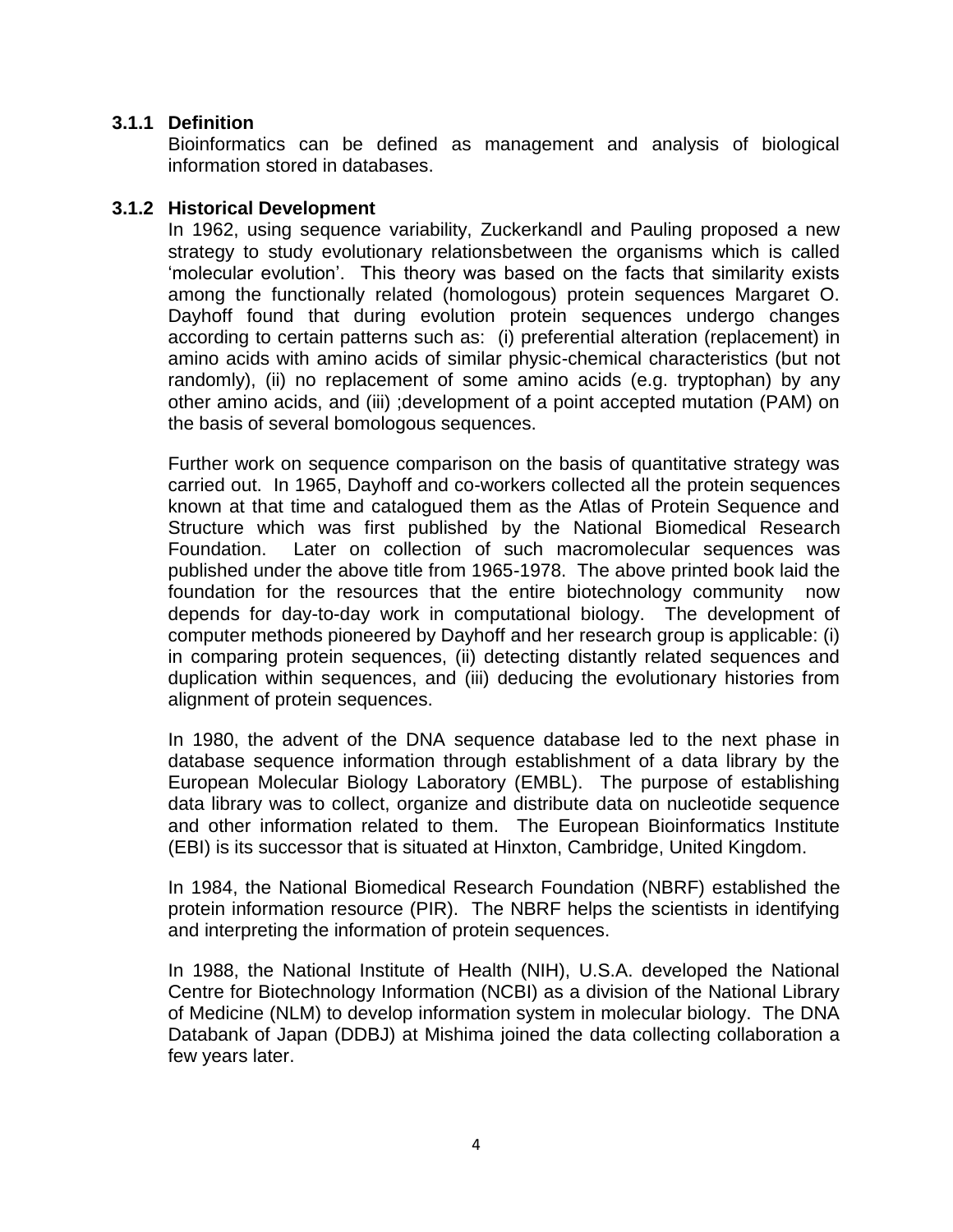The NCBI built the GenBank, the National Institute of Health (NIH) genetic sequence database GenBank is an annotated collection of all publically available nucleotide and protein sequences. The record within GenBank represents single contig (contiguous) selection of DNA or RNA with annotations. In 1988, the three partners (DDBJ, EMBL and GenBank) of the International Nucleotide SequenceDatabaseCollaboration had a meeting and agreed to use a common format. All the therecentres provide separate points of data submission, yet exchange this information daily making the same database available at large. All the three centres are collecting, direct submitting and distributing them so that each centre has copies of all the sequences. Hence, they can act as a primary distribution centre for these sequences. Moreover, all the databases have collaboration with each other. They regularly exchange their data.

New sequence data are accumulating day-by-day. Therefore, there is a need for powerful software so that sequences can be analyzed. For the development of algorighms [any sequence of actions (e.g. computational steps) that perform a particular task] firm basis of mathematics is needed. Now mathematicians, biologists and computer scientists are taking much interest in bioinformatics. Moreover, biologists are curious to ask reservoir of all such information because they are widely interconnected through network.

Thus bioinformatics is aimed at: (i) the development of powerful software for data analysis, and (ii) benefit the researchers through disseminating the scientifically investigated knowledge, etc. The nucleotide and amino acid monomers are represented by limited alphabets. The properties of biopolymers i.e. macromolecules (e.g. DNA, RNA proteins) are such that they can be transformed into sequences having digital symbols. Genetic data and other biological data are differentiated by these digital data. This resulted in the progress of bioinformatics.

In a parallel track, the foundations for the Swiss-Prot protein sequence database also were laid in the early 1980s, when Amos Bairoch at the University of Geneva converted PIR"s *Atlas* to a format similar to that used by EMBL for its nucleotide database. In this initial release, called PIR+, additional information about each of the proteins was added, increasing its value as a curated, wellannotated source of information on proteins. In this initial release, called PIR+, additional information about each of the proteins was added, increasing its value as a curated, well-annotated source of information on proteins. In the summer of 1986, Bairoch began distributing PIR+ on the US BIONET (a precursor to the Internet), renaming it Swiss-Prot. At that time, it contained t he grand sum of 3900 protein sequences; this was seen as an over-whelming amount of data, in stark contrast to today"s standards. Because Swiss-Prot and EMBL followed similar formats, a natural collaboration developed between these two European groups; these collaborative efforts strengthened when both EMBL and Swiss-Prot's operations were moved to EMBL's EBI in Hinxton, UK. One of the first collaborative projects undertaken was to create a new supplement to Swiss-Prot. Maintaining the high quality y of Swiss-Prot entries is a time-consuming process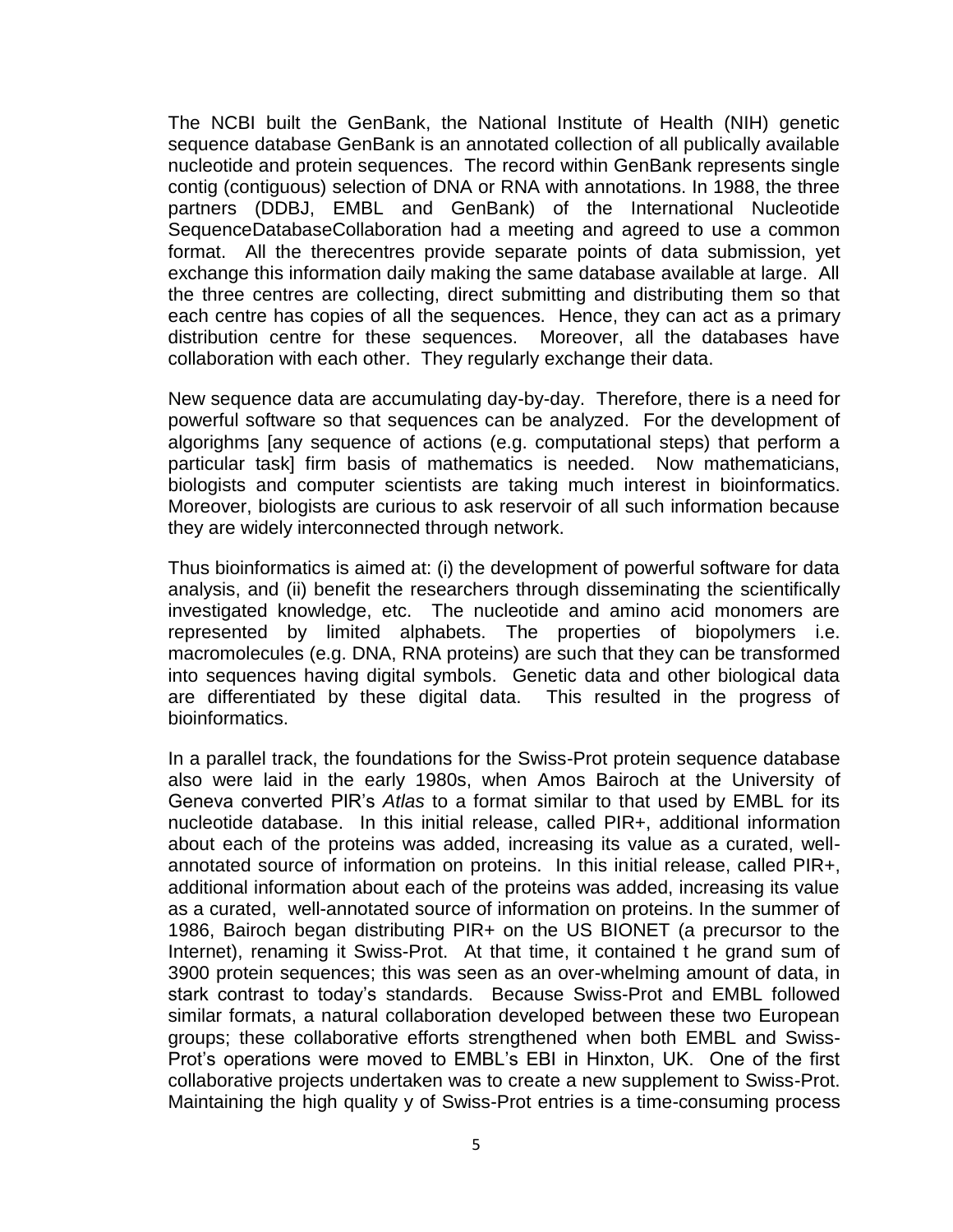involving extensive sequence analysis and detailed curation by expert annotators (Apweiler, 2001). So as to allow the quick release of protein sequence data not yet annotated to Swiss-Prot"s stringent standards, a new database called TrEMBL (for "translation of EMBL nucleotide sequences") was created. This supplement to Swiss-Prot initially consisted of computationally annonated entries derived from the translation of all coding sequences (CDS) found in DDBJ/EMBL/GenBank, including only data that was not already present in Swiss-Prot.



#### **Data flow for submissions and updates between the databases**

#### **4.0 Conclusion**

After the completion of sequencing of human genome and the genome of other organisms, there was an explosion of data. Bioinformatics grew out of the need to develop software for management, analysis and dissemination of enormous information resulting from the accumulated data.

#### **5.0 Summary**

Historically, protein databases were prepared first.; then. Nucleotide databases. Various bodies were involved in the formation of various databases. Dayhoff and others prepared Atlas of Protein Sequence. EMBL succeeded by EBI, developed a DNA sequence database. NBRF established PIR while NCBI built the GenBank. DDBJ later joined the data collection collaboration. The three main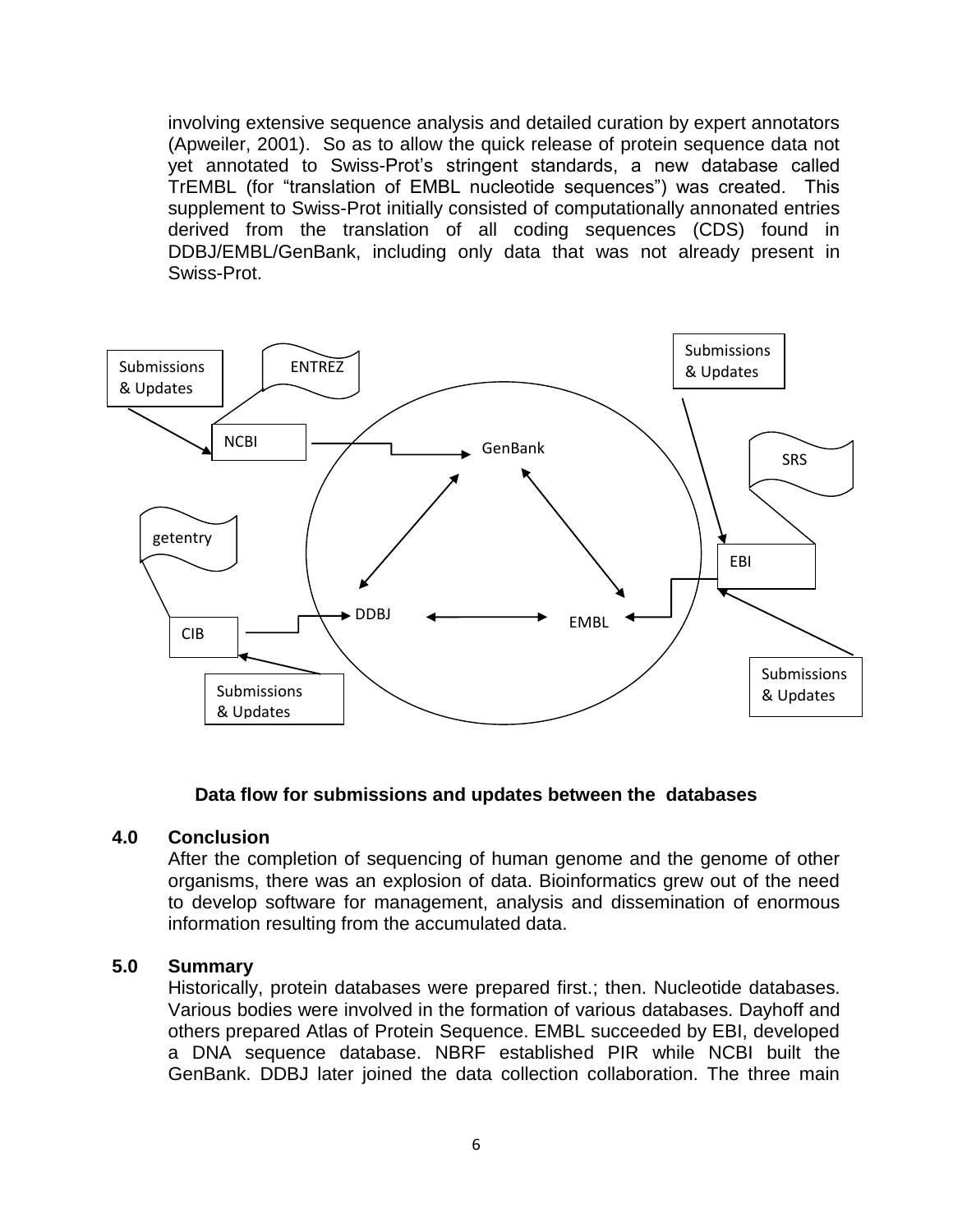partners of the International Nucleotide Sequence Database Collaboration are Genbank, EMBL and DDBJ.

# **6.0 Tutor Marked Assessment**

- Que: (1) What type of databases were prepared first and what led to their establishment?
	- (2) Explain the circumstance that led to the development of bioinformatics.
- Ans: (1) Protein databases were prepared first.

(2) After Zuckerkandl and Pauling proposd molecular evolution based on similarities in protein sequences, Margaret O. Dayhoff and other workers, supporting the principle of molecular evolution, collecte all orotein sequences known at that time and catalogued them as the Atlass of protein Sequence and Structure.

# **7.0 References/Further Reading**

Apweiler R. 2005. Sequence Databases. In: Bioinformatics – Apractical guide to the analysis of genes and proteins.  $3<sup>rd</sup>$  Ed. John Wiley & Sons Inc. Publication.

Bairoch A., Apweiler r. 2000. The SWISS-PROT Protein Sequence Database and its supplement Tr GMBL.*Nucleic Acid Research*.**28**: 45-48.

Benson DA, Karsch-Mizrachi T; Lipman DJ, Ostell J, Wheeler DL 2004.*GenBank update Nucleic Acids Research*. **32**: D23-D26.

# **Unit 2: Databases**

# **Content**

- 1.0 Introduction
- 2.0 Objectives
- 3.0 Main Content
- 3.1 Classification of Databases
- 3.1.1 Classification based on the Level of Processing of Information
- 3.1.1.1 Primary Databases
- 3.1.1.2 Secondary Databases
- 3.1.1.3 Composite Databases
- 3.1.2 Classification based on the Nature of Information
- 3.1.2.1 Nucleotide Sequence Databases
- 3.1.2.2 Protein Sequence Databases
- 4.0 Conclusion
- 5.0 Summary
- 6.0 Tutor Marked Assessment
- 7.0 References/Further Reading
- **1.0 Introduction**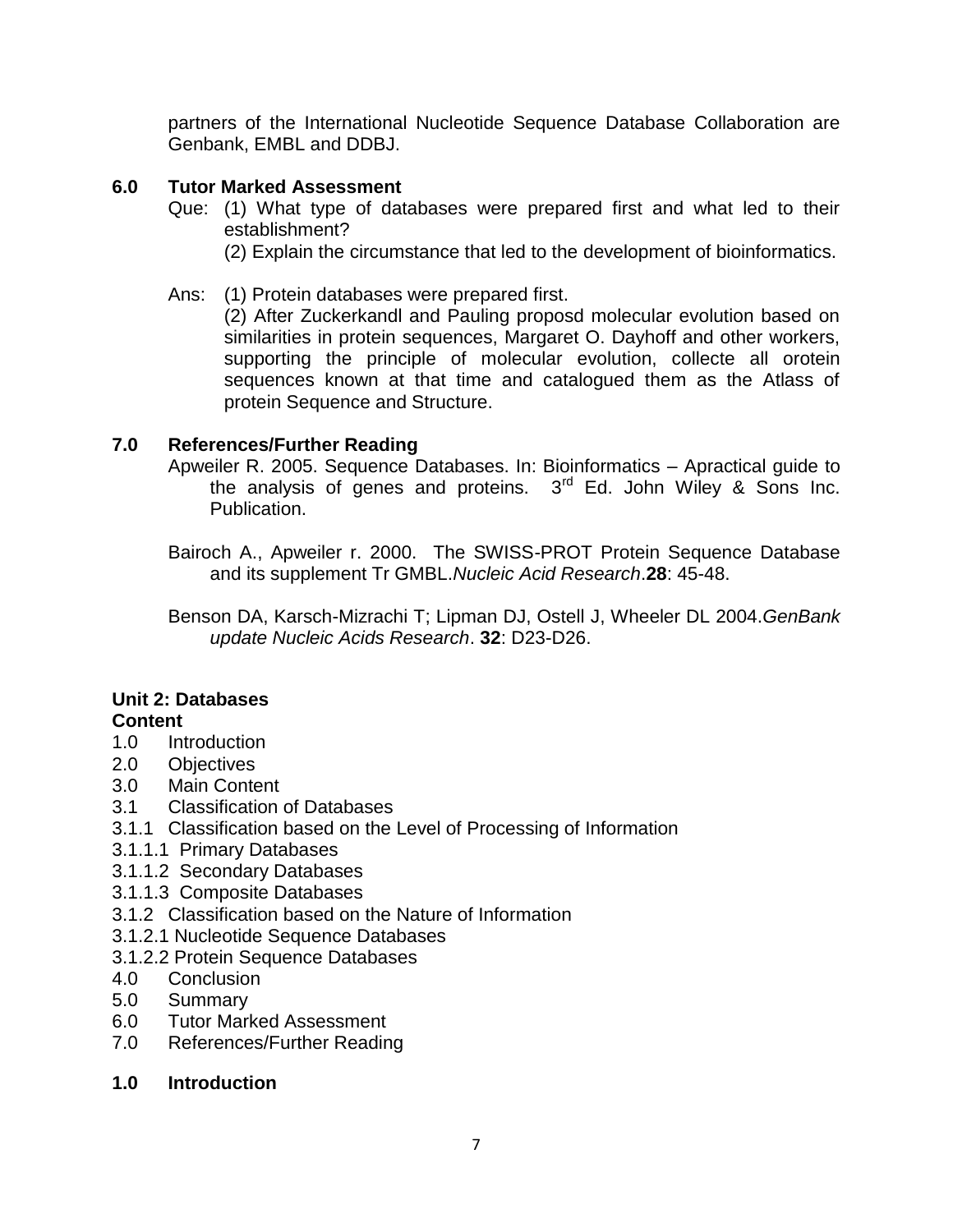Databases are computer-based organization of sequence and structural data of biomolecules. They can be referred to as electronic filling cabinets, a convenient and efficient way of storing vast amount of information. Historically, the protein database were prepared first, then nucleotide databases. In 1959, V.M. Ingram first made attempt to compare sickle cell haemoglobin and normal haemoglobin, and demonstrated their homology. In due course of time the other proteins associated with similar biological function were also compared. This resulted in more protein sequencing and accumulation of vast information. Hence, it is realized to have databases so that using computation software the proteins can be quickly compared.

The most important contribution that sequence databases make to the biological community is making the sequences themselves accessible.

# **2.0 Objective**

(i)To know what bioinformatics databases are

- (ii) To the types of biological databases
- (ii) To know the importance of biological databases in bioinformatics

# **3.0 Main Content**

# **3.1 Classification of Databases**

The databases are broadly classified according to the level of processing of information contained in it. In this respect databases can be classified into three categories (a) primary database, (b) secondary database, and (c) composite database. Moreover, based on the nature of biological information concerning the molecules, data bases can be classified into two categories: sequence databases which can be (i) nucleotide or/and protein data bases and (ii) structural databases that involves only protein databases.

# **3.1.1 Classification based on the Level of Processing of Information**

# **3.1.1.1Primary Databases**

They contain information of the sequence or structure alone of either protein or nucleic acid e.g. PIR or protein sequences, GenBank and DDBJ for genome sequences. Primary database tools are effective for identifying the sequence similarities, but analysis of output is sometimes difficult and cannot always answer some of the more sophisticated questions of sequence analysis. In 1998, GenBank obtained more than a million of sequences from more than 18,000 organisms.

The primary databases contain, for the most part, experimental results (with some interpretation), but are not a curated review. Curated reviews are found in what are called secondary databases. The nucleotide sequences in DDBJ/EMBL/GenBank are derived from the sequencing of a biological molecule that exists in a test tube, somewhere in a lab. They do not represent sequences that are a consensus of a population, not do they represent some other computer-generated string of letters. This framework has consequences in the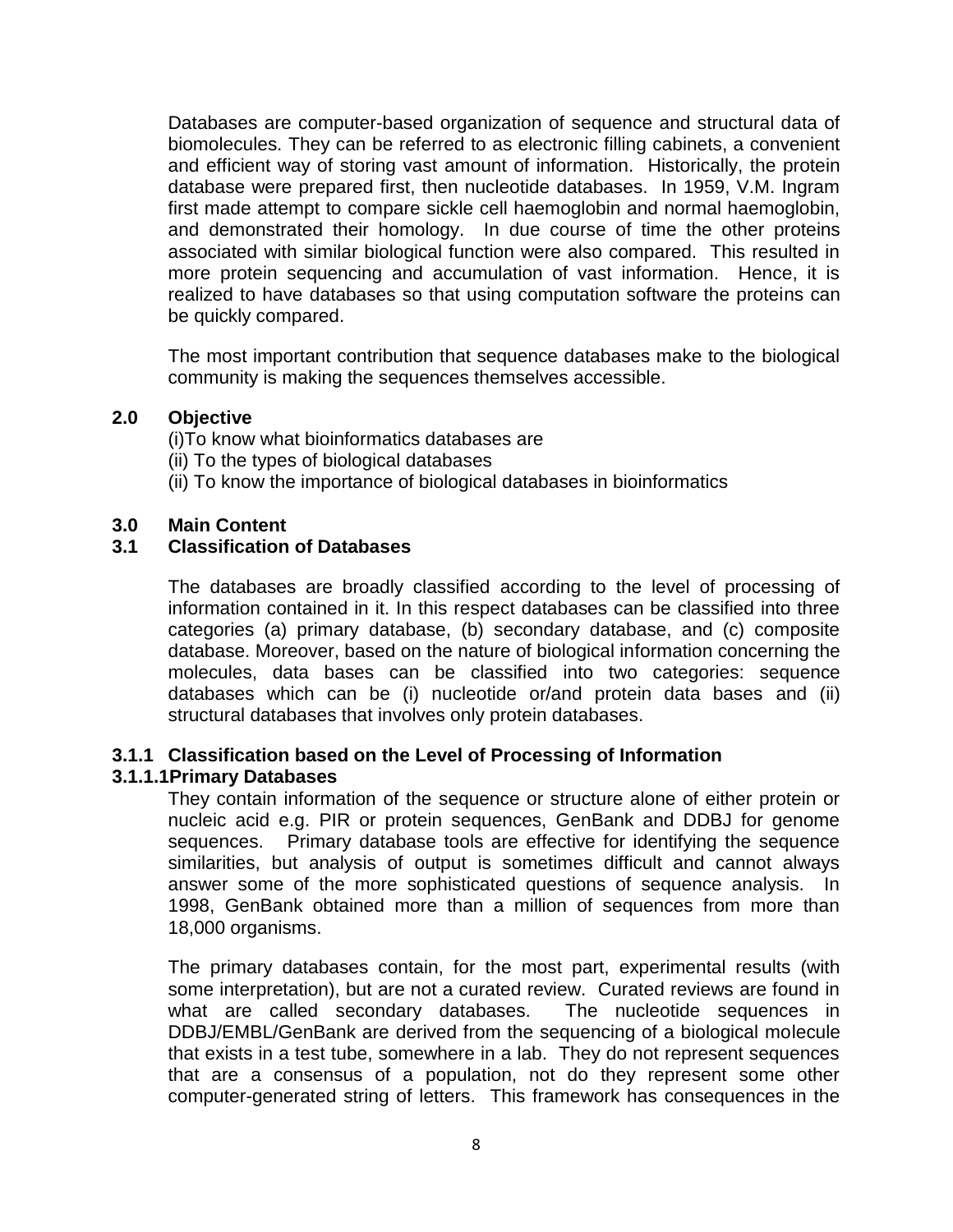interpretation of sequence analysis. Each such DNA and RNA sequence will be annotated to describe the analysis from experimental results that indicate why that sequence was determined in the first place. A great majority of the protein sequences available in public databases have not been determined experimentally, which may have downstream implications when analyses are performed. For example, the assignment of a product name or function qualifier based on a subjective interpretation of a similarity analysis (e.g. BLAST) can be very useful, but sometimes can be misleading. Therefore, the DNA, RNA, or protein sequences are the "computable" items to be analyzed, and they represent the most valuable component of primary databases.

#### **3.1.1.2Secondary Databases**

They contain derived-information from the primary databases, for example, information on conserved sequence, signature sequence and active site residues of protein families by using SCOP, Emotif, ETC. It is more useful than the primary databases. Orthology provides an important layer of information when considering phylogenetic relationships between the genes. Depending on the type of analysis method used, relationship may be elucidated in considerable detail including super-family, family, sub-family and species-specific sequence levels.

### **3.1.1.3Composite Databases**

The composite databases is obviating the need to search multiple resources. The SCOP is structural classification of proteins in which the proteins are classified into hierarchial levels such as classes, folds, super-families.

A moderate database pertaining to protein sequence and structural correlations on the "Net" was established in 1991. This database was called PROSIT which later on was strengthened with database on sequence analysis and comparison of protein sequences known as SEQUANALREE.

### **3.1.2 Classification based on the Nature of Information**

#### **3.1.2.1Nucleotide Sequence Databases**

The major sources of nucleotide sequence data are the databases involved in the International Nucleotide Sequence Data base Collaboration: DDBJ, EMBL, and GenBank: again, new or updated data are shared between these three entities once every 24 hours. This transfer is facilitated by the use of common data formas for the kinds of information that is described in detail below.

DDBJ/EMBL/GenBank nucleotide records often are the primary source of sequence and biological information from which records in other databases are derived. Because so many other databases are dependent on the accuracy of DDBJ/EMBL/GenBank records, some important considerations immediately come to the fore:

If a coding sequence is not indicated on a nucleic acid record, it will not lead to the creation of a record in the protein databases. Sequence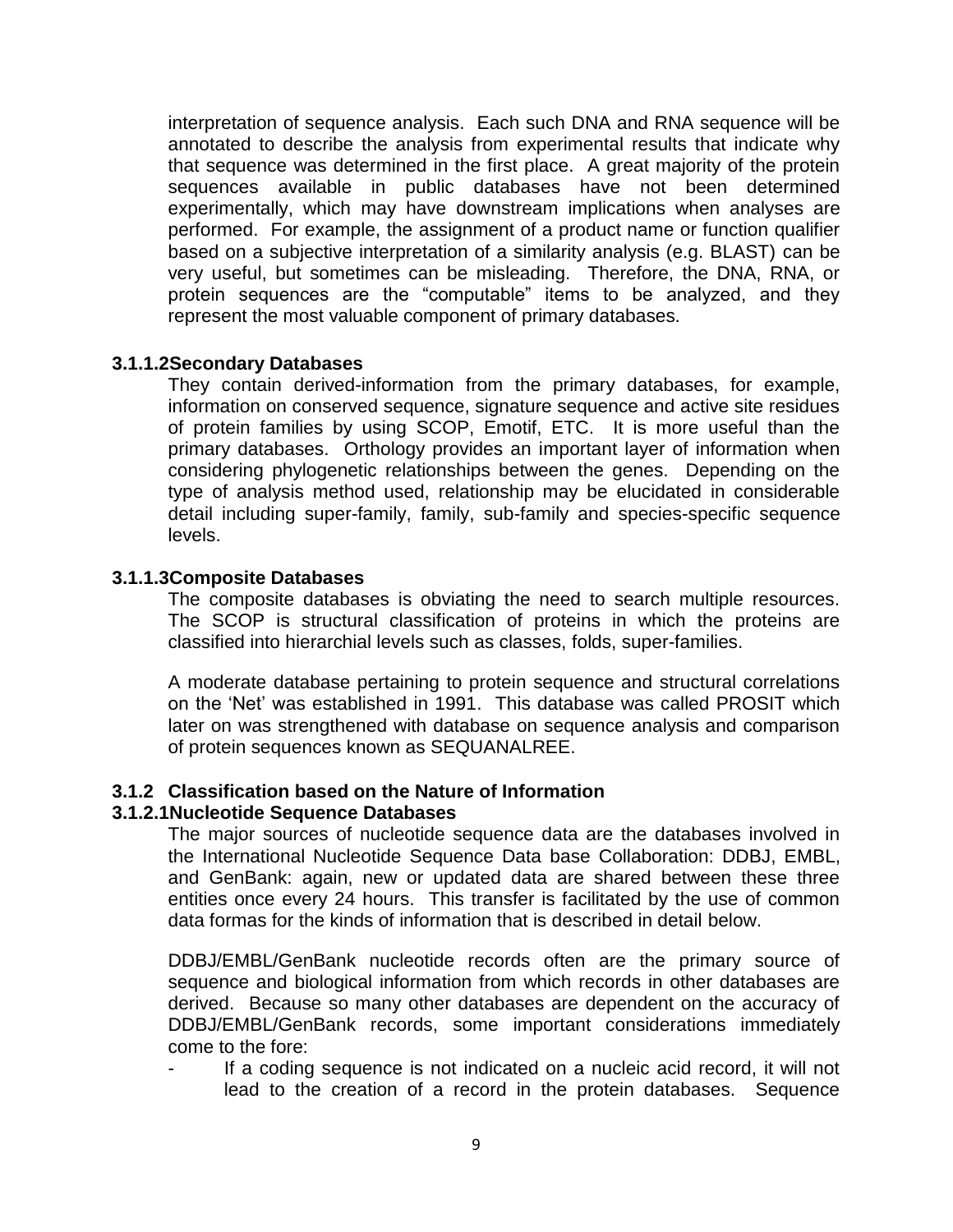similarity searches against the protein databases, which are the most sensitive way of doing sequence similarity searches (Chapter 11), therefore may miss important biological relationships.

- If a coding feature in a DDBJ/EMBL/GenBank record contains incorrect information about the protein, this incorrect information will be passed on to other databases directly derived from the record: it could even be propagated to other nucleotide and protein records on the basis of sequence similarity.
- If important information about a protein is not entered in the appropriate place within a sequence record, any programs that are designed to extract information from these records more than likely will miss the information, meaning that the information will not filter down to other databases.

### **3.1.2.2Protein Sequence Databases**

With the availability of hundreds of complete genome sequences from both prokaryotes and eukaryotes, efforts are now focused on the identification and functional analysis of the proteins encoded by these genomes. The large-scale analysis of these proteins ahs started to generate huge amounts of data, in large part because of a range of newly developed technologies in protein science. For example, mass spectrometry now is used widely in protein identification and in determining the nature of posttranslational modifications. These and other methods make it possible to identify large numbers of proteins quickly, to map their interactions.

### **4.0 Conclusion**

Given DDBJ/EMBL/GenBank"s role as the archive of all publicly available DNA, RNA and protein sequences, the continued usefulness of this resource is highly dependent on the quality of data found in it.

### **5.0 Summary**

The rapid pace of discovery in the genomic and proteomic works requires that databases are built in a way that facilitates not just the storage of these data, but the efficient handling and retrieval of information from these databases.

Several databases are now available, and they can be classified based on the level of processing of information or on the nature of information contained therein.

### **6.0 Tutor Marked Question**

- Que: (1) Differentiate between a primary and a secondary database
	- (2) (a) Name the primary databases and give their website (b) Why are they regarded as the primary databases?
	- (3) Name the appropriate databases for reporting errors and give the website for reporting such errors when they are found.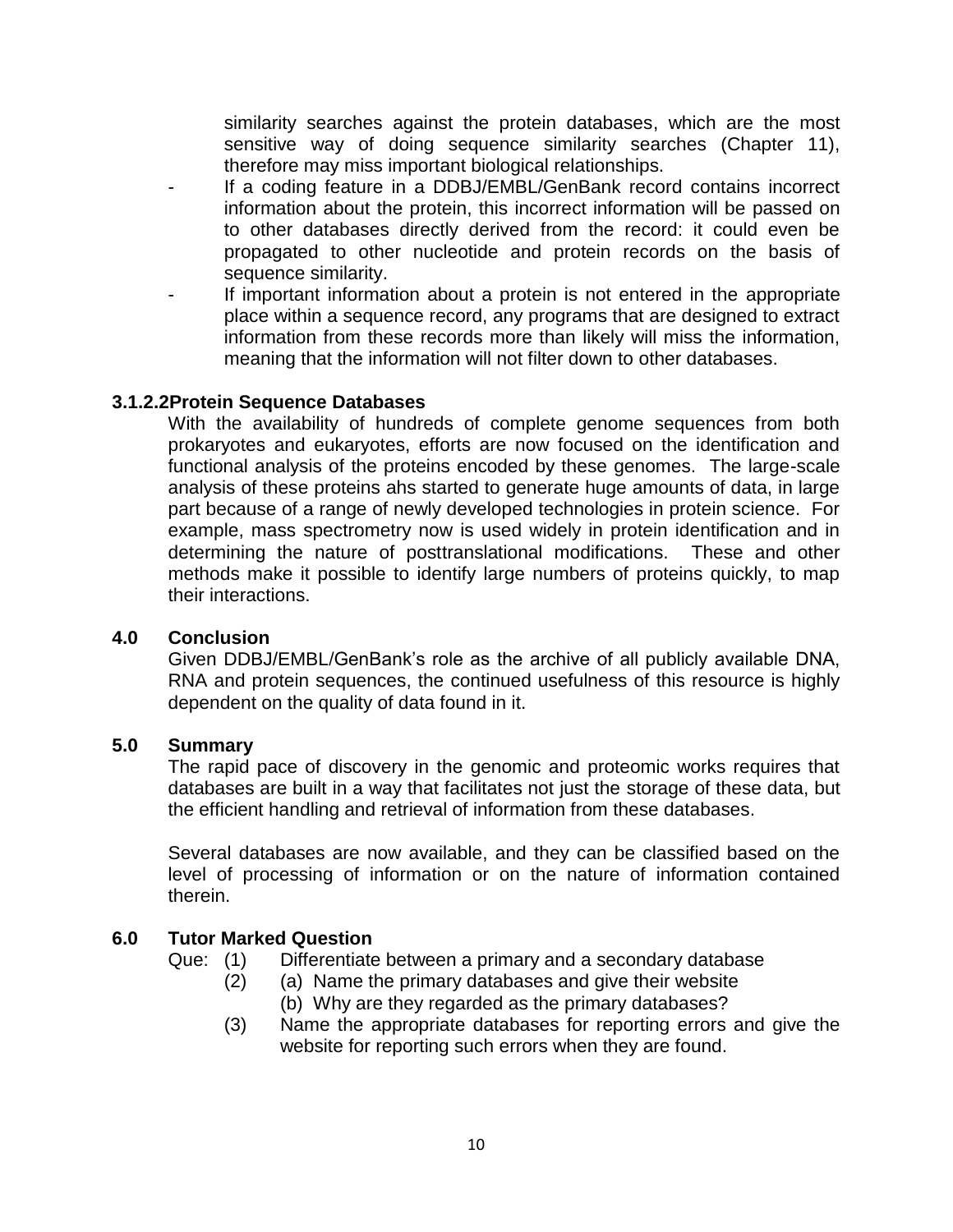- Ans:(1) A primary database contain for the most part an experimental results, but are not a curated review unlike the secondary databases.
	- (2) The primary databases and their websites are:
		- DDBJ http://www.ddbj.nig.ac.jp/ EMBL http://www.ebi.ac.uk/embl/

GenBank http://www.ncbi.nlm.nih.gov/Web/GenBank

(3) The databases for reporting errors and their website for that purpose are:

DDBJ ddbjupdt@ddbj.nig.ac.jp

EMBL update@ebi.ac.uk

GenBank update@ncbi.ncbi.nlm.gov

# **7.0 References/Further Reading**

Apweiler R. 2005. Sequence Databases. In: Bioinformatics – Apractical guide to the analysis of genes and proteins.  $3<sup>rd</sup>$  Ed. John Wiley & Sons Inc. Publication.

Bairoch A., ApweilerR. 2000. The SWISS-PROT Protein Sequence Database and its supplement Tr GMBL.*Nucleic Acid Research*.**28**: 45-48.

Benson DA, Karsch-Mizrachi T; Lipman DJ, Ostell J, Wheeler DL 2004.*GenBank update Nucleic Acids Research*. **32**: D23-D26.

#### **Unit 3: Database Format Content**

- 1.0 Introduction
- 2.0 Objectives
- 3.0 A Dissection of Nucleotide Sequence Flatflles
- 4.0 Conclusion
- 5.0 Summary
- 6.0 Tutor Marked Assessment
- 7.0 References/Further Reading

### **1.0 Introduction**

The elementary format underlying the information held in DDBJ/EMBL/GenBank is the *flatfile*. The correspondence between individual flatfile formats facilitates the exchange of data between each of these databases; in most cases, fields can be mapped on a one-to-one basis from one flatfile format to the other. Over time, various file formats have been adopted and have found continued, widespread use; others have fallen to the wayside for a variety of reasons. The success of a given format depends on its usefulness in a variety of contexts, as well as its power in effectively containing the types of biological information that need to be achieved and communicated to the community.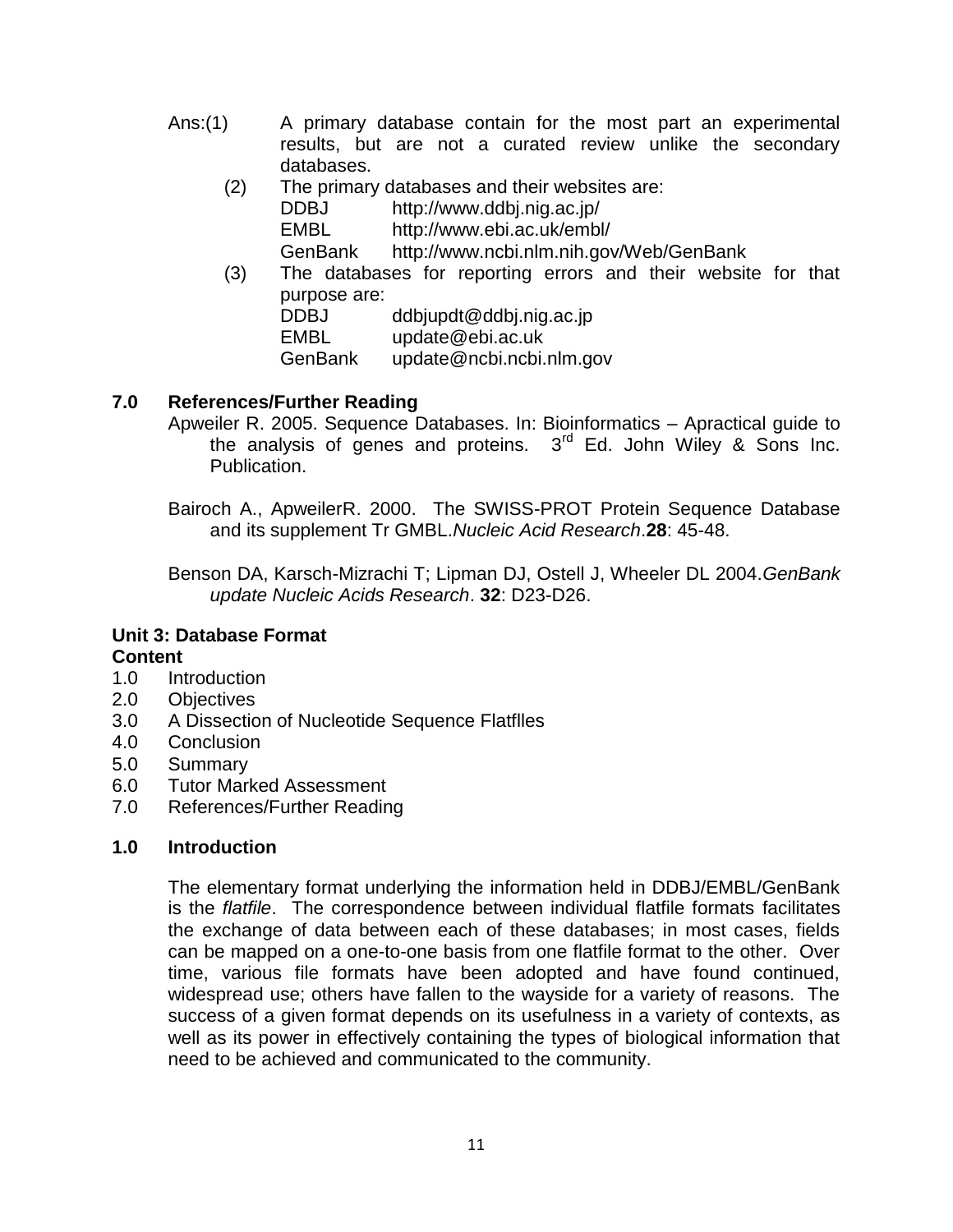In its simplest form, a sequence record can be represented as a string of nucleotides with some basic tag or identifier. The most widelyused of these simple formats is FASTA, which provides an easy way of handling primary data for both humans and computers. Thus, although information in DDBJ/EMBL/GenBank is basically in flatfile format, the nucleotide sequence

 $\mathsf{in}$  in  $\mathsf{in}$  is in FASTA formation in  $\mathsf{in}$  is in FASTA format. FASTA formation in  $\mathsf{in}$  sequence

records take the form: respective form: respective form: respective form: respective form: respective form: re ATTCCGGCCAAGTCGTCAGTCGGTTGCGTACTCGGTTGCAACTTCCGAACTTCCGGACAC

Note: The dotted lines represent several nucleotides usually there are 60 characters per line. Only two lines out of many are shown for brevity.

The greater than character (>) designate the beginning of a new sequence record; this line is called the definition line or def line. After '>' is t he accession version number (U54469.1).

The accession.version number is followed by the DNA sequence either in uppercase or lower case letters.

More detail can sometimes be added to this format making it more complex. For instance one can add more information to the def line making it more informative:

>gb\$U54469.1 \$/\$DMU5469 *Drosophila melanogaster* eukaryotic initiation factor 4E (eIF4E) gene, alternative splice products, complete cds

The above modified FASTA file now has information on the source database (gb, for GenBank), its accession.version number (U54469.1), a LOCUS name identifier (in GenBank), or entry name identifier (in EMBL; DMU54469), and a short description of what biological entity the sequence represents.

### **3.0 A Dissection of Nucleotide Sequence Flatflles**

>U54469.1

Since flatfiles represent the elementary unit of information within DDBJ/EMBL/GenBank and facilitate the interchange of information between these databases, it is important to understand what each individual field within the flatfile represents and what kinds of information can be found in various parts of the record. At this time, the DDBJ and GenBankflatfile formats are nearly identical, whereas EMBL uses line-type prefixes; these prefixes indicate the type of information p resent within each line of the record. Flatfiles can be separated into three major parts: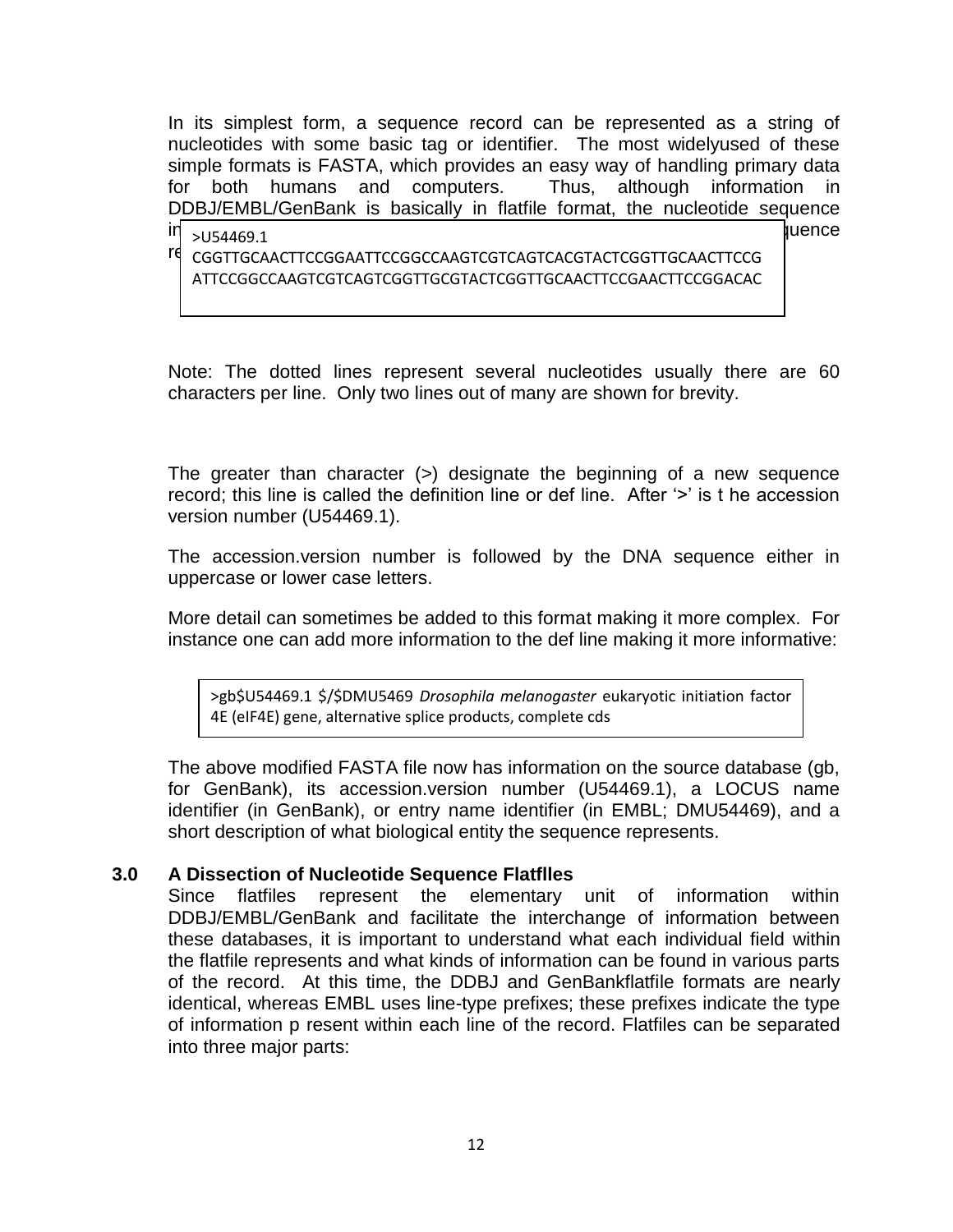- **(i) The Header**:which contains the information (descriptors) that apply to the entire record;
- **(ii) The features:** which are the annotations on the record; and
- **(iii) The Nucleotide Sequence:** All major nucleotide database flatfiles end with ??on the last line of the record.

#### **4.0 Conclusion**

Flatfile format is the basic unit of information within the primary databases (DDBJ/EMBL/GenBank(. It facilitates interchange of information between these databases.

#### **5.0 Summary**

Sequence information are presented as FASTA format in the basic flatfiles. Flatfiles can be separated into Header, the features and the sequence.

### **6.0 Tutor Marked Assessment**

Que: Given the following databases, describe briefly the type of information that could be obtained from them.

NCBI"s GenBank, EMBL, DDBJ, SWISS-PROT, OMIM

| Ans: NCBI's GenBank | $\sim$ 10 $\pm$ | All known nucleotides and proteins sequences |
|---------------------|-----------------|----------------------------------------------|
| EMBL                | $\sim$          | All known nucleotides and proteins sequences |
| <b>DDBJ</b>         | $\sim$          | All known nucleotides and proteins sequences |
| SWISS-PROT          | $\sim 100$      | Annotated protein database                   |
| <b>OMIM</b>         | $\sim$          | Catalogue of human genetic diseases          |

### **7.0 References/Further Reading**

Apweiler R. 2005. Sequence Databases. In: Bioinformatics – Apractical guide to the analysis of genes and proteins.  $3<sup>rd</sup>$  Ed. John Wiley & Sons Inc. Publication.

Bairoch A., Apweiler r. 2000. The SWISS-PROT Protein Sequence Database and its supplement Tr GMBL.*Nucleic Acid Research*.**28**: 45-48.

Benson DA, Karsch-Mizrachi T; Lipman DJ, Ostell J, Wheeler DL 2004.*GenBank update Nucleic Acids Research*. **32**: D23-D26.

### **MODULE 2**

- UNIT 1 Basic Tasks and Processes in Bioinformatics
- UNIT 2 Database Search and sequence Retrieval Techniques
- UNIT 3 BLAST-Basic Local Alignment Search Tool
- UNIT 4 Data Mining

### **Unit 1: Basic Tasks and Processes in Bioinformatics**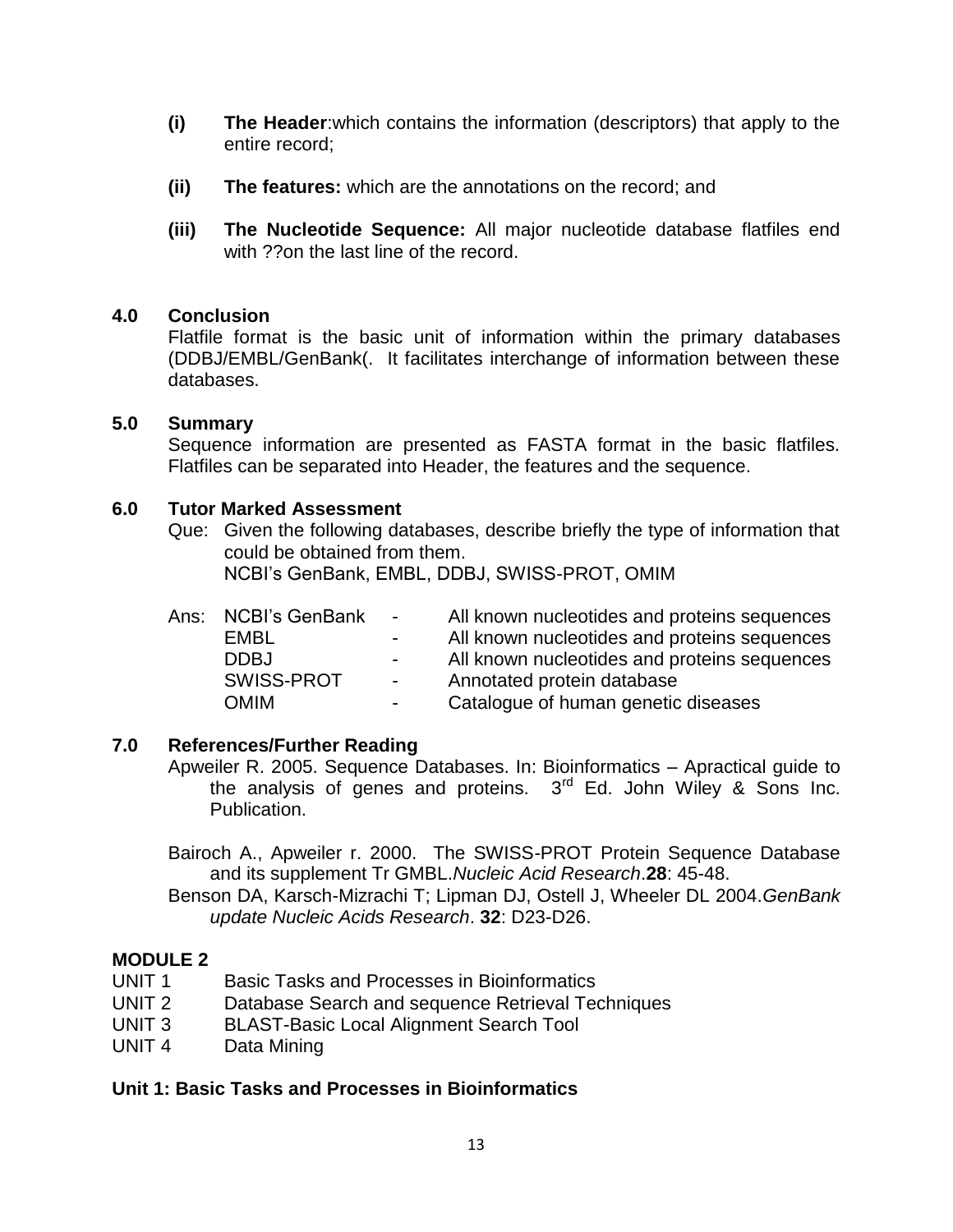# **Content**

- 1.0 Introduction
- 2.0 Objectives
- 3.0 Main Content
- 3.1 Important Definitions, Processes and Tasks in Bioinformatics
- 4.0 Conclusion
- 5.0 Summary
- 6.0 Tutor Marked Assessment
- 7.0 References/Further Reading

# **1.0 Introduction**

In Module 1, a foundation in Bioinformatics has been laid. It is important to note that Bioinformatics is a practical field. Module 2 will therefore focused on a more practical approach to Bioinformatics.

# **2.0 Objectives**

(i) To know the definitions of basic terms in bioinformatics

(ii) To know the fundamental processes in bioinformatics

(iii) to have an insight into how to carry out the basic processes in bioinformatics

# **3.0 Main Content**

# **3.1 Important Definitions, Processes and Tasks in Bioinformatics**

### **AACOMP(Ident, Sim)**

These are search tools at the Expasy server that use the composition of an amino acid sequence, rather than the sequence itself, to find sequences in a database (SWISS-PROT) with similar composition. (The composition of a query is searched against a database of the compositions of sequences in SWISS-PROT).

**AACompident** inputs the composition of the query and is useful when the query sequence is not known. In fact, it may be used to identify the sequence from its composition. AACompSim inputs a query sequence and computes its composition internally.

### **Accession Number**

This is a unique identifier to a GenBank sequence record. The typical format is 1-2 letters followed by 4-6 digits. Here are a few fictitious though syntactically correct examples: AG123456, BF43251.

# **BLAST (Basic Local Alignment Search Tool)**

This is a popular sequence-based database searching program. It performs, one-by-one, a heuristic, local alignment of the query seq3uence to each sequence in the specified database. (Heuristic means non-optimal. Local means as opposed to global). BLAST is much faster than dynamic programming, while remaining effective Dynamic programming computes optimal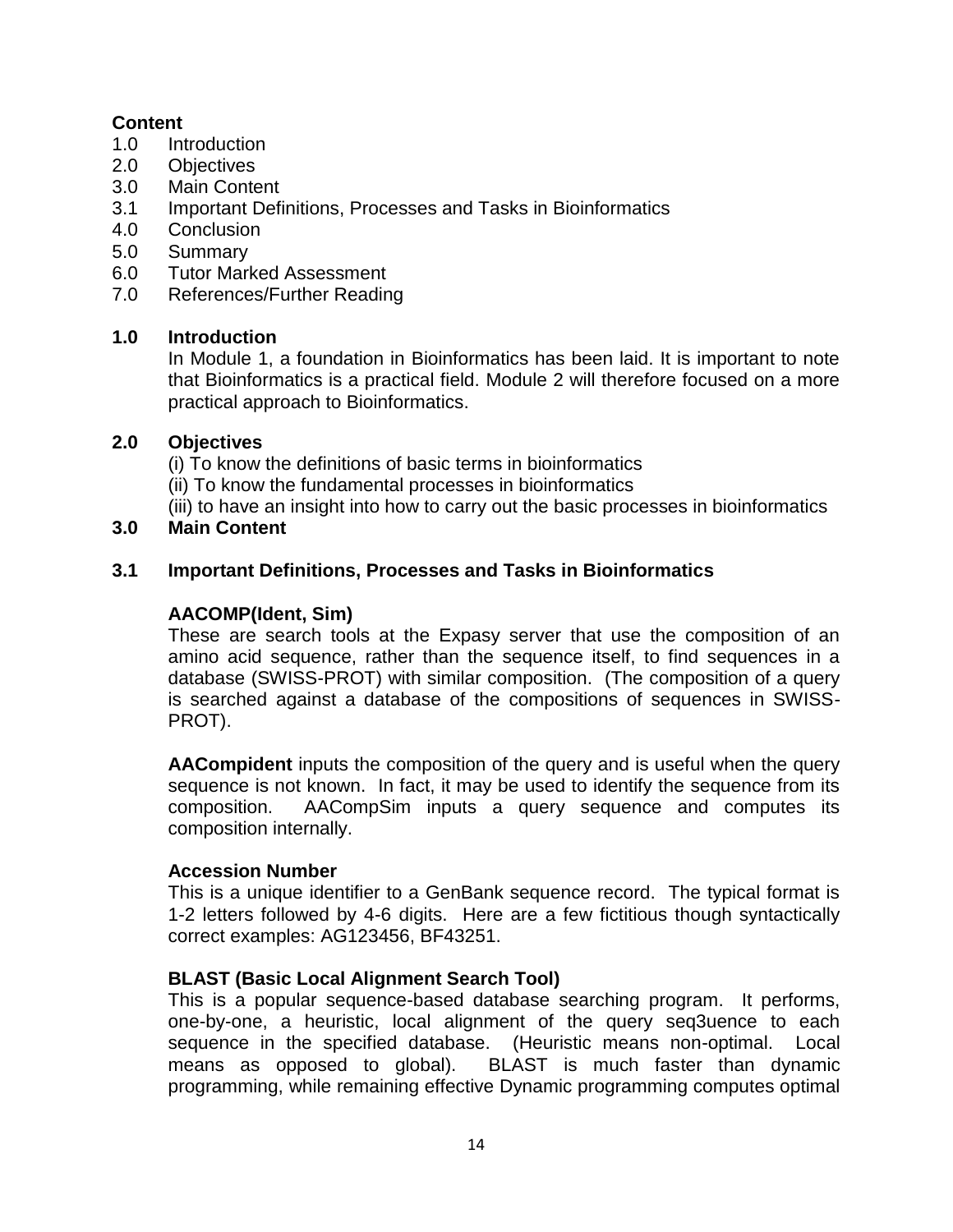local alignments). BLAST returns a list of hits ranked by E-value. The lower the E-value of a hit, the more significant it is.

# **BLASTN**

This is the version of BLAST that searches a nucleotide sequence against a nucleotide database. It uses a primitive substitution matrix (match=1, mismatch  $= -2$ ).

### **BLASTP**

This is the version of BLAST that searches a protein sequence against a protein database. It supports searches using the BLOSUM or the PAM family of substitution matrices. BLOSUM62 is the most popular matrix used in BLAST searches.

# **BLASTX**

This is the version of BLAST that searches a nucleotide sequence against a protein database by translating the nucleotide sequence in all frames.

### **BLAST2SEQUENCES**

This is a version of BLAST which locally aligns two sequences, instead of searching one sequence against a database.

### **BLOSUM**

This is a family of substitution matrices for scoring alignments, for example when doing BLAST searches. BLOSUM62 is the most widely used member of this family.

### **BOOTSTRAP**

This is a statistical method used to access the robustness of phylogenetic trees produced by various tree-building methods. The original multiple alignment from which a phylogenetic tree was first produced is used to generate numerous bootstrap alignment. Thus a bootstrap alignment has the same number of columns as the original alignment. A phylogenetic tree is built from each bootstrap alignment. Once all the trees have been built, these trees may be compared to yield a consensus tree or consensus subtrees. Well-conserved branches (or more generally, subtrees) are often deemed as reliable.

### **CLUSTALW**

This is a popular multiple alignment tool based on the progressive alignment method.

### **CLUSTER ANALYSIS**

This is a computational and statistical procedure for partitioning a data set into subsets of similar items. It is often used to group together genes with similar expression patterns (or experiments with similar response patterns of genes) from microarray gene expression data. It is also used to group together proteins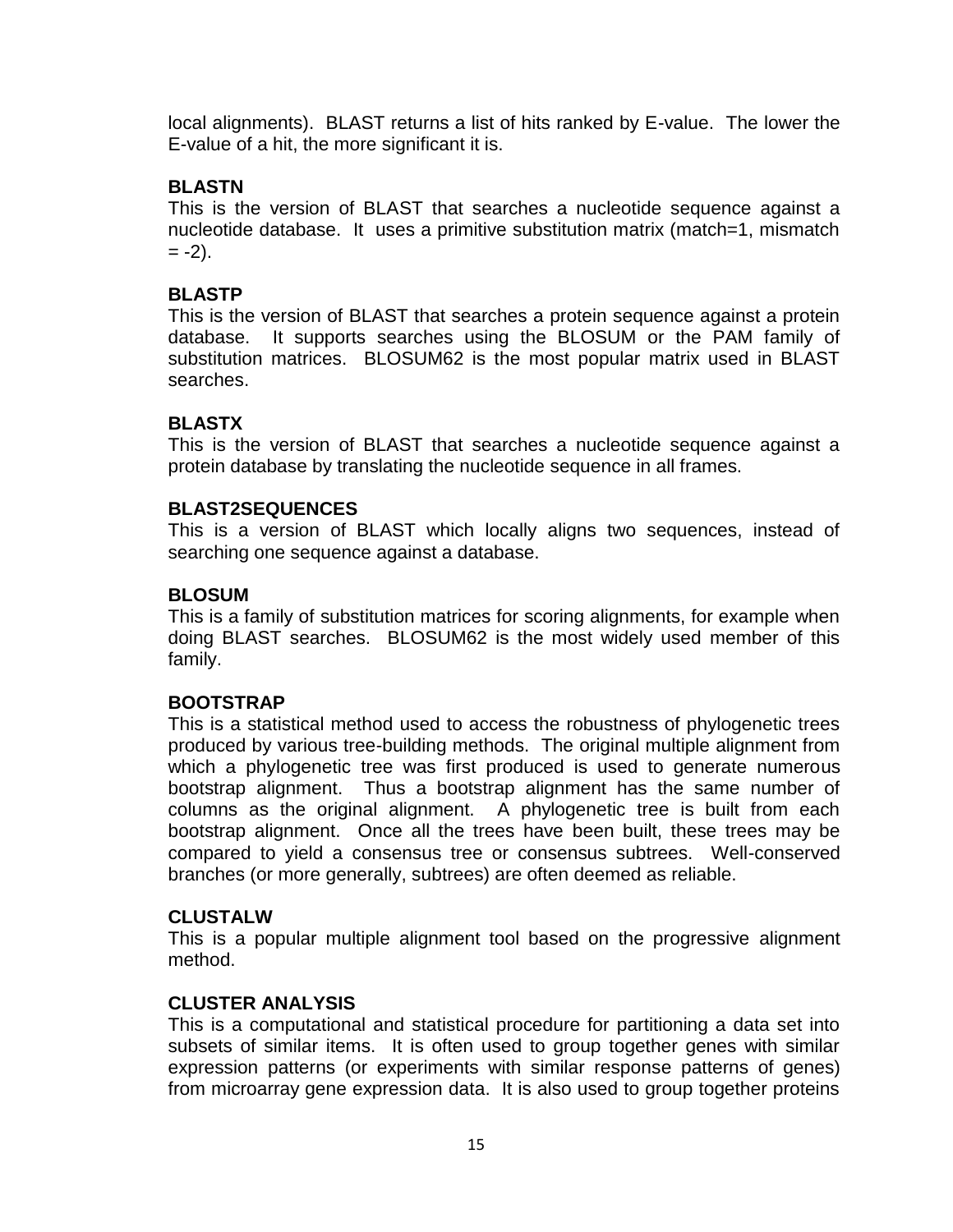with similar sequences or similar structure (many protein classification databases are constructed this way).

#### **CONSERVED DOMAIN DATABASE**

This is a database at NCBI which may be used to locate domains in a protein sequence. Domain motifs, represented as position-specific weight matrix profiles, are scanned against sequence to find which motifs hit where.

#### **DOT MATRIX**

This is a nice way to visualize a local alignment, especially many alignments of pairs of possibly overlapping, fragments in the two sequences.The horizontal and vertical axes correspond to the two sequences. Solid diagonal lines denote aligned fragments.

#### **DDBJ**

This is the Japanese sibling of GenBank.

### **EMBL**

This is the European sibling of GenBank, an annotated collection of all public domain DNA and protein sequences.

#### **ENSEMBL**

This is a web server which provides access to automatically generated annotations of the genomes of complex organisms such as humans. One can search the human genome, browse chromosomes, find genes, find genomic sequences similar to a given protein sequence, etc.

### **ENTREZ**

This is a text-based search engine for bioinformatics databases, at NCBI. It provides access to a literature database (PubMed), nucleotide database (GenBank), protein sequence database, 3D Structure database (MMDB), Genome database (complete genome assemblies), population sets, and Online Mendelian Inheritance in Man (OMIM).

### **FASTA**

This is a program similar to BLAST for heuristic local alignment and for sequence-based database searching.

#### **FASTA FORMAT**

This is a widely used format for DNA and protein sequences. Many search tools accept sequences in this format. For each sequence, there is a header line beginning with > followed by one or more lines containing the sequence itself, as illustrated below.

>sequence header ACAGAAA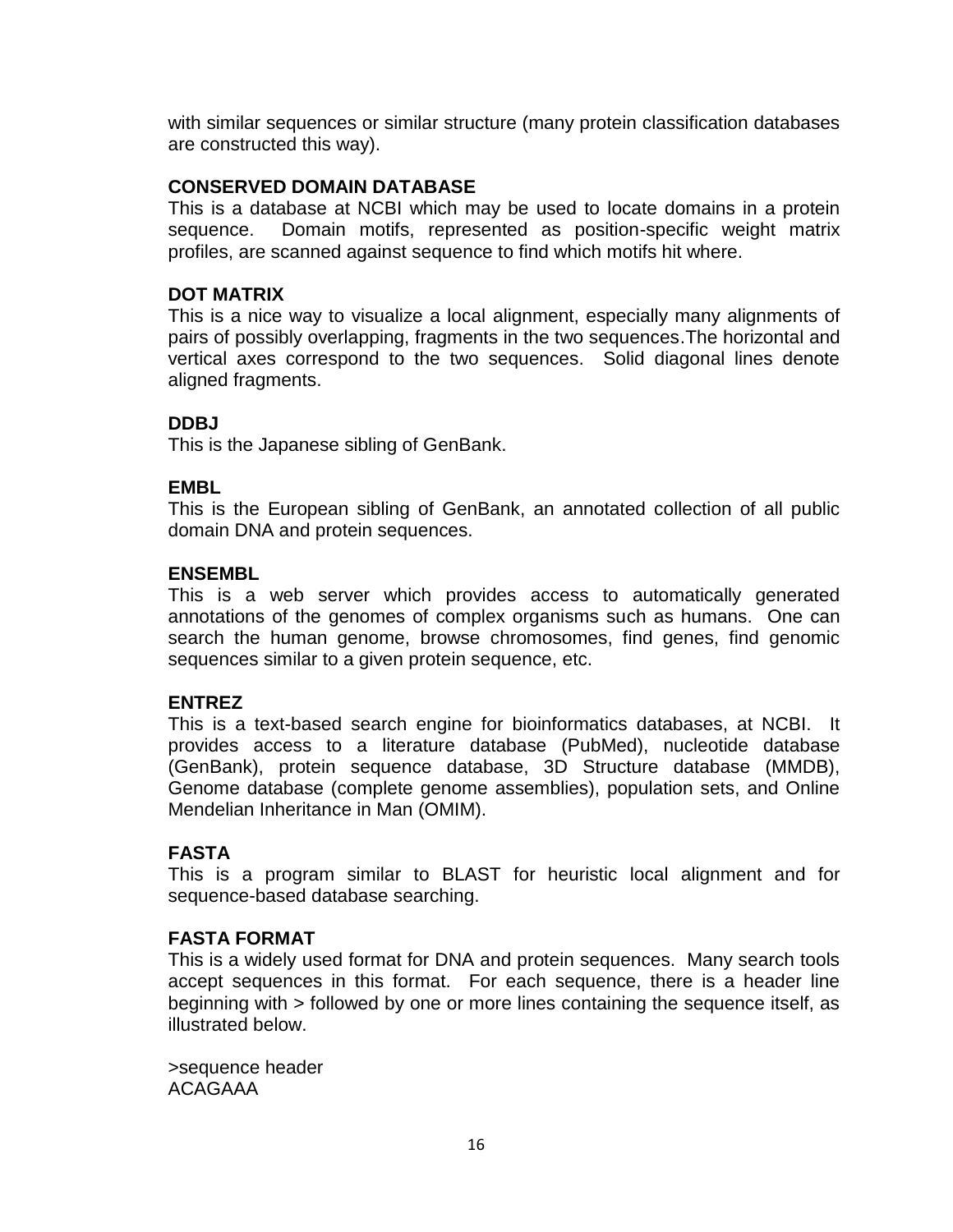>Sequence header >ACAAAGA

#### **GENBANK**

This is the premier database of nucleotide sequences. It is in flat file format.

#### **GENSCAN**

This is a popular genefinding program. It uses hidden Markov models

#### **GLOBAL ALIGNMENT**

This is a full alignment of two nucleotide or protein sequences, with gaps inserted in one or both sequences, as needed.

#### **GRAIL**

This is a popular genefinding program. It uses neural networks to combine information about predicted local sites such as splice sites with predicted coding regions.

#### **LOCAL ALIGNMENT**

This is the process of finding and aligning highly similar regions of two DNA or protein sequences.

#### **NEME**

This is a tool for automatically discovering motifs (represented by ungapped position weight matrix profiles) from a set of related protein or DAN sequences. The motif discovery algorithm is based on fitting a two-component mixture model to the given set of sequences, using the EM algorithm. One component describes the motif by a fixed-width position-weight matrix profile. The other component models background, i.e. all other positions in the sequences.

#### **MULTIPLE ALIGNMENT**

This is a global alignment of more than two nucleotide or protein sequences. The alignment is typically scored by scoring each column of the alignment and adding up the column scores. Gaps costs may be incurred in the score of a column, or separately. One way to score a column is by its degree of conservedness (more conserved columns, indicate better scoring alignments). This can be done by computing the information content of the column. A more widely used method is called the sum-of-pairs method. In this method, the score of a column is the sum of the scores of all distinct pairs of letters in the column, where a pair of letters is scored via a substitution matrix (such as BLOSUM or PAM in the case of protein sequences). A multiple alignment is also a first step in phylogenetic tree-building.

### **NEIGHBOR-JOINING METHOD**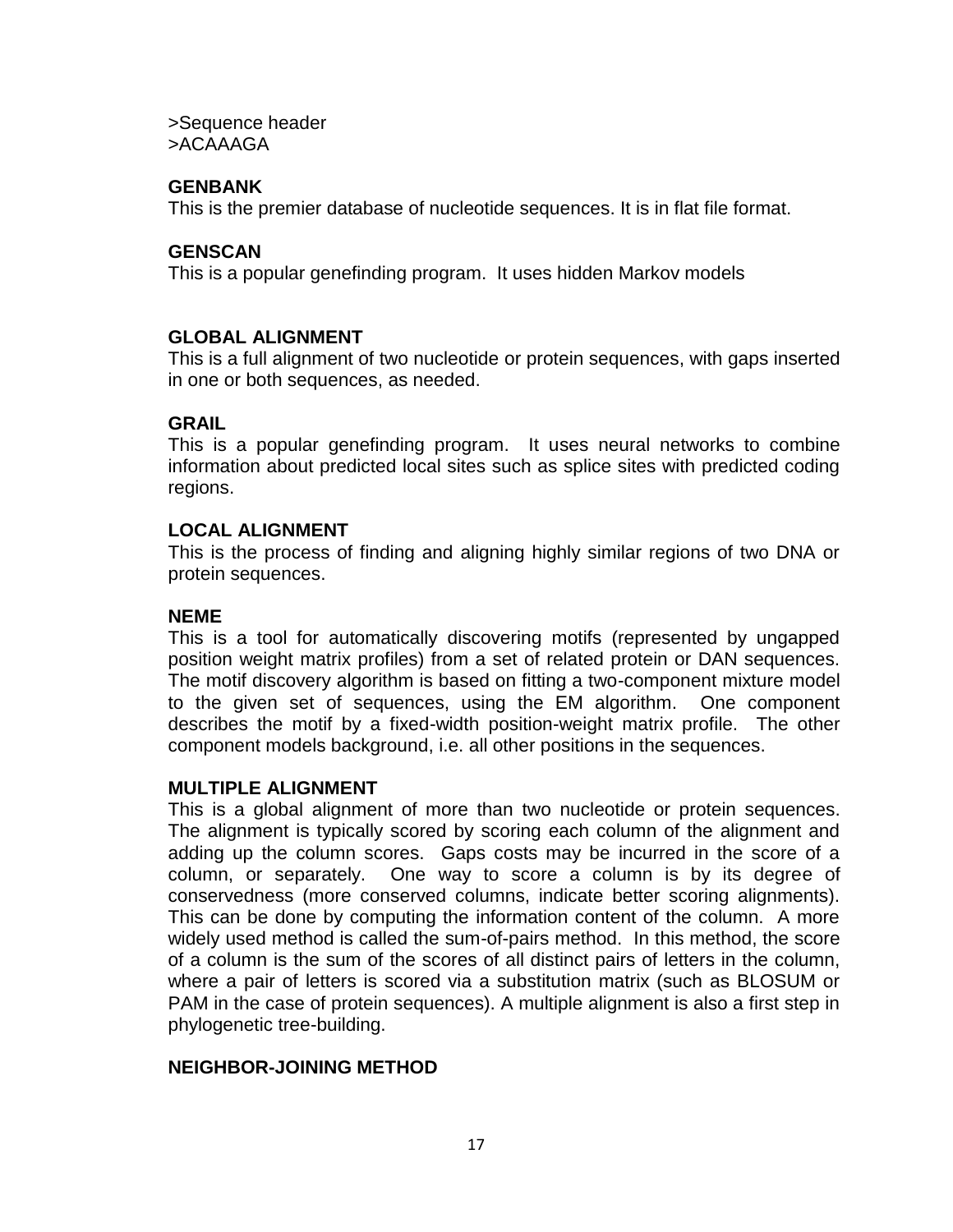This is a phylogenetic tree-building method that is "one notch above" the UPGMA tree-building method.

# **PARSIMONY**

This is a character-based method for constructing a phylogenetic tree from a multiply aligned set of sequences. The parsimony of a tree is defined as the minimum number of substitutions required to produce a given set of sequences, placed a particular way the leaves of the tree. The parsimony of a tree may be computed efficiently by a clever method. It is much more time consuming to find the tree which has maximum parsimony (minimum number of substitutions).

# **PHI-BLAST**

Pattern Hit Initiated BLAST. This is a version of BLAST that inputs a protein sequence and a regular expression pattern in it. It may be used to find other protein sequences that not only contain the same patter n but are also similar to the input protein sequence in the proximity of the occurrence of the pattern, in the two sequences. This is illustrated below:

# **PHYLOGENETIC ANALYSIS**

This is the process of building a phylogenetic tree from a given set of sequences (or other data). The first step is to do a multiple alignment of the sequences, using CLUSTALW perhaps. The second step is to clean up the multiple alignment (remove outlying sequences, handle gaps, downweight overrepresented sequences, etc.). The third step is to build one or more trees, using a distance-based method, a parsimony method, or a likelihood-based method. The fourth step (which may interact with earlier steps) is to assess the quality of the built trees perhaps using bootstrap.

### **PREDICTPROTEIN**

This web server features the class of PHD programs for predicting secondary structure, solvent accessibility, and transmembrane helices, as well as programs for prediction of tertiary structure, coiled-coil regions, etc. At the same site, in the Meta PredictProtein section is another secondary structure prediction program, JPRED, which takes a consensus between a number of methods. There are also three other programs for predicting transmembrane helices, TMHMM, TOPRED, and DAS. The tertiary structure prediction programs include TOPITS, SWISS-MODEL, and CPHmodels.

### **PRINCIPAL COMPONENTS ANALYSIS**

This is a method of visualizing high-dimensional data by transforming it into a very low-dimensional space (usually 1, 2 or 3D). The transformation is achieved (by rotating and translating the axes of the original space) in such a way that the first few axes describe the data as best as possible. The remaining axes may then be "thrown away", with possibly some (but hopefully not a lot) of loss of information.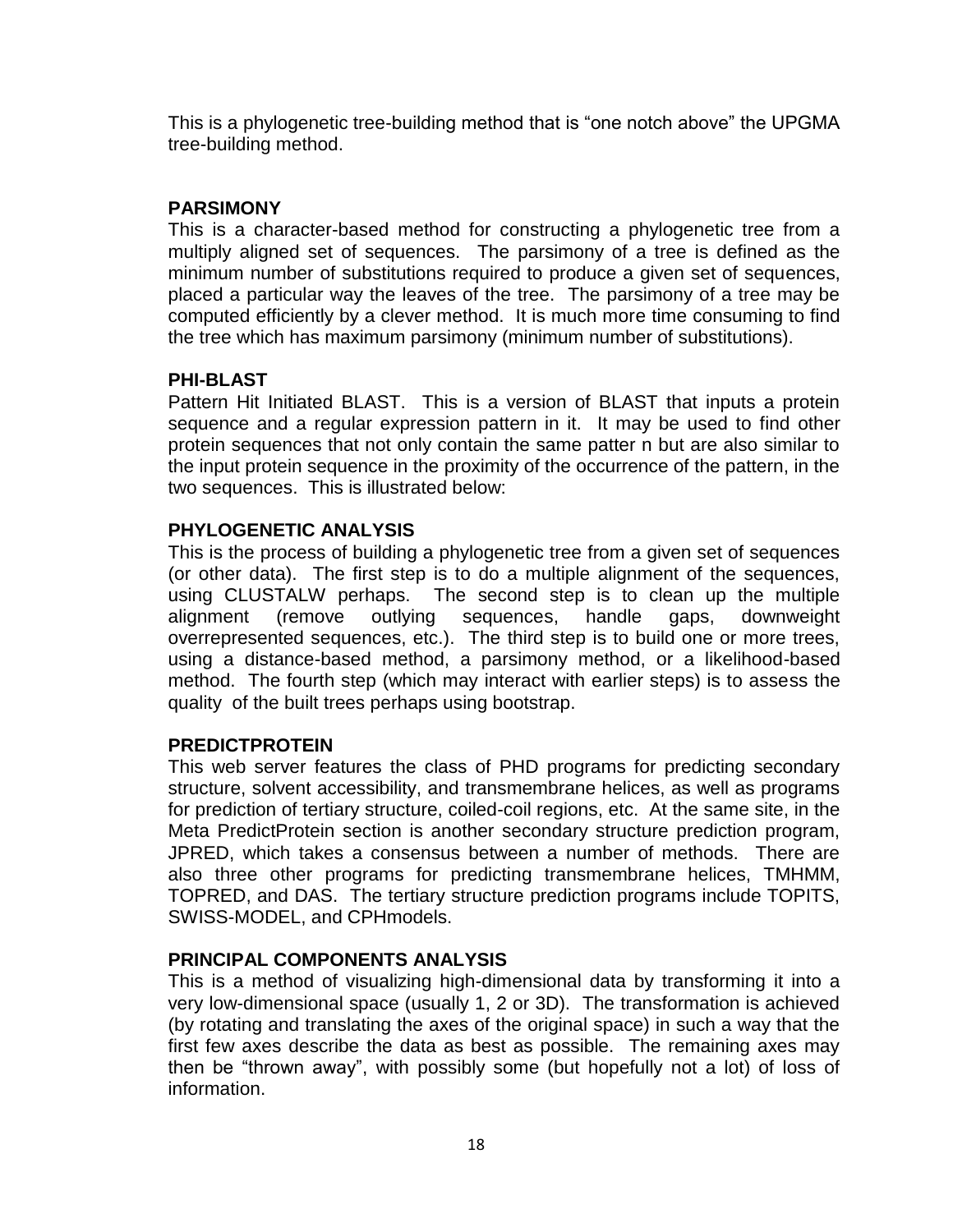### **RESTRICTION MAP CONSTRUCTION**

Restriction enzymes cut foreign DAN at locations called restriction sites. A restriction map is a map of these locations in the DNA. These locations are not determined experimentally. What is determined experimentally are some properties of fragments formed after the DNA has been cut by various restriction enzymes in various ways. From this data, a restriction map is then constructed by a nontrivial computer algorithm. Graph theory and algorithms are often used.

#### **SWISS-PROT**

This is a curated database of protein sequences with ahigh level of annotation (functions of a protein, domains in it, etc) and low redundancy.

#### **TANDEM REPEAT FINDER**

This is a tool that finds tandem repeats ---two or more exact or near-exact copies of the same sequence fragment that are adjacent--- in a nucleotide sequence.

#### **THREADING**

This is an alignment of a protein sequence to the 3D structure of another protein.

### **TOPITS**

This is a program for predicting the tertiary structure of a protein from its sequence. It uses a database of secondary structure strings derived from tertiary structures in PDB. (This database has one such string for each tertiary structure in PDB). First, this program uses the PHDsec program to predict the secondary structure string sse(x) of a protein sequence x. Next, it aligns, one by one, this predicted string sse( ) with each secondary structure string in the database (Alignments are x done via dynamic programming).

### **TREMBL**

This is an automatically annotated adjunct to SWISS-PROT.

### **UPGMA**

This is a distance-based method for building a phylogenetic tree from a multiply aligned set of sequences. It performs a hierarchical clustering of the given data set, which yields this tree.

### **4.0 Conclusion**

Several processes and tasks can be performed in Bioinformatics with a view to answering various biological questions. A good approach is to define the bioinformatic problems clearly and map out the processes to employ in solving the problems.

#### **5.0 Summary**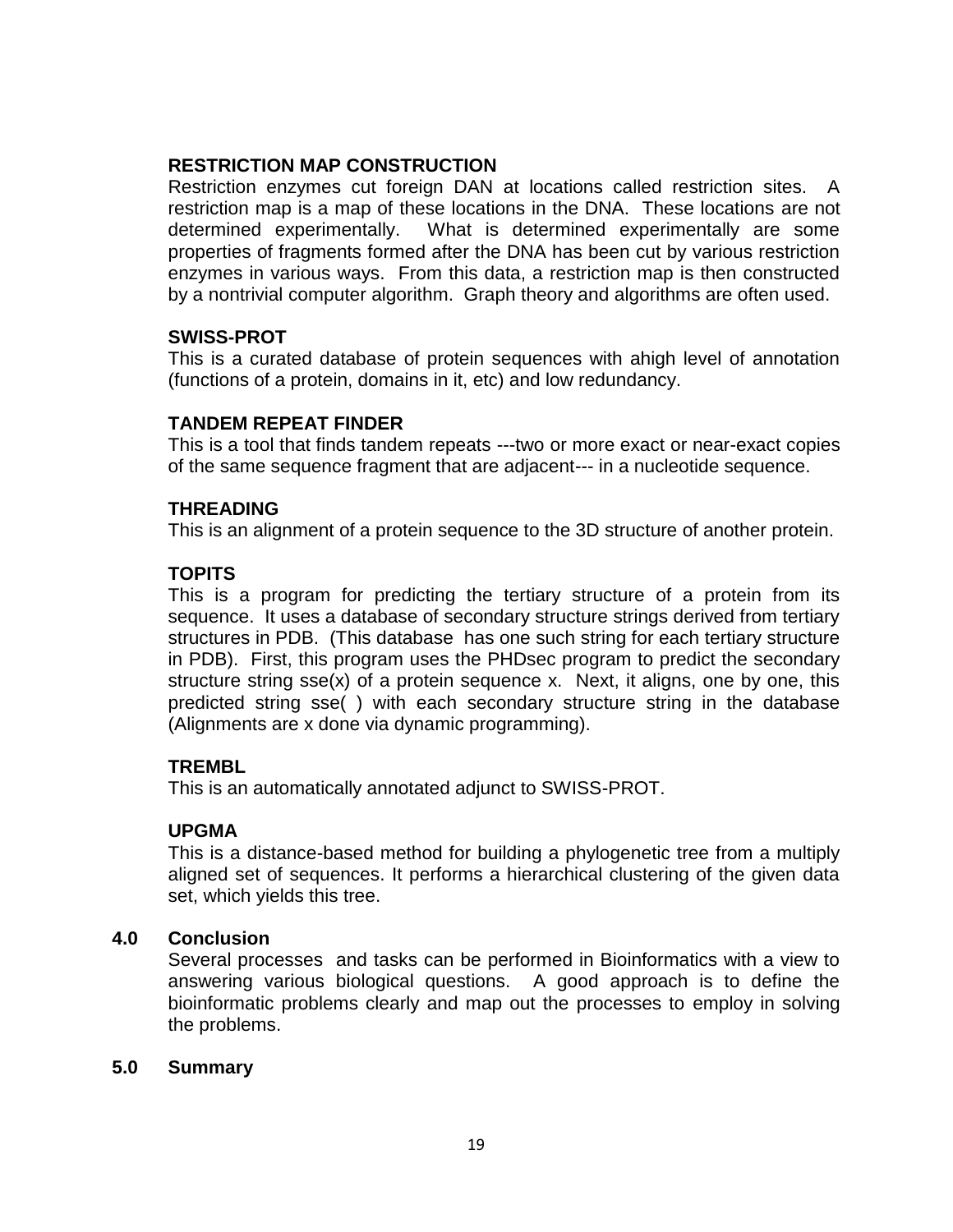There are several problem solving tools, techniques, processes and tasks in Bioinformatics. They include data retrieval in which data retrieval systems like Entrez can be used. Sequence alignment can be done using various BLAST facilities. Phylogenetic trees can be built from aligned sequences.

# **6.0 Tutor Marked Assessment**

Que: Complete the following sentences as appropriate:

- (1) The most important data retrieval system is …………………………..
- (2) A method used for building a phylogenetic tree from a multiple aligned set of sequence …………………………..
- (3) Curated database of protein sequences
- (4) A global alignment of more than two protein sequences
- (5) A pop8lar gene finding program
- (6) A procedure for partitioning a data set into subsets of similar items.
- Ans: (1) Entrez of NCBI
	- (2) UPGMA
	- (3) SWISS-PROT
	- (4) Multiple alignment
	- (5) Genscan
	- (6) Cluster analysis

# **7.0 References/Further Reading**

Dubey R.C. 1993. A textbook of Biotechnology Multicolour Illustrative Edition. S. Chand & Co. Ltd. New Delhi.

Narayanem P. 2005. Bioinformatics: A Primer. 1<sup>st</sup> Ed.New Age International (P) Ltd. New Delhi.

Lee PS & Lee KH 2000.Genomic Analysis.*Curr.Opin.Struct. Biol*. **11**: 171.

# **Unit 2: Database Search and Data Retrieval Techniques Content**

- 1.0 Introduction
- 2.0 Objectives
- 3.0 Main Content
- 3.1 Coding for Nucleotide Bases and Amino Acid Residues in Sequence Information
- 3.2 Database Search
- 3.3 Sequence Retrieval
- 3.4 Selected Search Sites and Sequence Retrieval Tools
- 3.4.1 ENTREZ
- 3.4.2 OMIM (Online Mendelian Inheritance in Man):
- 3.4.3 PubMed (Publishers on Medicine)
- 3.4.4 Sequence Retrieval System (SRS)
- 4.0 Conclusion
- 5.0 Summary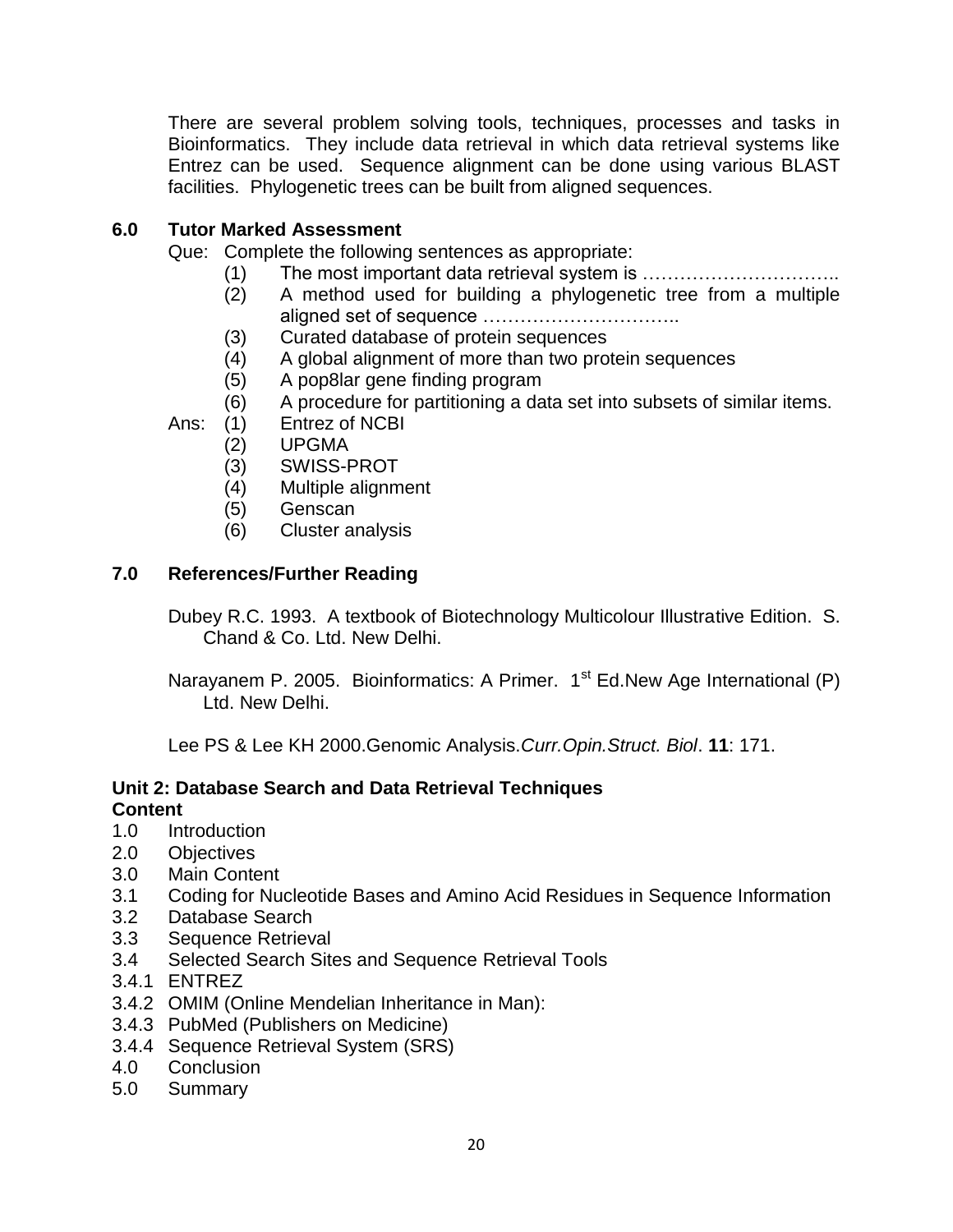- 6.0 Tutor Marked Assessment
- 7.0 References/Further Reading

#### **1.0 Introduction**

The completion of sequencing of a number of model organisms, along with the continued sequencing of others, underscores the necessity for all biologists to learn how to make their way effectively through this sequence space. GenBank, or any other biological database for that matter, serves little purpose unless the database can be easily searched and entries can be retrieved in a usable, meaningful format. Otherwise, sequencing efforts have no useful end, because the biological community as a whole cannot make use of the information hidden within these millions of bases and amino acids. Much effort has gone into making such data accessible to the average user, and the programs and interfaces resulting from these efforts are the focus of this chapter. The discussion centers on querying databases at the National Center for Biotechnology Information (NCB) because these more "general" repositories are far and away the ones most often accessed by biologists, but attention is also given to a specialized databases that provide information not necessarily found through Entrez.

#### **2.0 Objectives**

To be able to retrieve biological information from various database sources using various retrieval techniques.

### **3.0 Main Content**

### **3.1 Coding for Nucleotide Bases and Amino Acid Residues in Sequence Information**

|    | <b>Nucleotide Bases</b> | <b>Codes</b> |
|----|-------------------------|--------------|
|    | Adenine                 |              |
|    | Guanine                 | Բ            |
| 3. | Thymine                 |              |
|    | Cytocine                |              |
| 5. | Uracil                  |              |

|    | <b>Amino Acid</b> | 3-letter | <b>One Letter</b> |     | <b>Amino Acid</b> | 3-letter   | <b>One Letter</b> |
|----|-------------------|----------|-------------------|-----|-------------------|------------|-------------------|
|    |                   | Code     | Code              |     |                   | Code       | Code              |
| 1. | Alanine           | Ala      | A                 | 11. | Leucine           | Leu        |                   |
| 2. | Arginine          | Arg      | R                 | 12. | Lysine            | <b>Lys</b> |                   |
| 3. | Asparagines       | Ash      | Ν                 | 13. | Methionine        | Met        | М                 |
| 4. | Aspartic Acid     | Asp      | D                 | 14. | Phenylalanine     | Phe        |                   |
| 5. | Cysteine          | Cys      | С                 | 15. | Proline           | Pro        | D                 |
| 6. | Glutamine         | Gln      | Q                 | 16. | Serine            | Ser        |                   |
| 7. | Glutamic Acid     | Glu      | E                 | 17. | Threonine         | Thr        |                   |
| 8. | Glycine           | Gly      | н                 | 18. | Tryptophan        | Trp        | W                 |
| 9. | Histidine         | His      | Н                 | 19. | Tyrosine          | Tyr        |                   |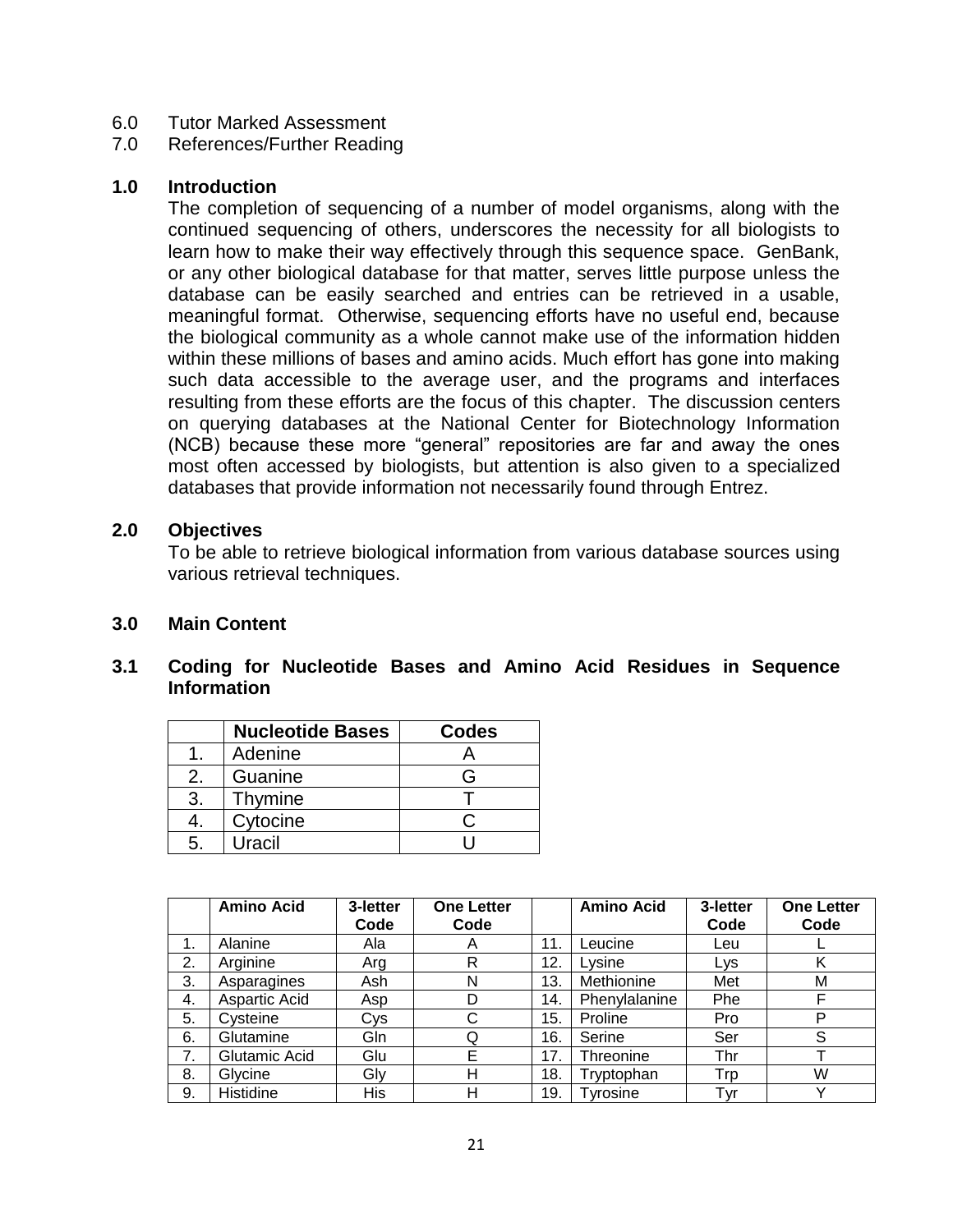| ״<br>. .<br>יי<br>ີບເ |
|-----------------------|
|-----------------------|

#### **3.2 Database Search**

Database analysis are of two categories: (1) Genomic analysis: includes analysis of nucleic acid composition, restriction enzyme cleavage sites, transcriptional factors, promoter sites, secondary structure and sequence similarity searches. (2) Proteomics analysis includes determination of amino acid composition, sequence alignment, phylogenetic analysis, sequence similarity searches, prediction of secondary structure, motifs, profiles, domains and tertiary structure.



### **Database Organisation**

Searching of sequence databases is one of the most common tasks with a newly discovered protein or nucleic acid. This is used to find if (i) the sequence is already in a database, (ii) if it is new, then to infer its structure (secondary and tertiary), and its function, and (iii) presence of active sites, substrate-binding sites etc.

There is a vast amount of gene sequence data available (e.g. from genome sequence project). Two main databases that are widely used for novel gene discovery are high-throughput genomic databases, and the expressed sequence tag (EST) databases. EST databases are singlepass, partial sequences of 50- 500 nucleotides from cDNA libraries. They provide direct window onto the expressed genome. EST sequences are generated by shotgun sequencing method. The sequencing is random and a sequence can be generated several times, and can be inaccurate.

### **Search Engines**

- Altavista
- Google
- Yahoo
- Infoseek
- Medicine
- Research Index
- Pedro"s Biomolecular Research Tools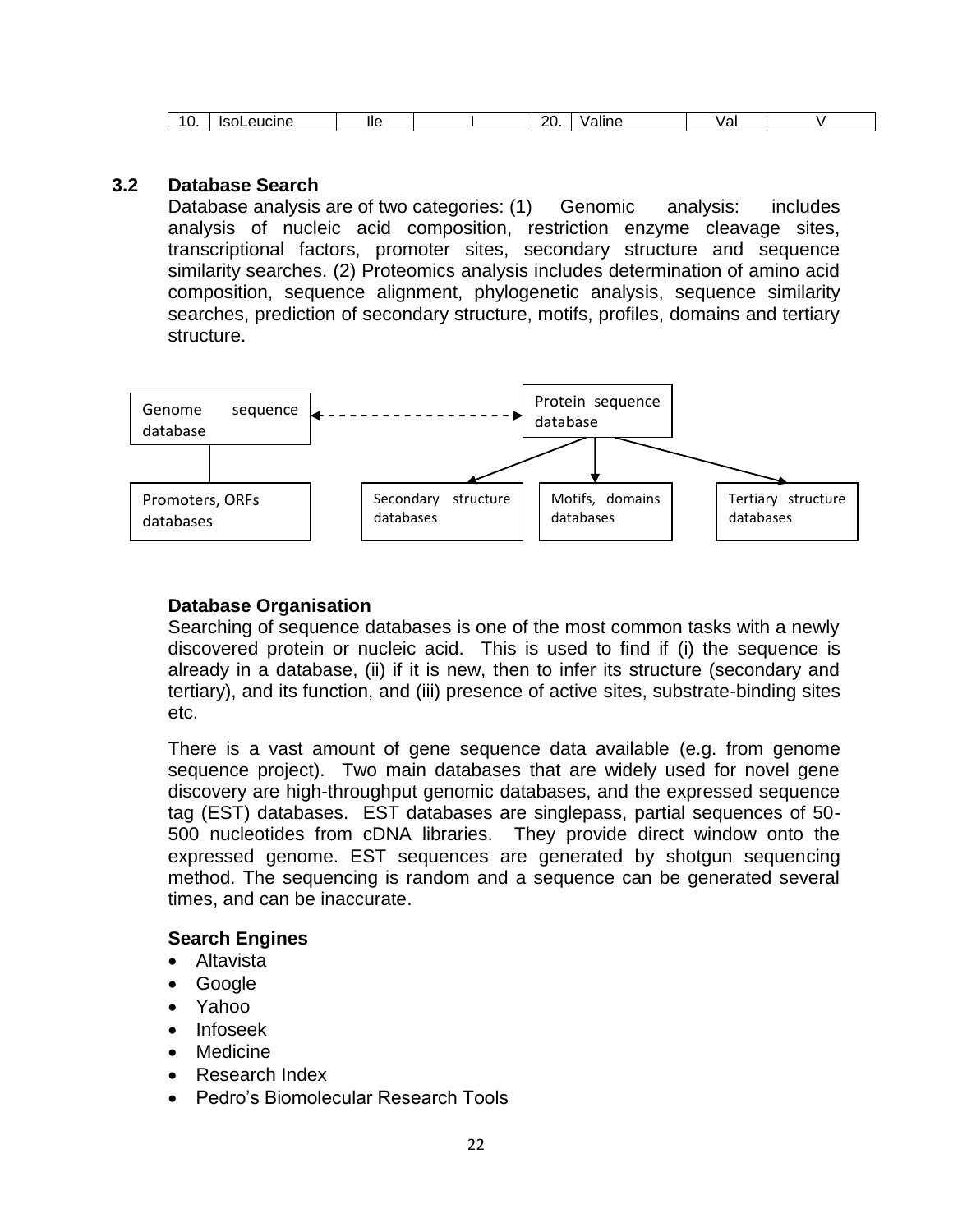#### **Search Sites**

- DDBJ : (http://www.ddbj.nig.ac.jp/). (DNA Databank of Japan). A nucleic acid database.
- EBI : (http://www.ebi.ac.uk/). (European Bioinformatics Institute; UK, an outstation of the EMBL).
- EMBL : [\(http://www.ebi.ac.uk/\)](http://www.ebi.ac.uk/). (European Molecular Biology Laboratory; Germany).
- ExPASy : [\(http://www.expasy.ch/\).](http://www.expasy.ch/)) Expert Protein Analysis System, a Molecular Biology Server, Switzerland, with SWISS-PROT, PROSITE, 2D-PAGE, an other proteomics tools. Key site for protein sequence and structure information.
- GenBank : (http://www.ncbi.nlm.nih.gov/Web/GenBank/). GenBank of the National Institute of Health (NIH, USA genetic sequence database is an annotated collection of all publicly available DNA sequences. GenBank is a part of the International nucleotide sequence database, which is comprised of the DNA databank of Japan (DDBJ), the European Molecular Biology Laboratory (EMBL, Germany) and GenBank at NCBI, USA.
- GRAIL : (http://compbio.ornl.gov/Grail-1.3/). Gene Recognition and Assembly Internet Link software. A suite of tools designed to provide analysis and putative annotation of DNA sequences both interactively and through the use of automated computation.
- NCBI : [\(http://www.ncbi.nlm.nih.gov/\)](http://www.ncbi.nlm.nih.gov/). (National Center for Biotechnology Information; NIH, USA)
- OMIM : [\(http://www3.ncbi.nlm.nih-gov/Omim\)](http://www3.ncbi.nlm.nih-gov/Omim). On-line Mendelian inheritance in Man (for human genes and genomics at NCBI).
- Sanger Center : [\(http://www.sanger.ac.uk/DataSearch/\)](http://www.sanger.ac.uk/DataSearch/). Genomic sequencing and genomics analysis server (UK).
- PUBMED : (http://www.ncbi.nlm.nih.gov/PubMed/). Covers mainly medical literature.
- SWISS-PROT : (http://expasy.hcuge.ch/sprot/sprot-top.html). A protein sequence database (Switzerland).

### **3.3 SequenceRetrieval Tools**

BLAST : Basic Local Alignment and Search Tool (Home Page: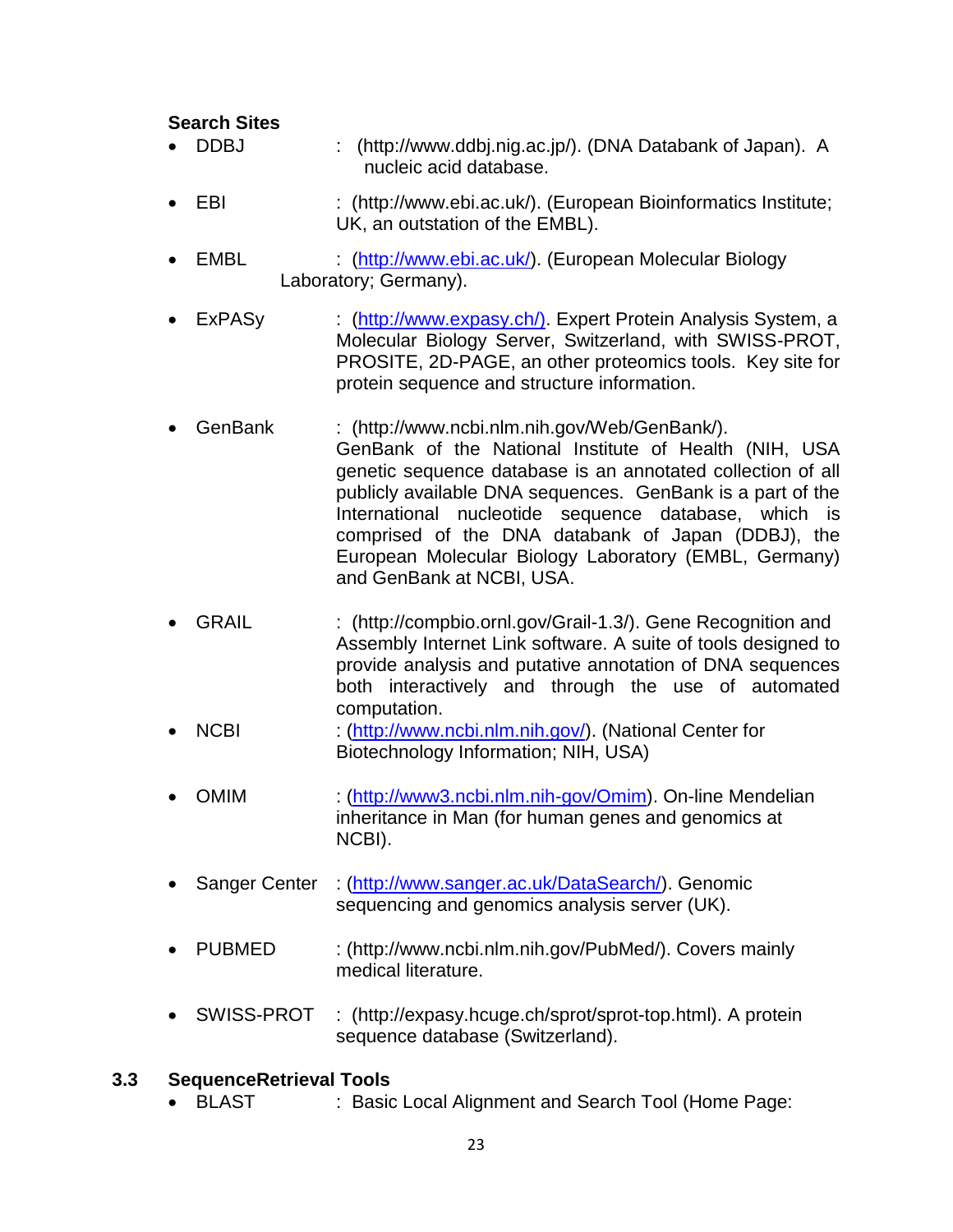NCBI, USA) sequence retrieval and sequence similarity search engine, which consists of a suite of programs – BLASTN (nucleotide BLAST), BLASTP (Protein BLAST), BLASTX (Translated BLAST), PhyloBLAST and PIR-BLAST.

- CLEVER : Command-line ENTREZ Version from NCBI. It is an interactive tool to browse ENTREZ database using only test input/output.
- ENTREZ : (http://www3.ncbi.nlm.nih.gov/ENTREZ). ENTREZ is a powerful search engine, a part of NCBI server. The NCBI contains all the nucleotide and protein sequences in GenBank and Medicine. The program allows one to start with only tentative set of keywords, or a sequence identified in the laboratory, and rapidly accesses a set of relevant list and a list related database sequences.
- FASTA : (http://www2.igh.cnrs.fr/bin/fasta-guess.cgi). Sequence retrieval and similarity search database.
- FETCH : FETCH is sequence retrieval program that retrieves sequences from the GenBank and other databases. The program requires the exact locus name or accession number of a sequence.
- LOOKUP : LOOKUP is a sequence retrieval program that uses SRS (Sequence Retrieval System) and is useful if the accession number is not known, but one wishes to download sequences of all proteins related to the query protein. LOOKUP identifies sequence by name, accession number, keyword, title, reference, feature or date. The output is a list of sequences.

# **3.4 Selected Database Search and Sequence Retrieval Facilities**

GenBank contains 7 millions sequence record covering 9 million nucleotide bases. Unless the databases are easily searched and entries retrieved in a usable and meaningful format, the biological databases serve a little purpose. Moreover, efforts made on sequencing will not be meaningful if biological community as a whole cannot make use of the information hidden within millions of bases and amino acids. There are several database retrieval tools such as ENTREZ, LOCUSTLINK, TAXONOMY BROWSER, etc.

### **3.4.1 Sequence Retrieval Tools: ENTREZ**

The integrated information database retrieval system of NCBI is called **Entrez**. It is most utilized of all biological database systems. Using Entrez system you can access literature, prepare genome map, sequences (both protein and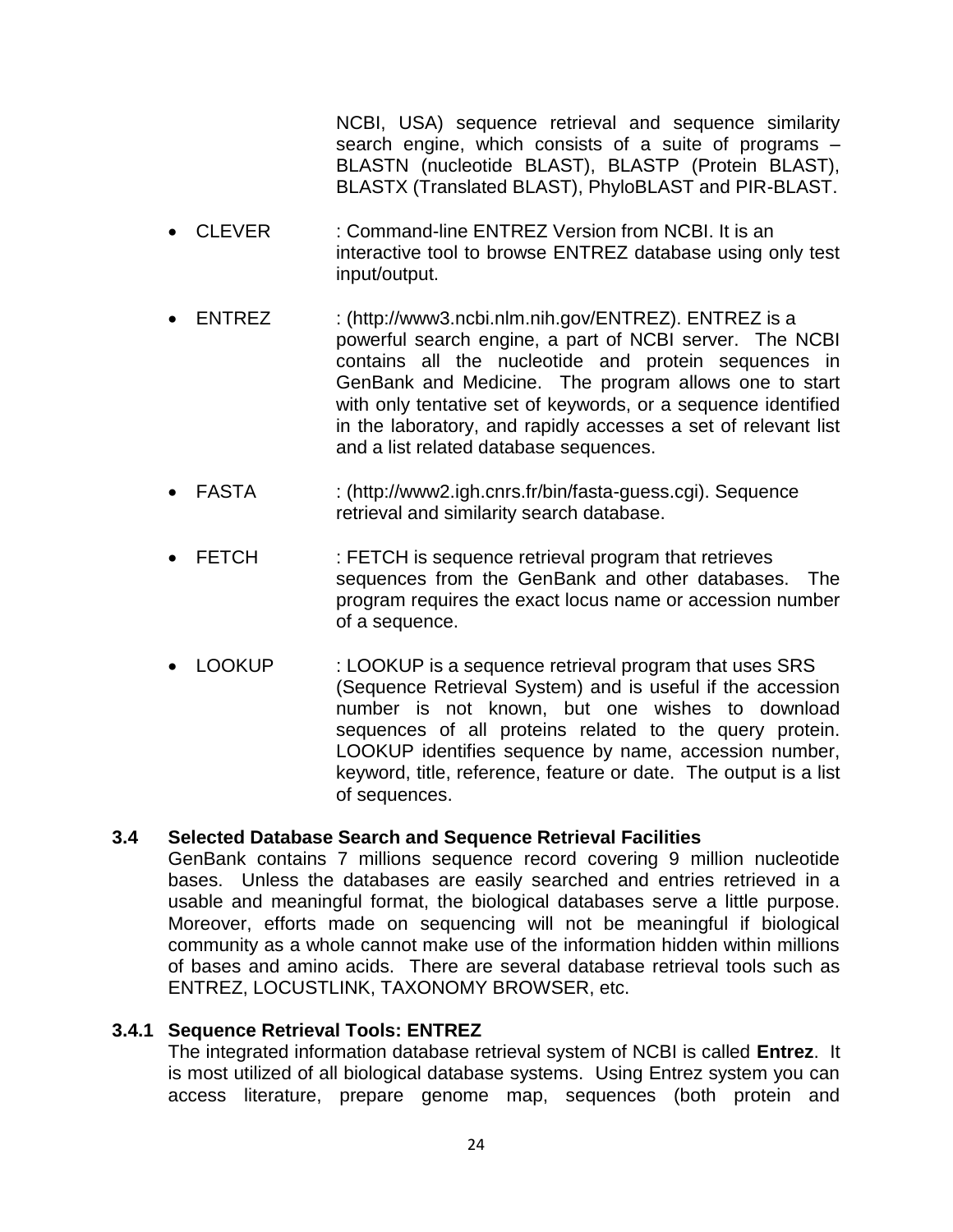nucleotides) and get structural data (3 D). To be very clear, Entrez is not a database, but it is the interface through which all of its component databases can be accessed and traversed. Entrez has ability to retrieve the related sequence structures and references.The Entrez information space includes PubMed records, nucleotide and protein sequence data, three-dimensional structure information, and mapping information. The strength of Entrez lies in the fact that all of this information, across numerous component databases, can be accessed by issuing one and only one query. Entrez is able to offer integrated information retrieval through the use of two types of connection between database entries: neighboring and hard links.

#### **3.4.2 OMIM (Online Mendelian Inheritance in Man):**

OMIM is a non-sequence-based information resource that is very much useful in genomics. It is a web-based electronic version of catalogue that contains thousands of entries for human genes and genetic disorders. It serves as a phenotypic companion to Human Genome Project. It was founded by Victor McKusick at the Hohns Hopkins University (McKusick, 1998). A concise textual information is provided by OMIM from the published literature on the conditions of human having genetic disorders and full citation information. At the NCBI, the online version of OMIM is housed. Also links are provided to Entrez from all references cited within each OMOM entry. Internet resource for OMIM is: http://www.ncbi.nlm.nih.gov/omim.

The OMIM cytogenetic and morbid maps present cytogenetic locations for those genes with published locations and provide an alphabetical list of all the diseases described in OMIM. Therefore, it is necessary to consider the results of webbased biology reported in the scientific literature in order to validate the findings generated through computer-based comparative analysis. Hence, integration of scientific data with the literature is an important step for creating a unified information resource in the life science. For this purpose, individuals are provided with a direct link from OMIM to PubMed, the NCBI literature system.

It is very easy to perform OMIM searches. A simple query is performed by search engine on the basis of one or more words typed into a search window. Consequently, a list of documents is returned containing the query words. The users can select one or more disorders from the list so as to see the full text of OMIM entry.

#### **3.4.3PubMed (Publishers on Medicine)**

PubMed is a Web search interface that provides to over 11 million journal citation in MEDLINE and contains links to full text articles at participating publisher"s web site. PubMed provides web-based access to over 11 million citations, abstracts and indexing terms for journal articles in the biomedical sciences. It also includes links to full-text journals. At present about 20 million searches are conducted per month and over 1,40,000 users seek information daily through PubMed.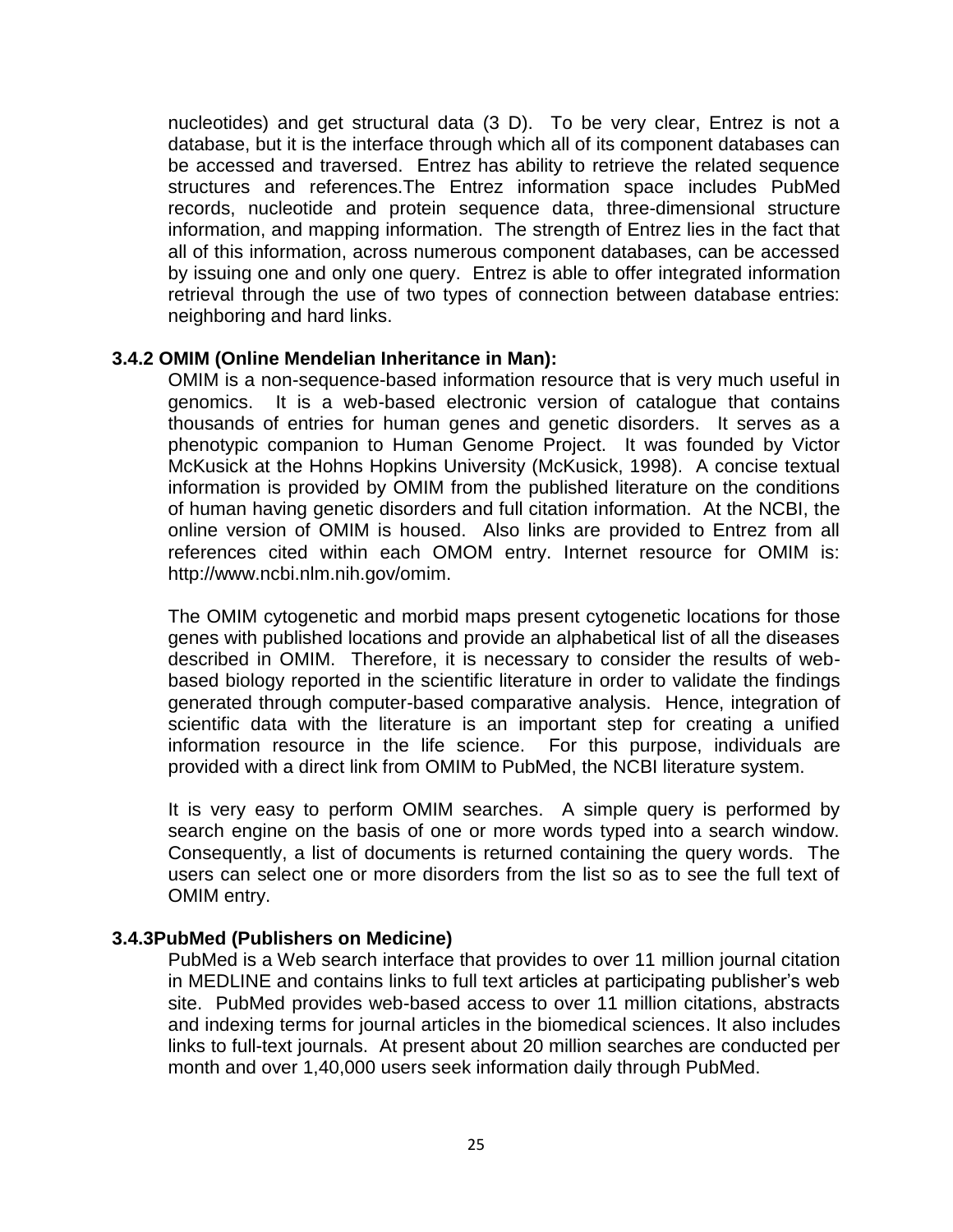#### **3.4.4Sequence Retrieval System (SRS)**

The SRS has been created by Swiss Institute of Bioinformatics and the European Bioformatics Institute, who have also created the Swiss-PROT database. SRS allows retrieval from an extensive catalogue of more than 75 public biological databases. The link button is SRS will allow you to get all the entries in one databank which are linked to an entry (or entries) in another database. Hyperlinks made links between the entries.

#### **4.0 Conclusion**

There are several interfaces for the retrieval of information from biological databases, however, NCBI Entrez system is the most widely used.Students are strongly encouraged to practice by using the various retrieval tools. This is the only way by which mastery and confidence can be gained

#### **5.0 Summary**

Biological information in databases is so voluminous that efficient data retrieval systems are crucial. Several retrieval tools are now available, and students should have substantial practice using these tools in order to gain mastery and confidence. NCBI Entrez is especially important in this regard.

#### **6.0 Tutor Marked Assessment**

- Que: Your investigation has to do with a molecule called human neutrophil elastase. Search for relevant entries on this enzyme and get a detail information including the sequence of the enzyme.
- Ans: The starting point for retrieval of sequences and structures is ENTREZ:
	- \* Go to htt://www.ncbi.nlm.nih.gov/Entrez/
	- \* Select protein
	- Enter the search terms HUMAN ELASTASE
	- $C$ lick on  $GO$
	- The program returns 668 answers. Each entry can be clicked for more detail information.

#### **7.0 References/Further Reading**

- Apweiler R. 2005. Sequence Databases. In: Bioinformatics Apractical guide to the analysis of genes and proteins.  $3<sup>rd</sup>$  Ed. John Wiley & Sons Inc. Publication.
- Bairoch A., Apweiler r. 2000. The SWISS-PROT Protein Sequence Database and its supplement Tr GMBL.*Nucleic Acid Research*.**28**: 45-48.
- Benson DA, Karsch-Mizrachi T; Lipman DJ, Ostell J, Wheeler DL 2004.*GenBank update Nucleic Acids Research*. **32**: D23-D26.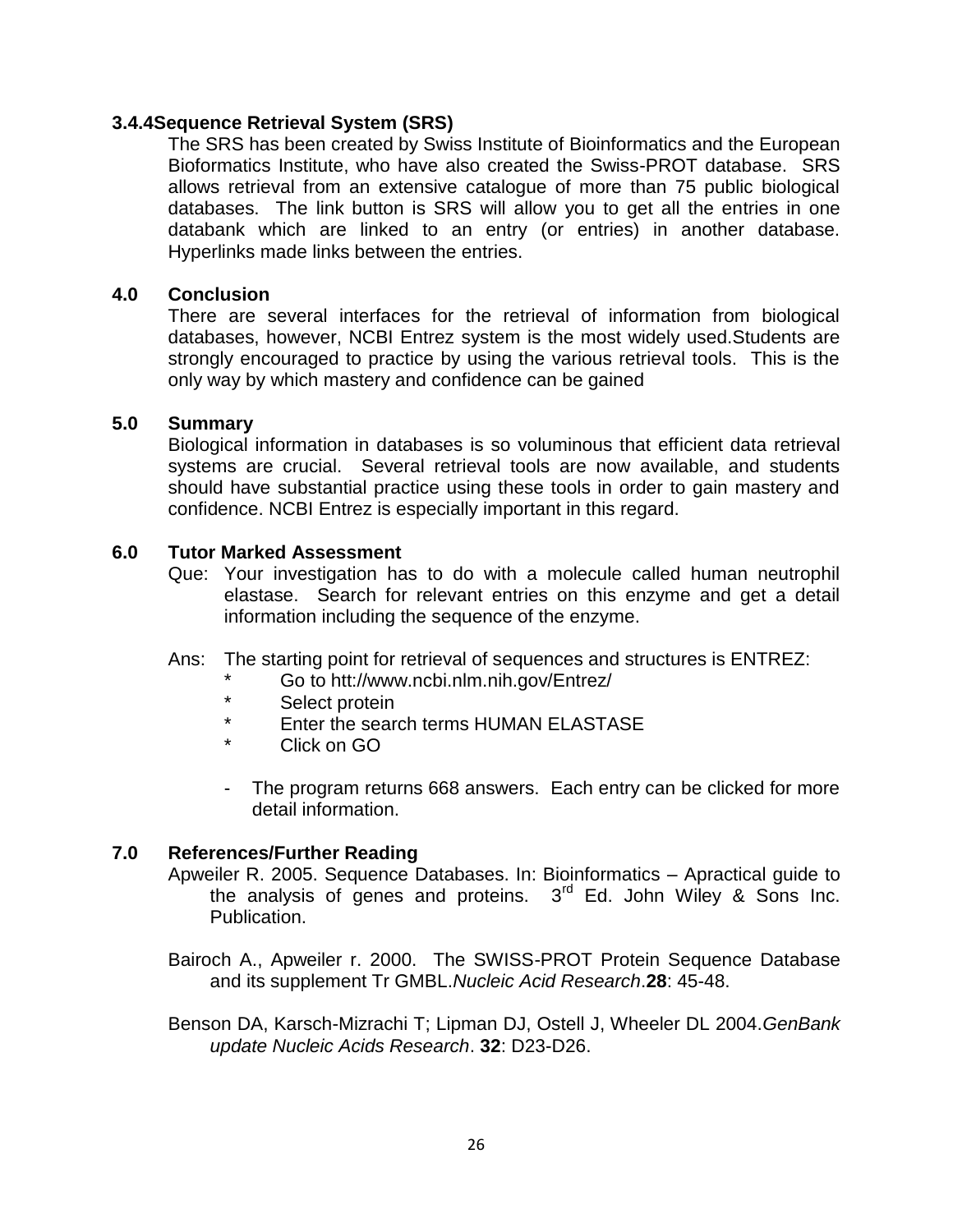# **Unit 3: Sequence Alignment and BLAST - Basic Local alignment Search Tool Content**

- 1.0 Introduction
- 2.0 Objectives
- 3.0 Main Content
- 3.1 Sequence Alignment Analysis
- 3.1.1 General Consideration
- 3.1.2 Pairwise Sequence Alignment
- 3.1.3 Dotplot Analysis
- 3.1.4 Global Alignment
- 3.1.5 Local Alignment
- 3.1.6 Multiple Sequence Alignment (MSA)
- 3.2 BLAST Basic Local Alignment Search Tool: DNA-DNA Alignment.
- 3.3 Comparing Amino Acid Sequences for Proteins in Different Organisms
- 3.4 Further Activity in BLASTn
- 4.0 Conclusion
- 5.0 Summary
- 6.0 Tutor Marked Assessment
- 7.0 References/Further Reading

### **1.0 Introduction**

Sequence alignment is the process of lining up two or more sequences to achieve maximal levels of identity (and conservation, in the case of amino acid sequences) for the purpose of assessing the degree of similarity and the possibility of homology. Sequence similarity analysis is the single most powerful method for structural and functional inference of homology between proteins databases. Sequence similarity analysis allows the inference of homology between proteins and homology can help one to infer whether the similarity in sequences would have similarity in function. Methods of analysis can be grouped into two categories – (i) sequence alignment-based search, (ii) profilebased search.

Fundamentally, sequence-based alignment searches are string-matching procedures. A sequence of interest (the query sequence) is compared with sequences (targets) in a databank-either pair-wise (two at a time) or with multiple target sequences, by searching for a series of individual characters. Two sequences are aligned by writing them across a page in two rows. Identical or similar characters are placed in the same column and non-identical characters can be placed opposite a gap in the other sequence. Gap is a space introduced into an alignment to compensate for insertions and deletions in one sequence relative to another. In optimal alignment, non-identical characters and gaps are placed to bring as many identical or similar characters as possible into vertical register.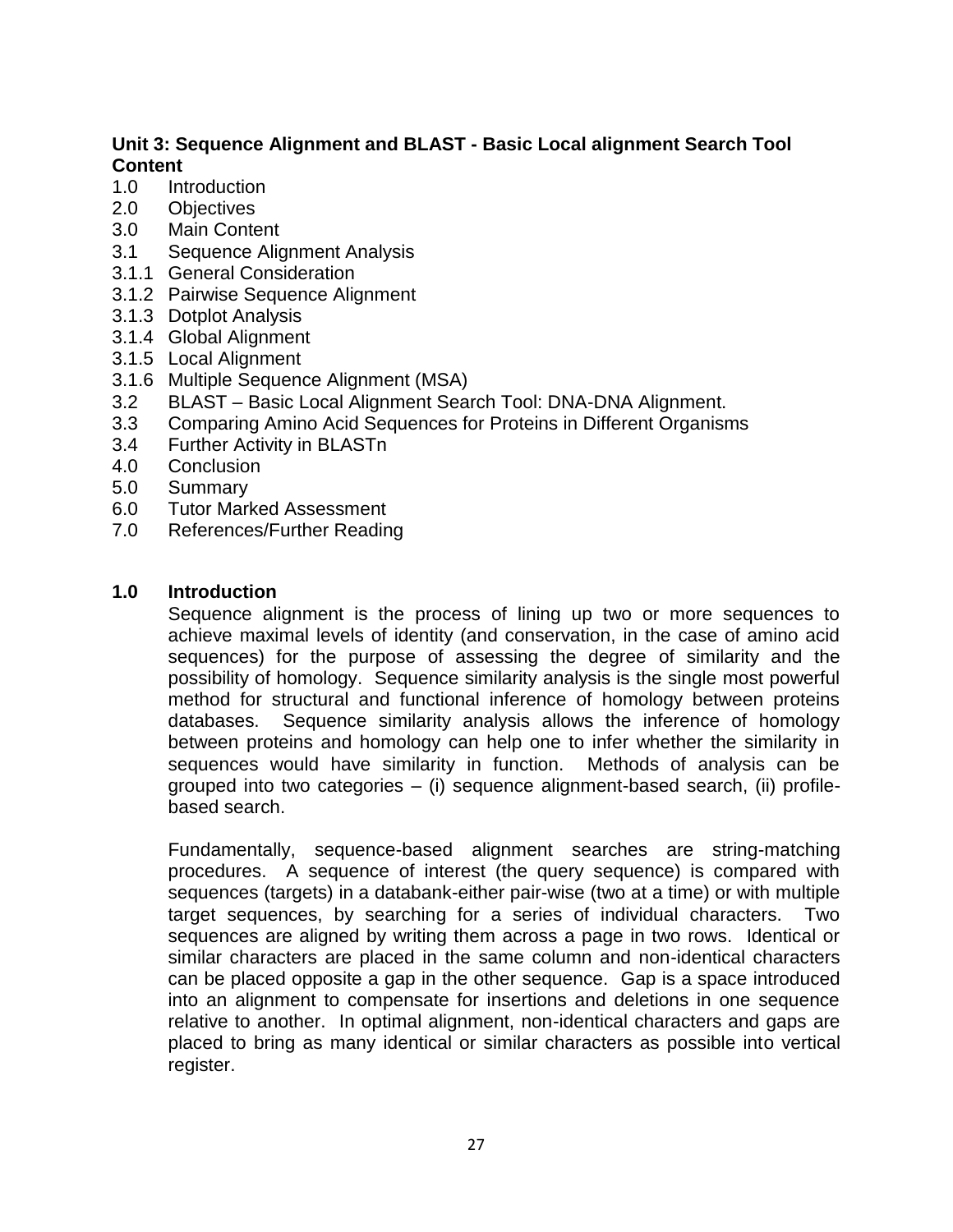The objective of sequence alignment analysis is to analyze sequence data to make reliable prediction on protein structure, function and evolution vis a vis the three-dimensional structure. Such studies include detection of orthologous (same function in different species), and paralogous (different but related functions within an organisms) features.

Sequence-similarity searches of unknown sequences to databases are commonly used in biological laboratories as the first approach to obtain clues about the function of a newly sequenced genes. The National Center for Biotechnology Information (NCBI) provides the Basic Local alignment Search Tool (BLAST) that allows for rapid comparison of nucleotide and protein query sequences to database sequences. The BLAST algorithm works by identifying short common regions of similarity (words) between a query sequence and database sequences. These words are of fixed lengths (4 amino acids for proteins and 11 base pairs for nucleotides) and are considered to be the minimum length needed to guarantee finding meaningful and significant patterns of similarity. Once a "word" is identified it is extended in either direction to search for extended regions of similarity between the query and the matched sequence, in order to determine the maximum level of identity between the two sequences being compared. This lining up of the two sequences is called an alignment and the solutions provided by BLAST are given in the form of alignments.

# **2.0 Objectives**

- Understand the meaning of sequence alignment and know the different types of sequence alignment.
- Students will learn how to use the BLAST programs to compare DNA-DNA Alignment.
- Students will learn how to compare amino acid sequences for certain proteins in different organisms
- Students will know the use and the importance of other types of BLASTs.

# **3.0 Main Content**

### **3.1 Sequence Alignment Analysis**

# **3.1.1 General Considerration**

Generally our task in sequence alignment is as follow:

Given two or more sequences, we wish to –

- (i) assess their similarity
- (ii) determine residue-residue correspondences
- (iii) observe pattern of conservation and variability
- (iv) infer evolutionary relationship

Any assignment of correspondences that preserves the order of the residues within the sequences is an alignment. Gaps may be introduced.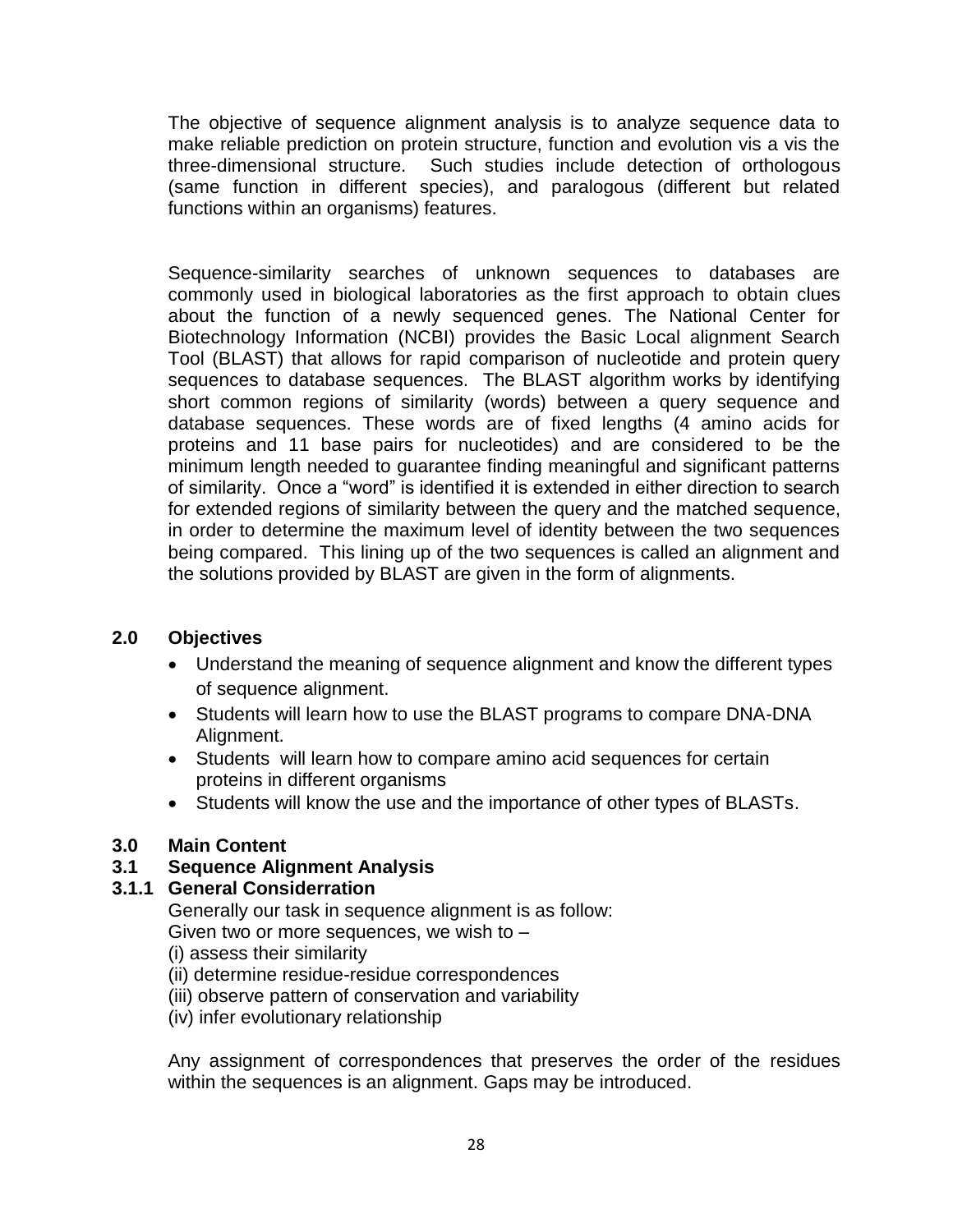| Given the following text strings:                          |                                                                                                     |
|------------------------------------------------------------|-----------------------------------------------------------------------------------------------------|
| First string                                               | $=$ abcde                                                                                           |
| Second string $=$ a c d e f                                |                                                                                                     |
| A reasonable alignment will be: $a b c d e$ –              | $a - c d e f$                                                                                       |
| instance consider the following nucleotide sequences:      | We must define criteria so that algorithm can choose the best alignment. For<br>gctgaacgandctataatc |
| The ollowing alignments can be considered:                 |                                                                                                     |
| An uninformative alignment will be<br>, gctgaacg --- ----- | ---------gctgaacg                                                                                   |
| An alignment without gaps                                  | gctgaacg<br>c tataat c                                                                              |
| An alignment with gaps                                     | $gctg a-a-cg$<br>c --tataat c                                                                       |
| Best alignment<br>ctataatc -                               | $gctg$ - $aa$ - $cg$                                                                                |

#### **3.1.2 Pairwise Sequence Alignment**

Pair-wise alignment is a fundamental process sin sequence comparison analysis. Pair-wise alignment of two sequences (DNA or protein) is relatively straightforward computational problem. In a pair-wise comparison, if gaps or local alignments are not considered (i.e. fixed-length sequences), the optimal alignment method can be tried and the number of computations required for two sequences is roughly proportional to the square of the average length, as is the case in dotplot comparison. The problem becomes complicated, and not feasible by optimal alignment method, when gaps and local alignments are considered.

That a program may align two sequences is not a proof that a relationship exists between them. Statistical values are used to indicate the level of confidence that should be attached to an alignment. A maximum match between two sequences is defined to be the largest number of amino acids from on protein that can be matched with those of another protein, while allowing for all possible deletions. A penalty is introduced to provide a barrier to arbitrary gap insertion.

#### **3.1.3 Dotplot Analysis**

The dotplot is a table of matrix representing a visual representation of similarities between two aequences. Dotplot analysis is essentially a signal-to-noise graph, used in visual comparison of two sequences and to detect regions of close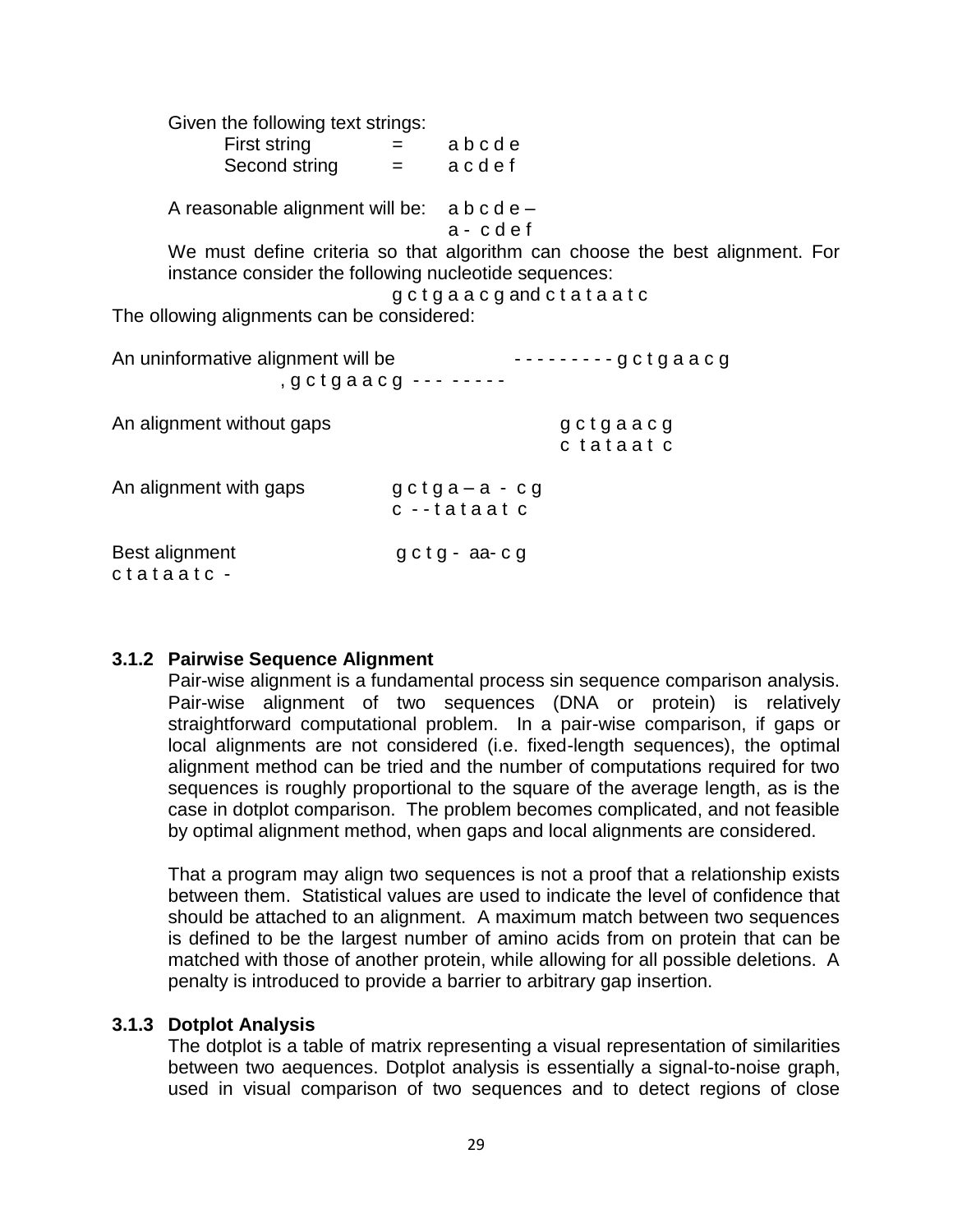similarity between them. The concept of similarity between two sequences can be discerned by dotplots. Two sequences are written along and x- and y-axes, and dots are plotted at all positions where identical residues are observed, that is, at the intersection of every row and column that has the same letter in both the sequences. Within the dotplot, a diagonal unbroken stretch of dots will indicate a region where two sequences are identical.

#### **Table: A Dotplot Profile**

### **3.1.4 Global Alignment**

Global alignment is an alignment of two nucleic acid or protein sequences over their entire length. The Needleman-Wunsch algorithm (GAP program) is one of the methods to carry out pair-wise global alignment of sequences by comparing a pair of residues at a time. Comparisons are made from the smallest unit of significance, a pair of amino acids, one from each protein. All possible pairs are represented by a two-dimensional array (one sequence along x-axis and the other along y-axis), and pathways through the array represent all possible comparisons (every possible combination of match, mismatch and insertion and deletion). Statistical significance is determined by employing a scoring system; for a match  $= 1$  and mismatch  $= 0$  (or any other relative scores) and penalty for a gap.

### **3.1.5 Local Alignment**

Local alignment is an alignment of some portion of two nucleic acid or protein sequences.*Smith-Waterman* algorithm is a variation of the dynamic programming approach to generate local optimal alignments, best alignment method for sequences for which no evolutionary relatedness is known. The program finds the region or regions of highest similarity between two sequences, thus generating one or more islands of matches or sub-alignment in the aligned sequences. Local alignments are more suitable and meaningful for (i) aligning sequences that are similar along some of their lengths but dissimilar in others, (ii) sequences that differ in length, or (iii) sequences that share conserved regions or domains.

### **3.1.6 Multiple Sequence Alignment (MSA)**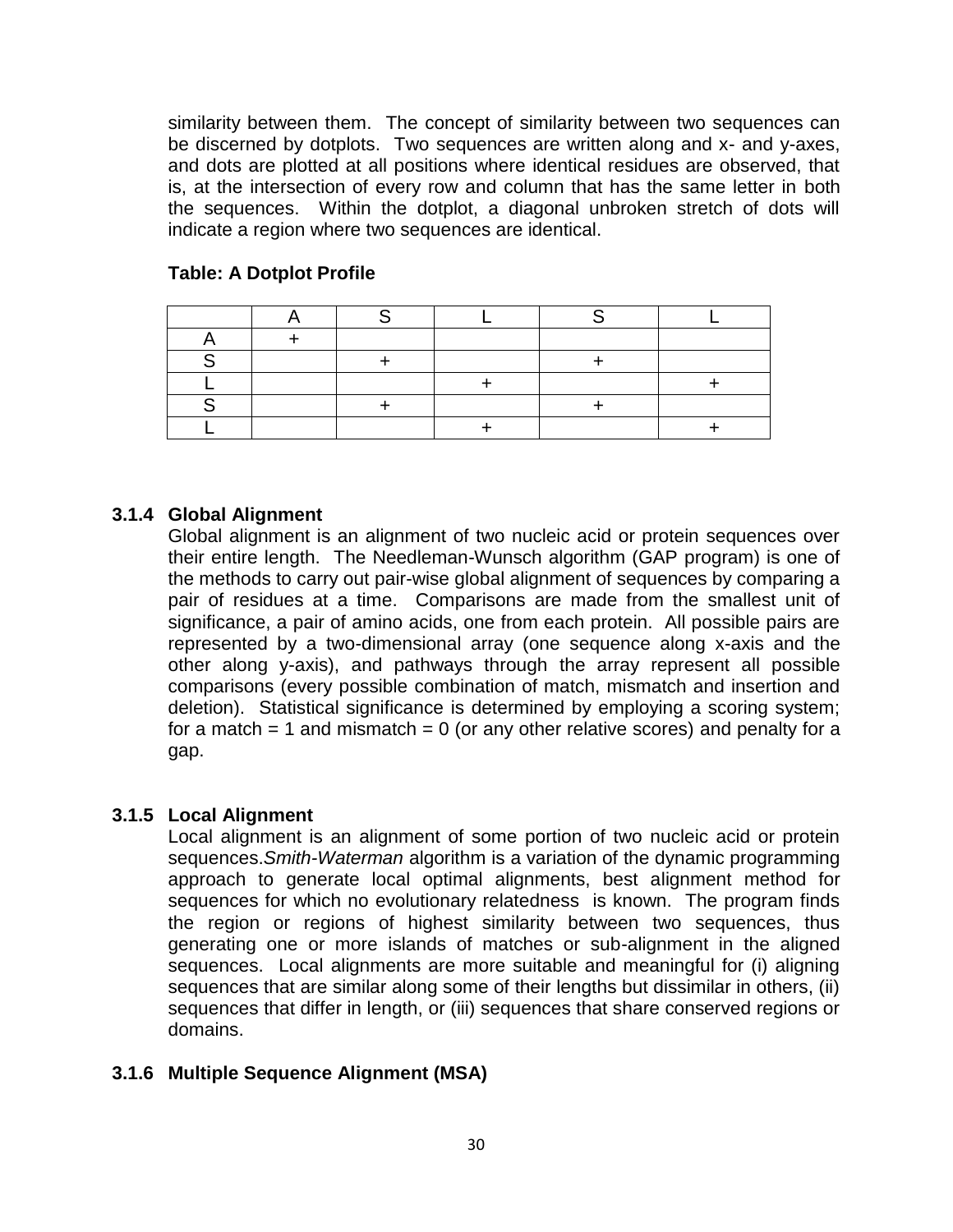Multiple sequence alignment is an alignment of three or more sequences with gaps inserted in the sequences such that residues with common structural positions and/or ancestral residues are aligned in the same column.

The goal of multiple sequence alignment process is to generate a concise, information-rich table of sequence data to obtain relatedness of sequences to a gene family. A multiple sequence alignment is a 2-D table, in which rows represent individual sequences and columns the residue positions. Similar residues are brought into vertical register.

**Table : Multiple Sequence Alignment of a highly conserved Region of a Protein Family**

|                  |   | റ           | 3 |   | 5 | 6  |   |
|------------------|---|-------------|---|---|---|----|---|
|                  | G | 宀           | G | G |   | G  |   |
|                  | G |             |   | S |   | G  |   |
| Ш                |   |             | R | G |   | G  |   |
| I٧               |   | $\bigwedge$ |   | G |   | G  |   |
|                  | G | G           |   | G |   | G  |   |
|                  |   | 宀           |   | E | ⌒ | ٠ı |   |
| VII              |   | G           |   | G | ົ | G  |   |
| VIII             | G |             |   | G |   | G  |   |
| <b>Consensus</b> | G | A/G         |   | g |   | G  | n |
| <b>Sequence</b>  |   |             |   |   |   |    |   |

### **3.2 BLAST – Basic Local Alignment Search Tool: DNA-DNA Alignments**

### **BLAST Algorithm**

| Program        | Query                           | <b>Database</b>                 |
|----------------|---------------------------------|---------------------------------|
| <b>BLASTN</b>  | <b>Nucleotide</b>               | Nucleotide                      |
| <b>BLASTP</b>  | Protein                         | Protein                         |
| <b>BLASTX</b>  | Nucleotide: 6 frame translation | Protein                         |
| <b>TBLASTN</b> | Protein                         | Nucleotide: 6 frame translation |
| <b>TBLASTX</b> | Nucleotide: 6 frame translation | Nucleotide: 6 frame translation |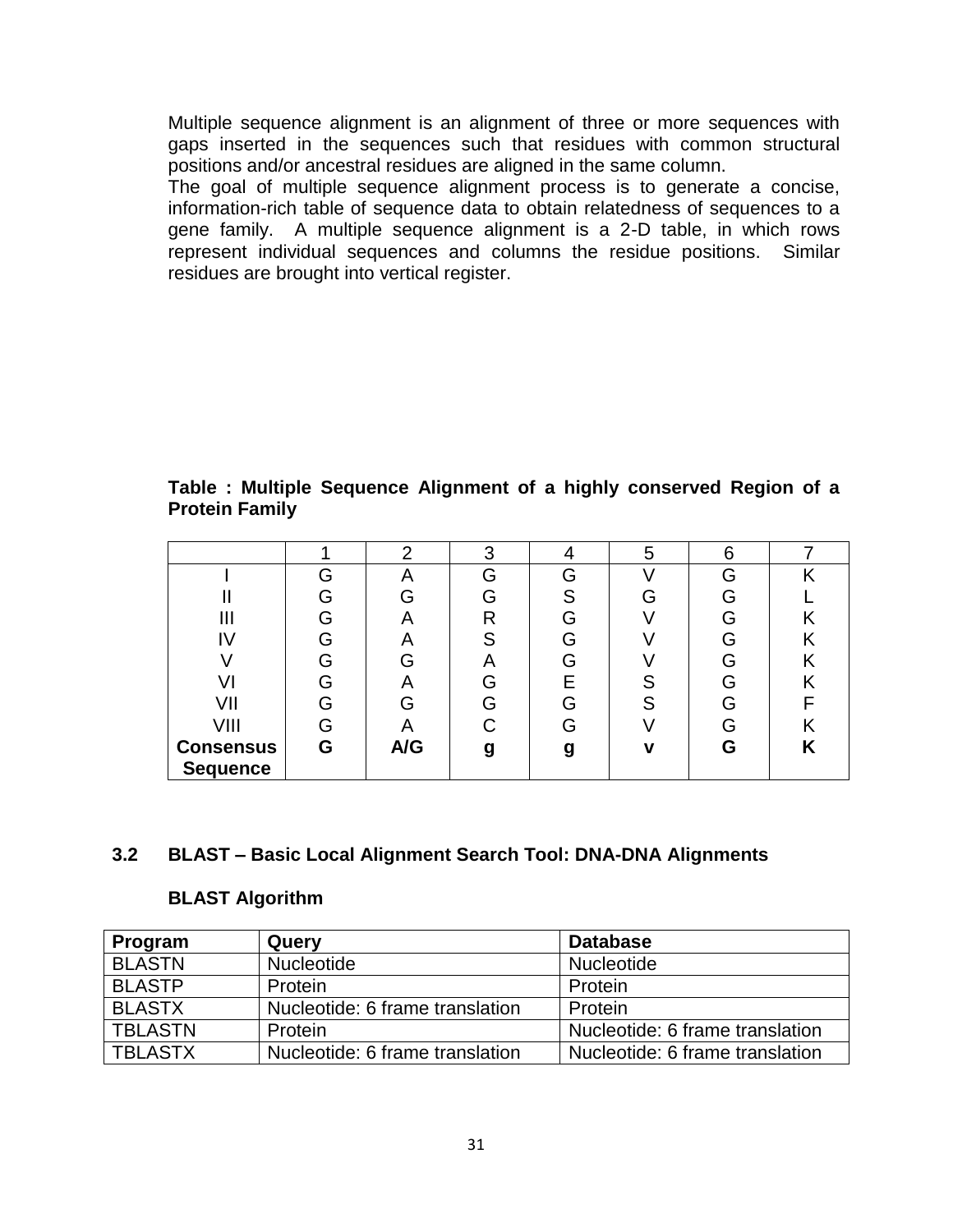It will be rewarding going through the following exercise using BLAST. Consider the DNA sequence below:

Note: Since it is DNA-DNA alignment, we use BLASTn

# **Sample DNA Sequence:**

ATGGATTATCAAGTGTCAAGTCCAATCTATGACATCAATTATTATACATCGGA GCCCTGCCAAAAAATCAATGTGAAGCAAATCGCAGCCCGCCTCCTGCCTCC GCTCTACTCACTGGTGTTCATCTTTGGTTTTGTGGGCACATGCTGGTCATCC TCATCCTGATAAACTGCAAAAGGCTGAAGAGCATGACTGACATCTACCTGCT CAATGGCCATCTCTGACCTGTTTTTCCTTCTTACTGTCCCCTTCTGGGCTCA CTATGCTGCCGCCCAGTGGGACTTTGGAAATACAATGTGTCAACTCTTGACA GGGCTCTATTTTATAGGCTTCTTCTCTGGAATCTTCTTCACTCCTCCTGACAA TCGATAGGTACCTGGCTGTCGTCCATGCTGTGTTTGCTTTAAAAGCCAGGAC GGTCACCTTTGGGGTGGTGACAAGTGTGATCACTTGGGTGGTGGCTGTGTT TGCGTCTCTCCCAGGAATCATCTTTACCAGATCTCAAAAAGAAGGTCTTCAT TACACCTGCAGCTCTCATTTTCCATACAGTCAGTATCAATTCTGGAGAATTTC CAGACATTAAAGATAGTCATCTTGGGGCTGGTCCTGCCGCTGCTTGTCATG GTCATCTGCTACTCGGAATCCTAAAAACTCTGCTTCGGTGTCGAAATGAGAA GAAGAGGCACAGGGCTGTGAGGCTTATCTTCACCATCATGATTGTTTATTTT CTCTTCTGGGCTCCCTACAACATTGTCCTTCTCCTGAACACCTTCCAGGAAT TCTTTGGCCTGAATAATTGCAGTAGCTCTAACAGGTTGGACCAAGCTATGCA GGTGACAGAGACTCTTGGGATGACGCACTGCTGCATCAACCCCATCATCTA TGCCTTTGTCGGGGAGAAGTTCAGAAACTACCTCTTAGTCTTCTTCCAAAAG CACATTGCCAAACGCTTCTGCAAATGCTGTTCTATTTTCCAGCAAGAGGCTC CCGAGCGAGCAAGCTCAGTTTACACCCGATCCACTGGGGAGCAGGAAATAT CTGTGGGCTTGTGA

- 1. From the NCBI home page (http://www.ncbi.nlm.nih.gov) follow the "BLAST" link
- 2. Then from "Genomes" select "Human"
- 3. Paste the sequence above into the box (note that it is in FASTA format)
- 4. Click on "Begin Search"
- 5. Wait for a short while then try "Format"

*Aligned (similar) regions are in rectangles*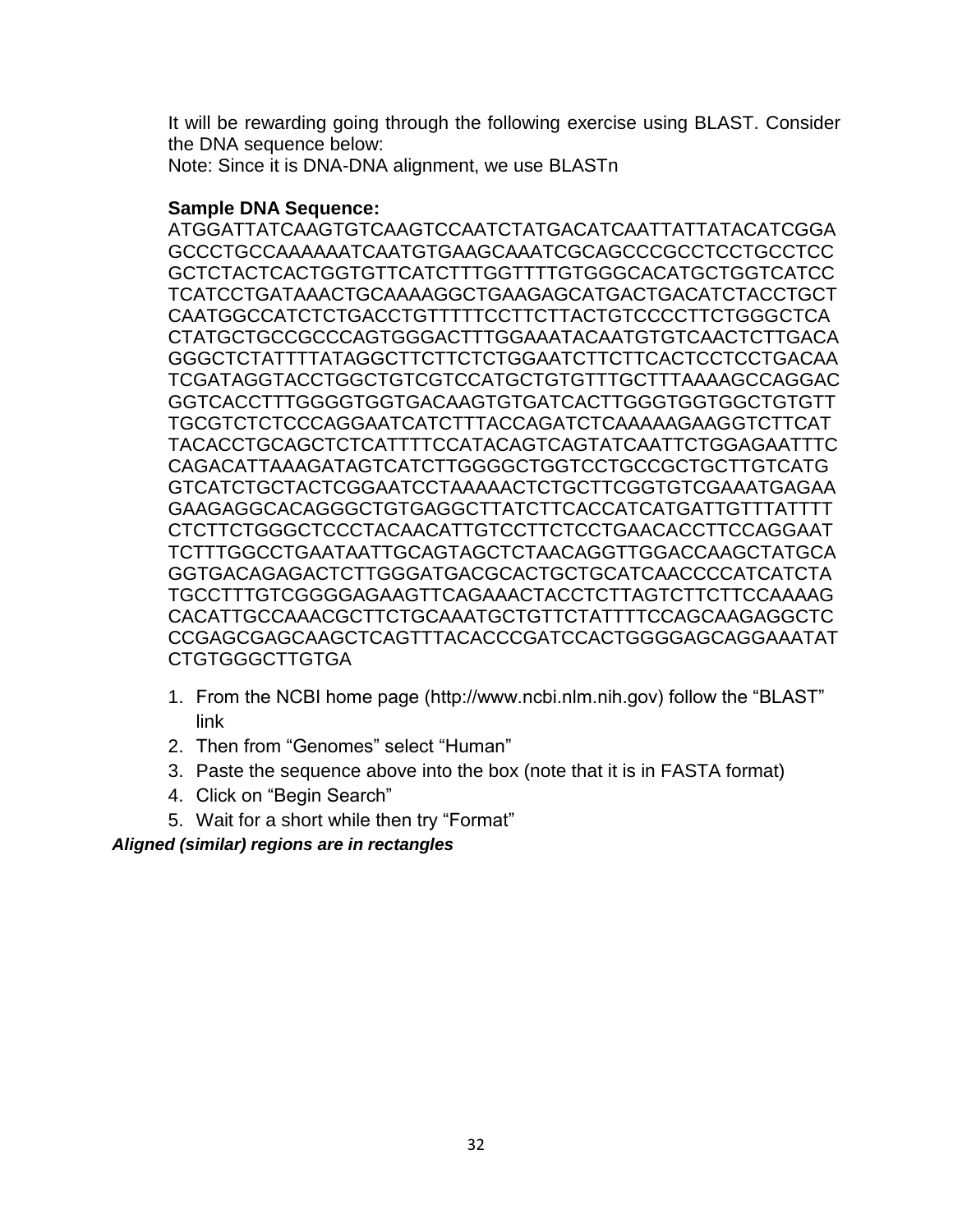|                  |     | 10                                                                                                                                                                                                             | $20 -$           | -30.                      | 40      | 50     | 60  |
|------------------|-----|----------------------------------------------------------------------------------------------------------------------------------------------------------------------------------------------------------------|------------------|---------------------------|---------|--------|-----|
| 1NQP A<br>1KR7 A |     | 19 AHAGEYGAEALERMFLSFPTTKTYFPHFDLSHGSAgv----- kqHGKKVADALTNAVAHVd 74<br>2   VNWAAVVDDFYQELFKAHPEYQNKFGFKGVALGSL kgnaaykt QAGKTVDYINAAIGGS a 61                                                                 |                  |                           |         |        |     |
|                  |     | 70                                                                                                                                                                                                             | 80.              | 90                        | 100     | 110    |     |
| 1NQP A<br>1KR7 A |     | ファックディック おおという ディア・コード エンジンディスプレート おおとび ディアンスト おおとい ディスプレー しゅうしゅうしょく<br>75 dmpnALSALSDLHAhKLRVDPVNFKLLSHCLLVTLAAHLpaeftpavhaslDKFLASV 132<br>62 ----DAAGLASRHK-GRNVGSAEFHNAKACLAKACSAHGap--------dlGHAIDDI 106 |                  |                           |         |        |     |
|                  |     | Score = 38.9 bits $(89)$ , Expect = 4e-04<br>Identities = $33/147$ (22%), Positives = $64/147$ (43%), Gaps = $10/147$ (6%)                                                                                     |                  |                           |         |        |     |
| Query            | 2   | LSPADKTNVKAAWGKVGAHAGEYGAEALERMFLSFPTTKTYFPHF ---- DLSHGSAQVK <br>L+ A K V+                                                                                                                                    | $W + + +$<br>$+$ | $R + F$<br>$\overline{+}$ | $P++FP$ | S 0++1 | 56  |
| Sbjet            | 13  | LTLAQKKIVRKTWHQLMRNKTSFVTDVFIRIFAYDPSAQNKFPQMAGMSASQLRSSRQMQ                                                                                                                                                   |                  |                           |         |        | 72  |
| Query            | 57. | GHGKKVADALTNAVAHVDD--MPNALSALSDLH-AHKLRVDPVMFKLLSHCLLVTLAAHL                                                                                                                                                   |                  |                           |         |        | 113 |
| Sbict 73         |     | AHAIRVSSIMSEYVEELDSDILPELLATLARTHDLNKVGAD -- HYNLFAKVLMEALQAEL                                                                                                                                                 |                  |                           |         |        | 130 |
| Querv            | 114 | [PAEFTPAVHASLDKFLASVSTVLTSKY]<br>$+$ K<br>$++F$                                                                                                                                                                | $+V$<br>VL K+l   | 140                       |         |        |     |
| $S$ bjet $131$   |     | GSDFNEKTRDAWAKAFSVVQAVLLVKH                                                                                                                                                                                    |                  | 157                       |         |        |     |

# **3.2 Comparing Amino Acid Sequences for ProteinsIn Different Organisms.**

### **Part A. Hemoglobin Comparison**

- 1. Open up your internet browser.
- 2. Go to the site: [http://www.ncbi.nlm.nih.gov](http://www.ncbi.nlm.nih.gov/)
- 3. In the upper left corner of the website, search "all databases" for hemoglobin. You will get a page showing a variety of articles and genetic information e.g. "Pub Med" lists thousands of original papers related to hemoglobin, and "Nucleotide" reveals the sequence of the mRNA for hemoglobin in a variety of organisms.
- 4. HomoloGene. This will give you dozens of choices where you can compare the protein sequences of the various organisms. Just below the tab for "Limits" change the "display" to FASTA. You will then see the amino acid sequence of each organism (in a one letter code – for interpretation of the code go to <http://www.chem.csustan.edu/chem4400/code.htm>
- 5. Choose one of the comparisons (with at least five organisms) and using the human as a base, count the number of amino acid differences for the other organisms.
- 6. Using this data, calculate the % of similarity of each organism to the human.

100 – (Number of differences/total amino acids  $X$  100) = % similarity

#### **Part B. Gene of Interest**

Repeat the process above with any gene or protein that is of interest to you.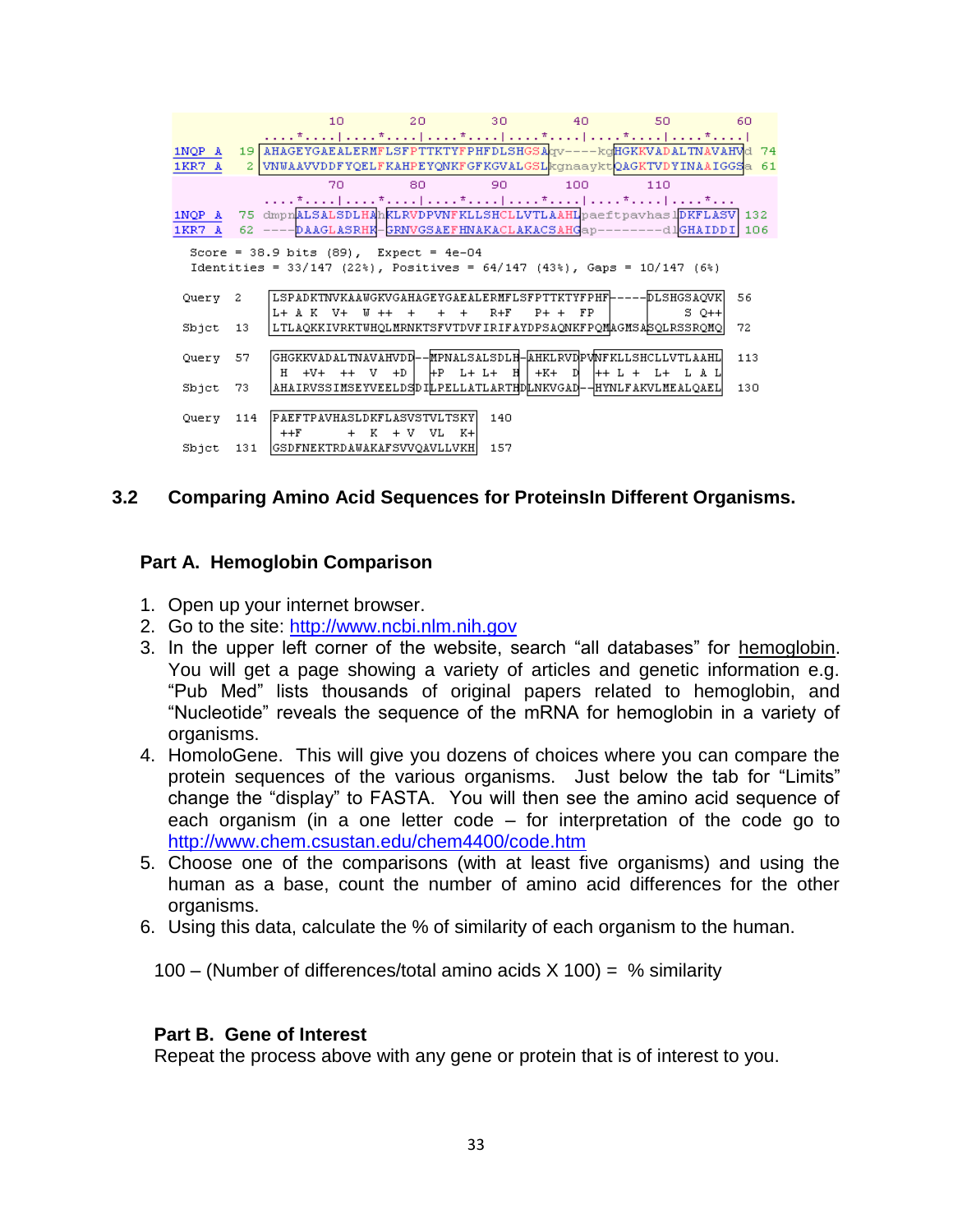### **Part C. How many genes?**

For an up-to-date report of the number of genes in various organisms, go back to the original NCBI site in step 2, and search "HomoloGene" and leave the space after the word "for" blank. You will see a recent count of identified genes for about 18 organisms.

#### **3.3 Further Activity OnBLASTn.**

You will need to determine the source from which the following DNA fragment was obtained by comparing the "unknown 1" nucleotide sequence (query sequence) against a nucleotide sequence database using BLASTn.

#### **>Unknown 1**

gagcaggtgcctcactatcgacaagccctagacatgatcttggacctggaacctgatgaagagctggaagaca accccaaccagagtgacttgattgagcaggcggccgagatgctctatgggttgatccacgcccgctacatcctc accaaccggggcattgcacaaatgttggaaaagtaccagcaaggagactttggctactgtcctcgagtatactg tgagaaccagccgatgcttcccatcggcctttcggacatcccaggagaggccatggtgaagctctactgcccca agtgcatggacgtgtacacacccaagtcctctaggcaccaccacacggatggcgcatacttcggcactggtttc cctcacatgctcttcatggtgcatcccgagtaccggcccaagcggccggccaaccagtttgtgcccaggctctac ggtttcaagatccatccaatggcctaccagctgcagctccaagccgccagcaacttcaagagcccagtcaaga cgattcgctgagtgccctcccacctcctctgcctgtgacaccaccgtccctccgctgccaccctttcaggaagtcta tggtttttagt

To perform BLAST on this sequence,, follow the steps below:

- 1. Go to the NCBI web page by typing the URL http://www.ncbi.nlm.nih.gov/
- 2. Go to BLAST.
- 3. Go to "**Nucleotide BLAST** under "**Basic BLAST.**"
- 4. Insert the query sequences (Unknown 1) in the window provided
- 5. Hit "BLAST."

You will be prompted with a window informing you that your request was successfully submitted to BLAST. It will assign you a "Request ID". **(***NOTE: The NCBI web page is changing constantly, so the figures presented in this example may differ from those you may encounter***).**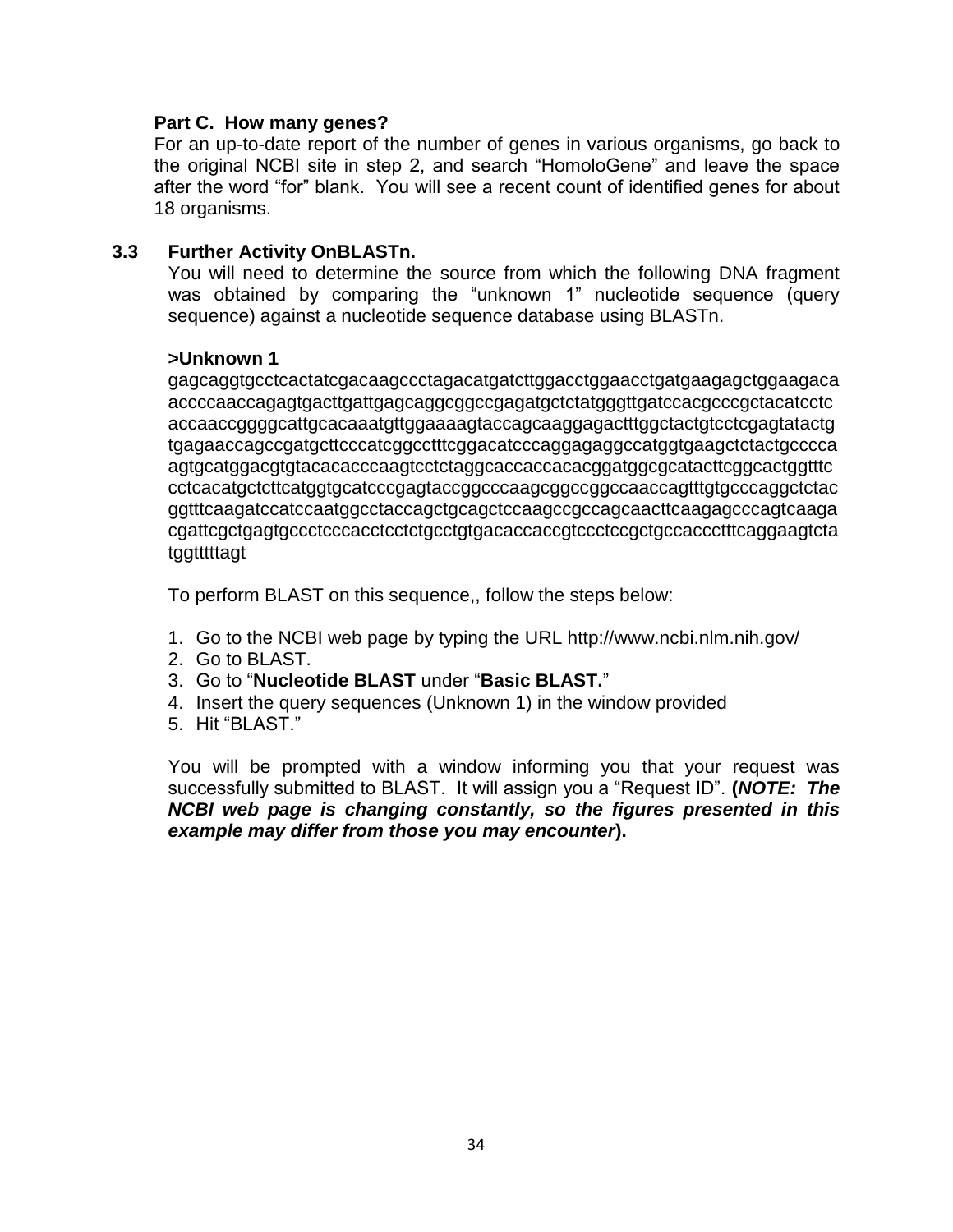

Get back to your BLAST result page. Look at the graphical view of the results. You will see a set of parallel horizontal bars of different colors and lengths. The color indicates the level of similarity between the query sequence and the matching sequence from the database. A red bar denotes a high similarity score while black denotes very low similarity between the two sequences.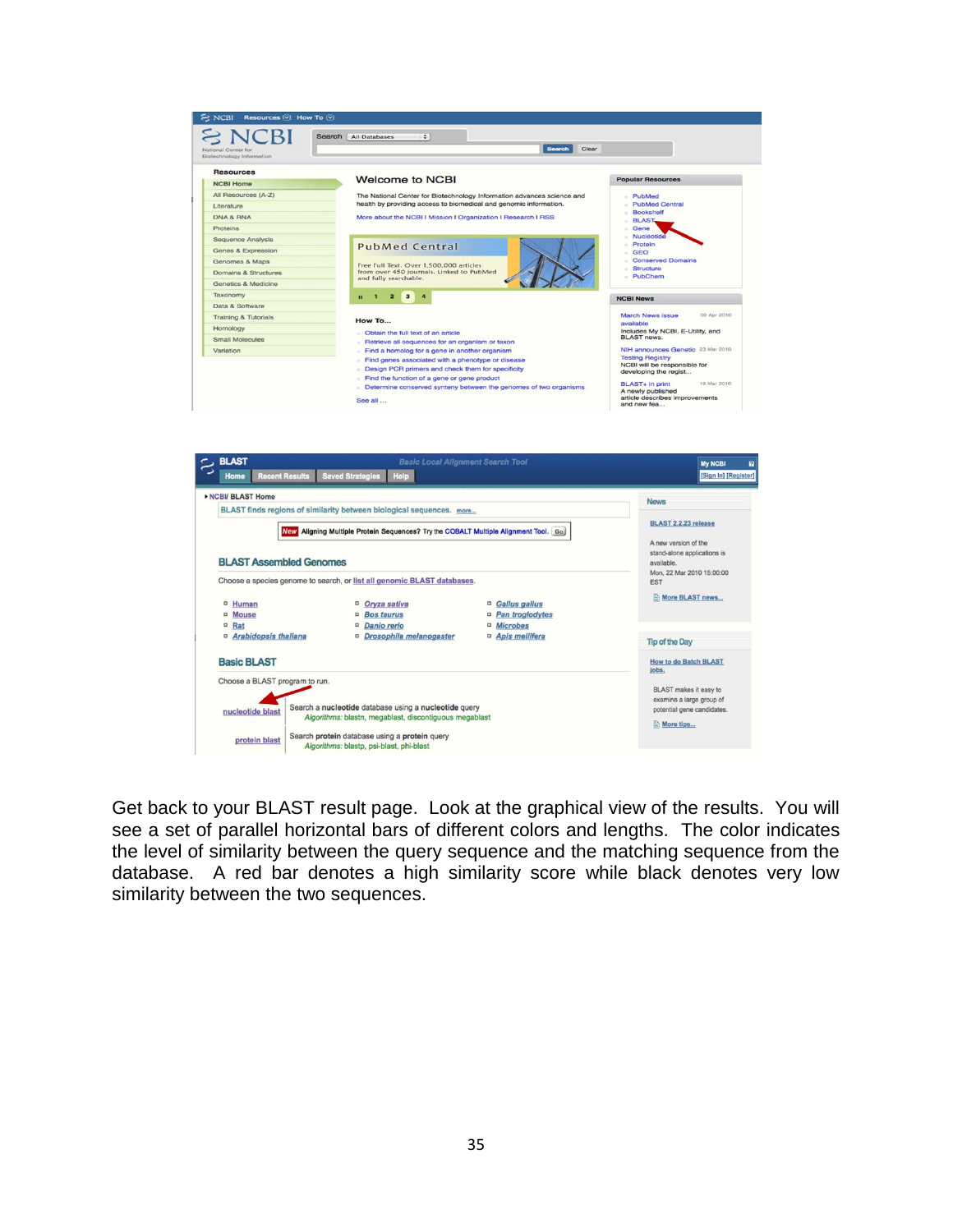

Below the graph there is a list of sequences from the database producing significant alignments described by a one-line summary called "description." The alignments are sorted by E-values (expected values) with the lowest score (0.0) presented at the top of the list. The E-values represent the probability of obtaining the particular alignment by chance rather than by real sequence similarity. Therefore the lower the value the more significant the alignment. E-values are very useful in helping one to decide what results are more meaningful. In addition to E-values, the description provides a score value, which is another statistical value to represent the alignment. The score of the alignment gives you an estimation of how accurate the alignment is; the higher the score the better.

Click on one of the bars to obtain the alignment. Notice that the window at the top of the graphical view shows the "description" for the selected bar. You can also retrieve the alignment by clicking on one of the "descriptions" below the graph or by scrolling down the page. You will obtain your alignment in the following form: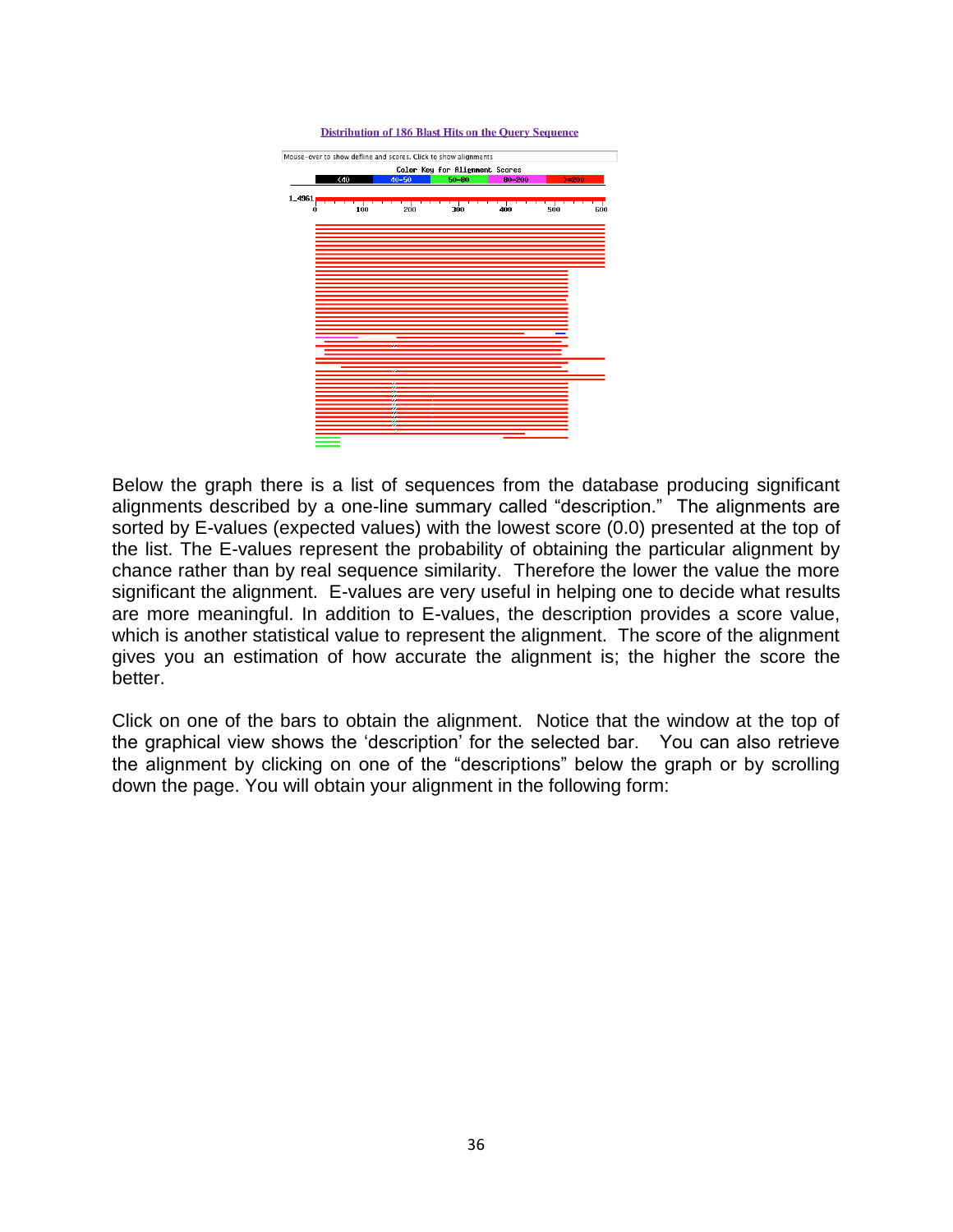

The first part of the result is the "description" with a link to the source from which the matching sequence was obtained, and a description of the sequence. Following the description is the statistical information for the alignment, including the score, the Evalue, the "identities" (the ratio of the number of nucleotides considered in the alignment to the number of well-matched nucleotides). In this case the identity is 100%, indicating that 605 nucleotides analyzed form the query sequence were identical to 605 nucleotides in the sequence of Rat casein II beta subunit. If you look at the alignment you will see that both sequences are identical. The low E-value (0.0) together with the high score (1199) and the 100% identity strongly suggest that the "Unknown 1" sequence comes from a rat and is a portion of the casein kinase II beta subunit (CK2) mRNA sequence.

You can obtain the complete record (the source for the matching sequence). Click on the NCBI-gi accession number in the sequence description that links to the full sequence of the gene. You will be prompted with a page containing a complete description of the sequence, including the accession number under which the sequence is stored in the database, the name of the gene and of the organism from where the sequence was obtained, a complete taxonomic origin for the organism, a reference to the publication reporting the sequence with comments about the sequence, and the protein and nucleotide sequences. This page also includes "**Links**" to other relevant sections on NCBI like PubMed, Taxon Browser, Gene etc.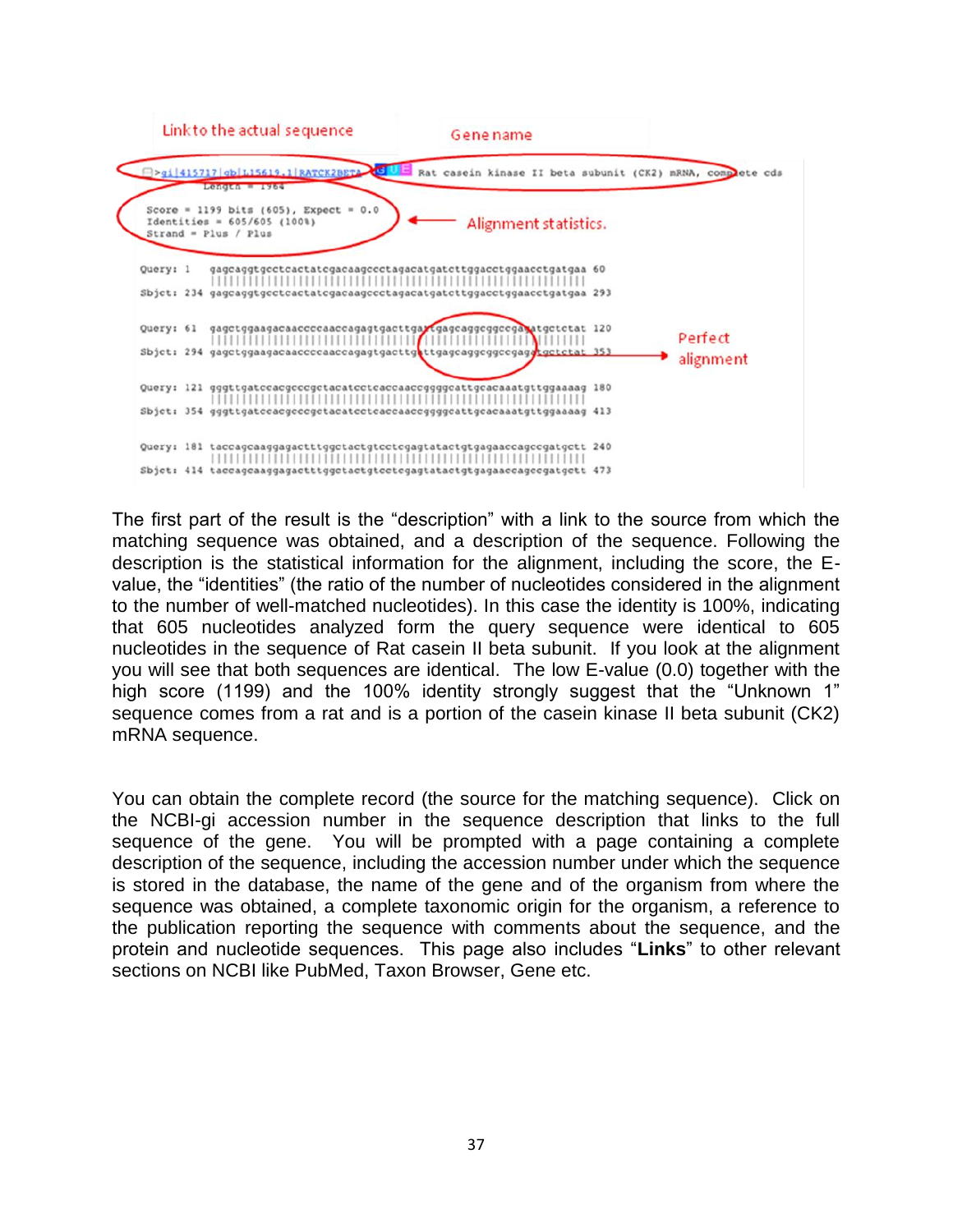

#### **4.0 Conclusion**

The ability to perform pairwise sequence alignments and to interpret the results from such analyses has become commonplace. These methods have undergone continual evolution, keeping pace with the types and scale of data that are being generated both in individual laboratories and by systematic, organismal sequencing projects.

#### **5.0 Summary**

BLAST or Basic Local Alignment Search Tool is an NCBI application. BLAST is an invaluable program for searching through GenBank and other databases to find DNA- and protein-sequence similarities. There are various versions of BLAST, and these include BLASTN, BLASTP, BLASTX, TBLASTN, MEGABLAST, and Psi-BLAST.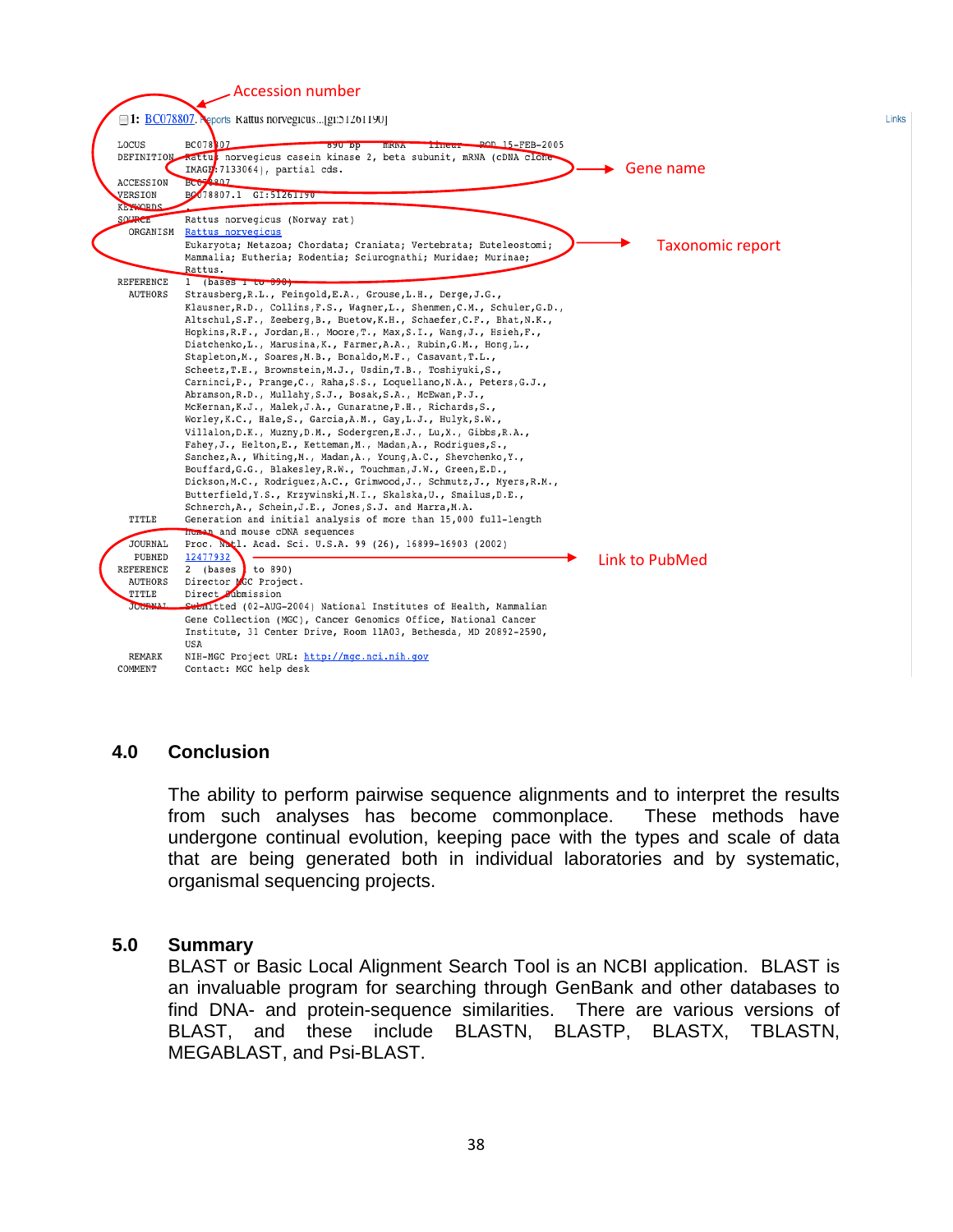### **6.0 Tutor Marked Assessment**

- Que: Part of a candidate gene from human genome was sequenced. Using bioinformatics facilities, determine its position in the human genome.
- Ans: Because the sequence is known to come from human, the most appropriate thing to do is to run a MegaBLAST from the BLAST page for analyzing the human genome. The link is found under the Genomes section of the BLAST homepage. The sequence of interest is pasted into the query box in FASTA format. Check USE MEGABLAST box. Then click BEGIN SEARCH.

The hits that map to genomic contiqs on chromosome 9 are obtained.

# **7.0 References/Further Reading**

Dubey R.C. 1993. A textbook of Biotechnology Multicolour Illustrative Edition. S. Chand & Co. Ltd. New Delhi.

Narayanem P. 2005. Bioinformatics: A Primer. 1<sup>st</sup> Ed.New Age International (P) Ltd. New Delhi.

Lee PS & Lee KH 2000.Genomic Analysis.*Curr.Opin.Struct. Biol*. **11**: 171.

# **Unit 4: Phylogenetic Analysis**

### **Content**

- 1.0 Introduction
- 2.0 Objectives
- 3.0 Main Content
- 3.1 Phylogeny
- 3.2 Phylogenetic Analysis
- 3.3 Tree Analysis
- 3.4 Rooted and Unrooted Trees
- 3.5 Phenetic and Cladistic Methods in Phylogenetic Analysis
- 3.6 Phylogenetic softwares
- 4.0 Conclusion
- 5.0 Summary
- 6.0 Tutor Marked Assessment
- 7.0 References/Further Reading

### **1.0 Introduction**

Phylogenetic analysis is the analysis of evolutionary relationships. You learned about sequence alignment in the last unit. In sequence alignment, evolutionary theory was assumed as the basis. This assumption stems from the believe that similarity implies coancestry. An understanding of evolutionary theory, therefore,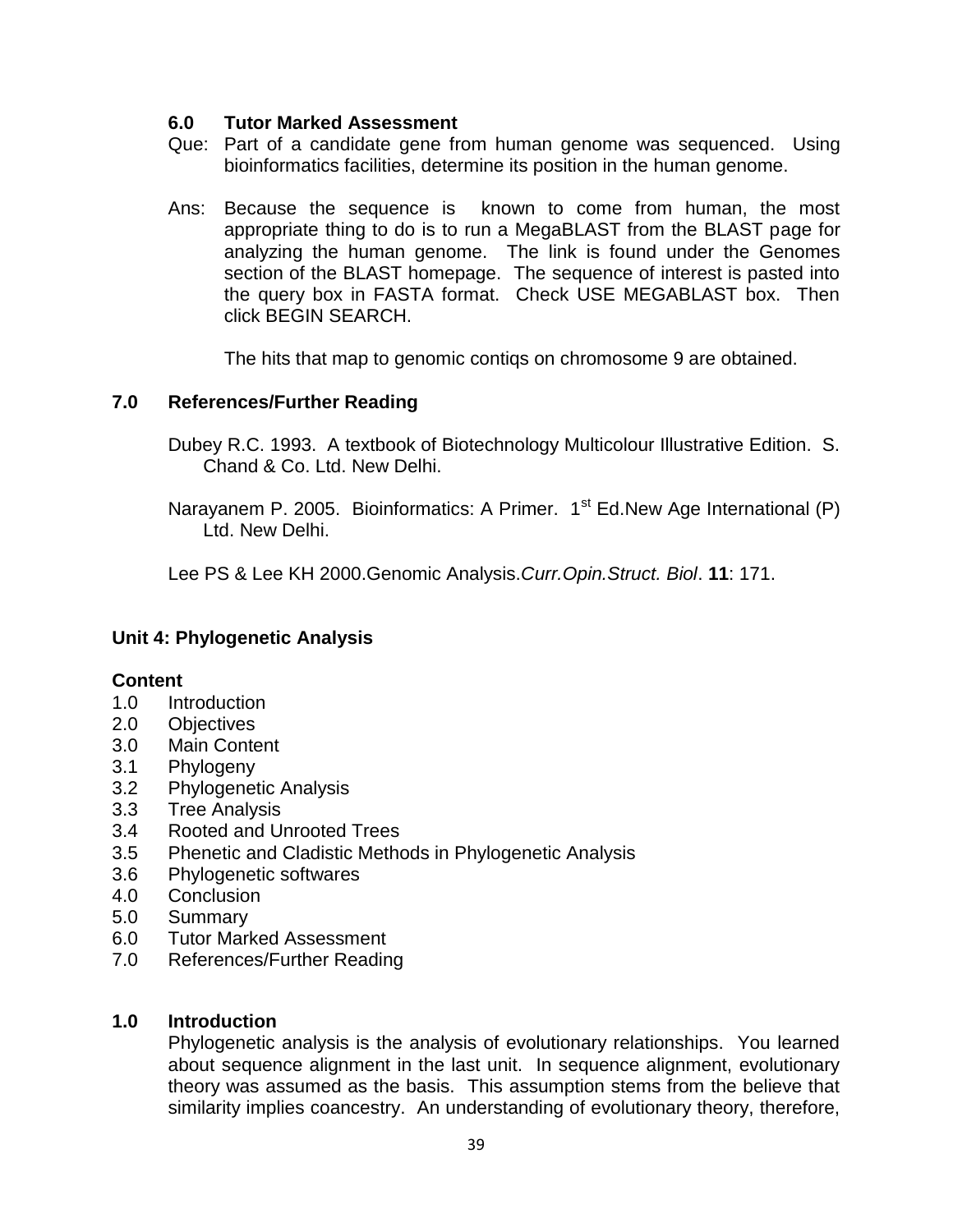is critical to appropriate interpretation of bioinformatics results. However, it has been well documented that the closest BLAST hit is not often the nearest neighbor; that is, the sequence that is listed first in the BLAST output as being similar to the query sequence is not necessarily the closest according to phylogenetic analysis. The issue of convergent evolution, whereby evolutionary pressure forces sequences to be similar despite the fact that they had different ancestors, should be borne in mind. Knowing how to handle such issues and appreciating the need to perform robust evolutionary analyses is an important component of bioinformatics analysis.

# 2.0 Objectives

The objectives of the unit are to:

- (i) know the scope of phylogenetic analyses.
- (ii) be able to interpret bioinformatics analyses involving sequence alignments in an evolutionary context.
- (iii) know the fundamentals of phylogenetics and interpreting phylogenetic trees.
- (iv) know the differences between common phylogenetic methods
- (v) know common phylogenetic softwares and their different uses.

# **3.0 Main Content**

### **3.1 Phylogeny**

The field of phylogeny has the goals of working out the relationships among species, populations, individuals or genes. Relationship is considered in the sense of kinship or genealogy. This means assignment oif a scheme of descendants of a common ancestor. Evolutionary relationship gives us a glimpse of historical development of life.

Several characters can be used for phylogenetic studies. Indeed, many molecular properties have been used. Serological and cross-reactivity was used from the beginning of the last century until superseded by direct use of sequences. Today, DNA sequences provide the best measures of similarities among species for phylogenetic analysis. Phylogenetics is sometimes called cladistics, because the word clade a set of descendants from a single ancestor is derived from the greek word for branch.

### **3.2 Phylogenetic Tree**

Phylogenetic relationship is usually expressed as a tree called phylogenetic or evolutionary tree. In a tree, taxa are grouped into clades through a tree that comprises of a series of branches and nodes that mark bifurcating points in the branches. A characteristic phylogenetic tree is made up of a root, nodes, branches and leaves. There are different ways of visualizing a tree as shown below: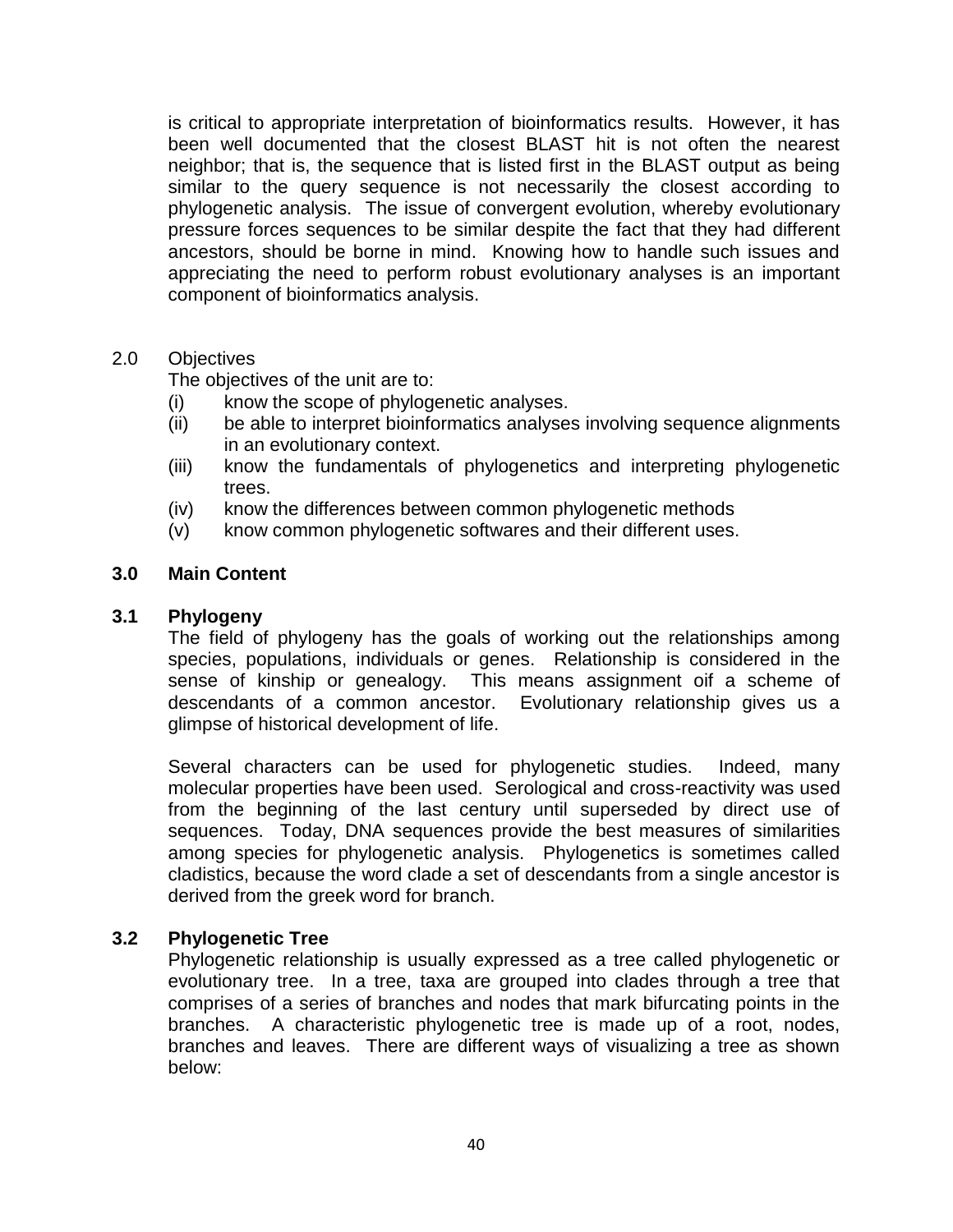

**Fig. : Phylogenetic Trees**

### **3.3 Tree Analysis**

- (i) The connectivity of a tree is referred to as tree topology.
- (ii) the branch lengths are no significant i.e. they do not indicate the degree of divergence but the branching order
- (iii) By adding up branches between each taxa, one can estimate the degree of divergence.
- (iv) For instance, adding up branches 1, 2 and 3 indicates the degree of divergence between fly and mouse. Adding up 1, 2 and 4 indicates the degree of divergence fly and human.
- (v) In this example, the difference is branch length will infer that fly and mouse are slightly more related to each other than fly and human.
- (vi) Only the horizontal branches are significant. The vertical branches are used just to separate out the taxa and to make them easier to view.

# **3.4 Rooted and Unrooted Trees**

Consider two phylogenetic trees below:



**A: Rooted Tree B: Unrooted Tree**

Analysis

In 'A', the tree is rooted showing all the descendants of a single original ancestral species. Thus, rooted trees show directionality.

In "B" the tree is unrooted because it does not show an original ancestral species. Thus, unrooted trees do not show directionality. An additional data froman outgroup, an ancestral species, might allow us to root the tree.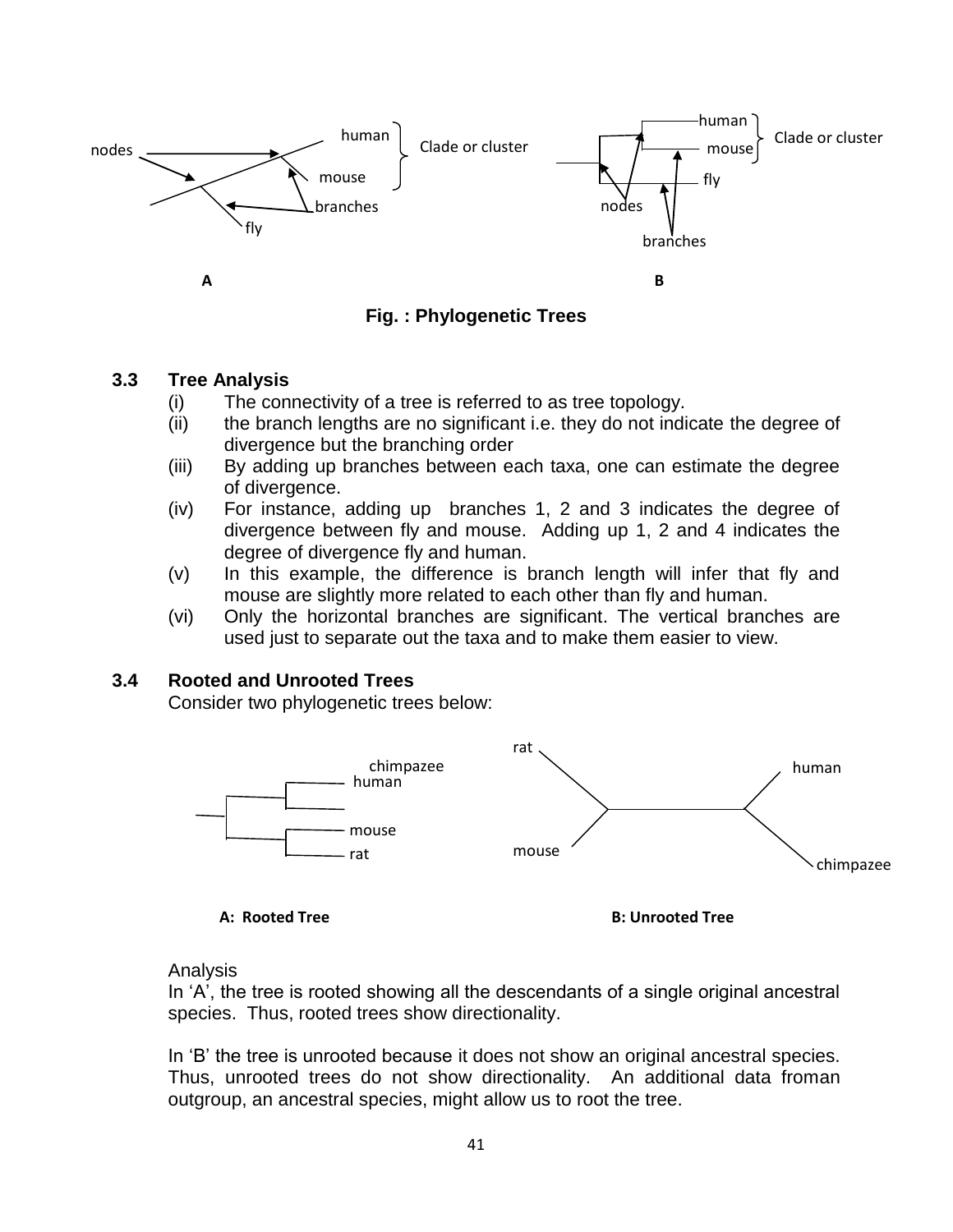### **3.5 Phenetic and Cladistic Methods in Phylogenetic Analysis**

The two common phylogenetic analytical methods are phonetic or clustering approach and cladistic approach. Phonetic (clustering) approach are capable of producing a tree even in the absence of evolutionary relationships. A simple clustering procedure e.g. UPGMA or unweighted Pair Group Method with Arithmetic Mean use pairwise dissimilarities. A modification of the UPGMA method called Neighbour-Joining is designed to correct the unequal rates of evolution in different branches of the tree.

Cladistic methods on the other hand deal with evolutionary patterns implied by the possible trees relating to a set of taxa. The most popular cladistic methods in molecular phylogeny are the maximum parsimony and maximum likelihood approaches. They are used for sequence data; they cannot be used for anatomical characters like height.

Maximum parsimony method defines an optimal tree as the one that postulates the minimal mutations while maximum likelihood method assigns quantitative probabilities to mutational events rather than merely counting them.

# **3.6 Phylogenetic Softwares**

Below are some phylogenetic analysis software resources on the internet:

- (1) PHYLIP:http://evolution.genetics.washinton.edu/phylip.html
- (2) PhyloBLAST: http://www.pathogenomics.bc.ca/phyloBLAST/
- (3) Phylogenetic analysis: http://phylogeny.arizona.edu/tree/programs Computer Programs:programs.html
- (4) PhylogenyResources:http://www.ucmp.berkeley.edu/subway/phylogen. html
- (5) Phylogeny Programs http://evolution.genetics.washington.edu/
	- Phylip/software.html
- (6) TreeView: http://taxonomy.zoology.gla.ac.uk/rod/treeview.html
- (7) Clustal: http://www.igbmc.u.strasb.fr/Bioinfo
- (8) Genedoc: http://www.psc.edu/biomed/genedoc
- $(9)$  PAUP

### **4.0 Conclusion**

Data mining is a follow-up to database search. Data mining gives biological meaning to a search.

### **5.0 Summary**

Database search are computer-based procedures which can be of two categories:

(i) genomic analysis and (ii) proteomic analysis. Once the database search is complete, the next course of action is data mining, analysis, and modeling procedures. The processes involves primary sequence